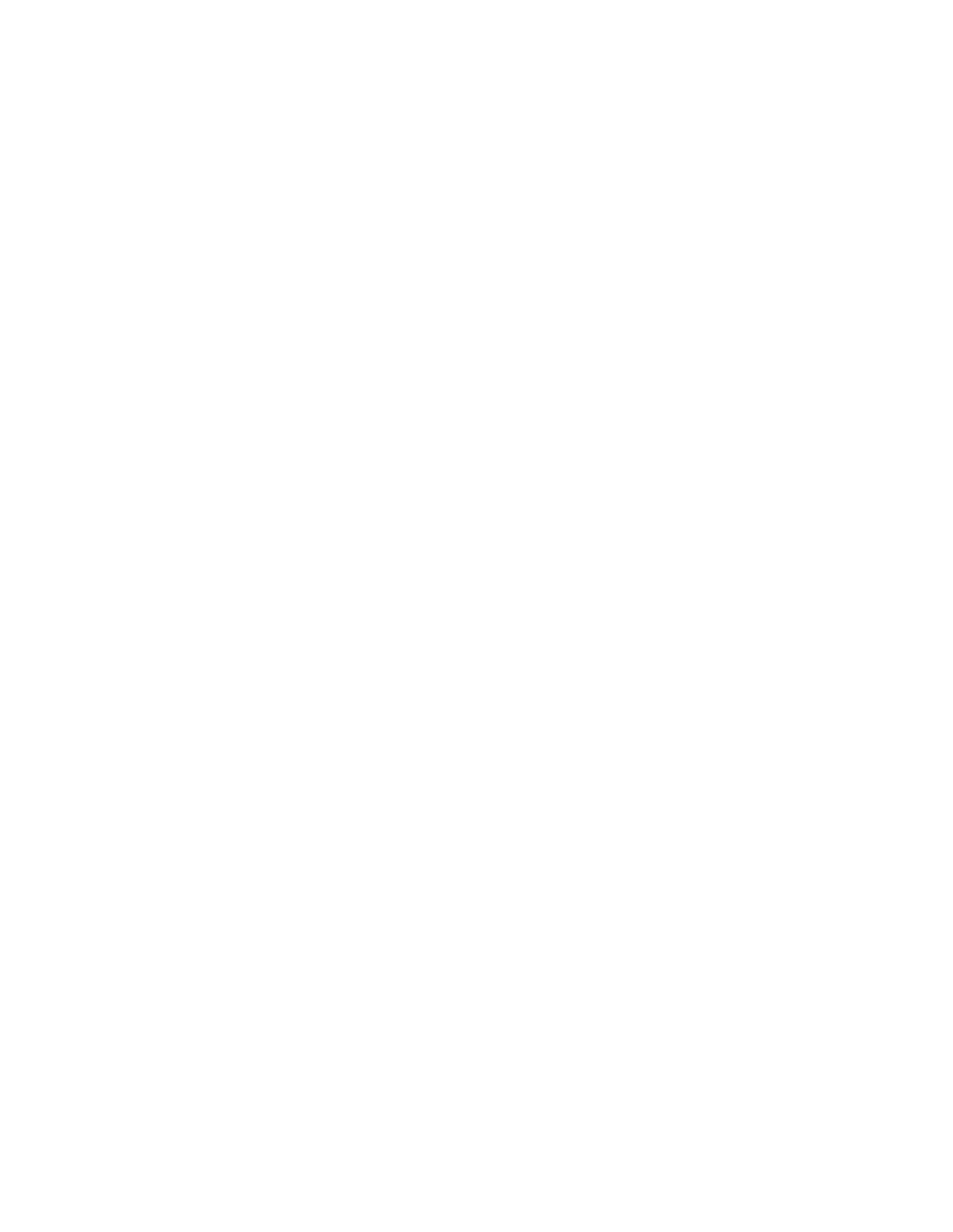# **Yolo Natural Heritage Program (HCP/NCCP)**

# **Pollinator Conservation Strategy**

Prepared by Scott Hoffman Black, Matthew Shepherd, Mace Vaughan, Caitlin LaBar, and Nathan Hodges

The Xerces Society for Invertebrate Conservation Portland, OR / Sacramento, CA

November 2009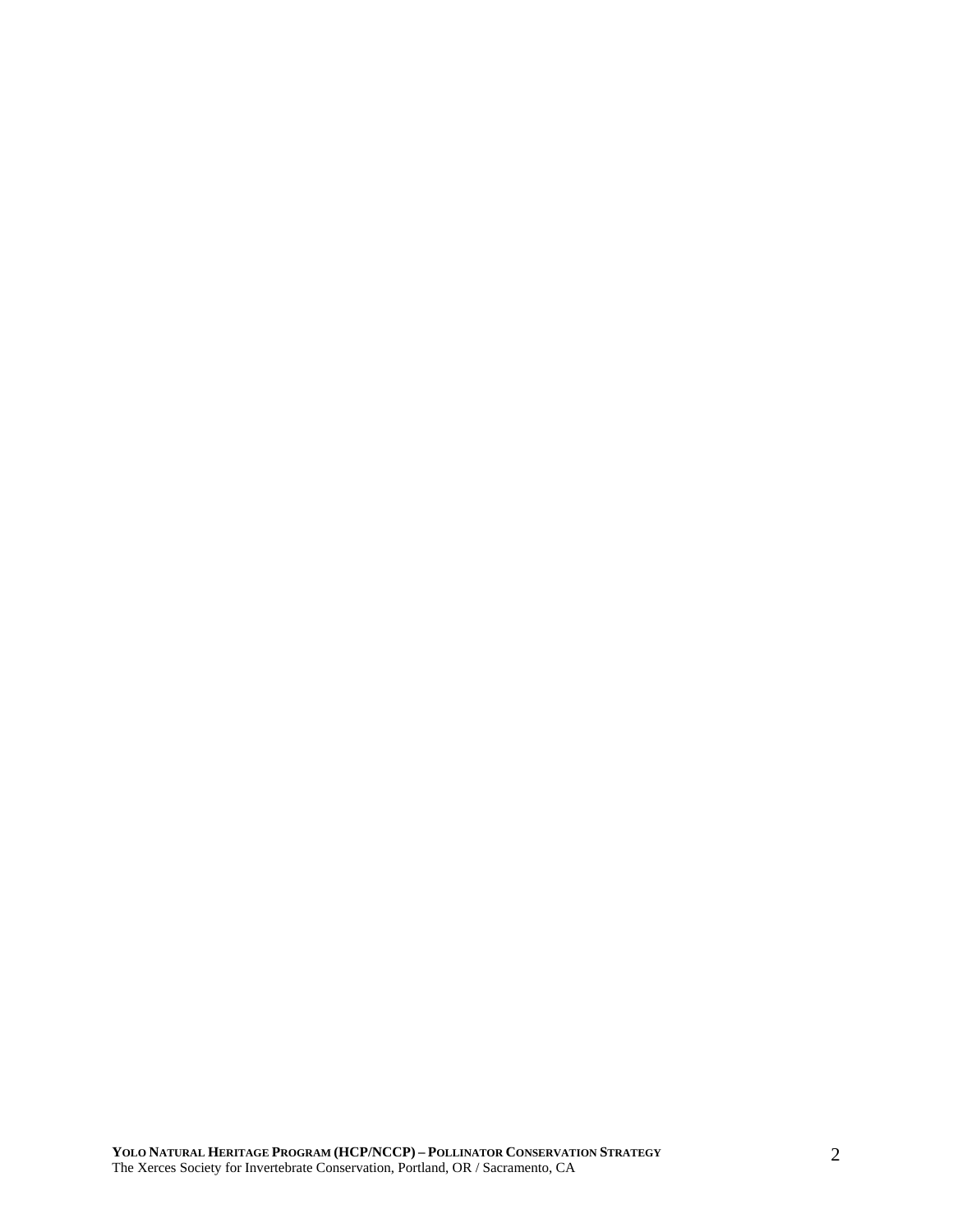# **TABLE OF CONTENTS**

| <b>EXECUTIVE SUMMARY</b>                                                  |                |  |
|---------------------------------------------------------------------------|----------------|--|
| <b>SECTION 1: INTRODUCTION</b>                                            | $\overline{7}$ |  |
| 1.1 Pollinators and Wildlife                                              | 8              |  |
| 1.2 Pollinators and Agriculture                                           | 8              |  |
| 1.3 Pollinators in Natural Areas: Benefits to Agriculture                 | 9              |  |
| 1.4 Pollinators in Decline                                                | 9              |  |
| SECTION 2: HABITAT NEEDS, LANDSCAPE INFLUENCES, AND THREATS               | 11             |  |
| 2.1 Habitat Needs of Native Pollinator Insects                            | 11             |  |
| Diversity of native flowers                                               | 11             |  |
| Nesting or egg-laying sites                                               | 11             |  |
| 2.2 Flight Range                                                          | 14             |  |
| 2.3 Landscape Structure                                                   | 15             |  |
| 2.4 Generalists or Specialists?                                           | 17             |  |
| 2.5 Threats to Native Pollinators                                         | 17             |  |
| Habitat loss, degradation, and fragmentation                              | 17             |  |
| Introduced plant species                                                  | 18             |  |
| Habitat disruption from grazing, mowing, and fire                         | 19             |  |
| Pesticides                                                                | 22<br>25       |  |
| Disease and parasites                                                     |                |  |
| <b>SECTION 3: HABITAT CONSERVATION AND RESTORATION</b>                    | 29             |  |
| 3.1 Agriculture                                                           | 29             |  |
| I. Recognizing pollinator habitat                                         | 30             |  |
| II. Potential threats to pollinators                                      | 30             |  |
| III. Actions to reduce or mitigate threats                                | 30<br>33       |  |
| IV. Conservation principles for agricultural landscapes                   |                |  |
| 3.2 Grassland                                                             | 34             |  |
| I. Recognizing pollinator habitat<br>II. Potential threats to pollinators | 34<br>34       |  |
| III. Actions to reduce or mitigate threats                                | 34             |  |
| IV. Conservation principles for grasslands                                | 36             |  |
| 3.3 Woodland and forest                                                   | 36             |  |
| I. Recognizing pollinator habitat                                         | 37             |  |
| II. Potential threats to pollinators                                      | 37             |  |
| III. Actions to reduce or mitigate threats                                | 37             |  |
| IV. Conservation principles for woodland and forest                       | 38             |  |
| 3.4 Shrubland and scrub                                                   | 39             |  |
| I. Recognizing pollinator habitat                                         | 39             |  |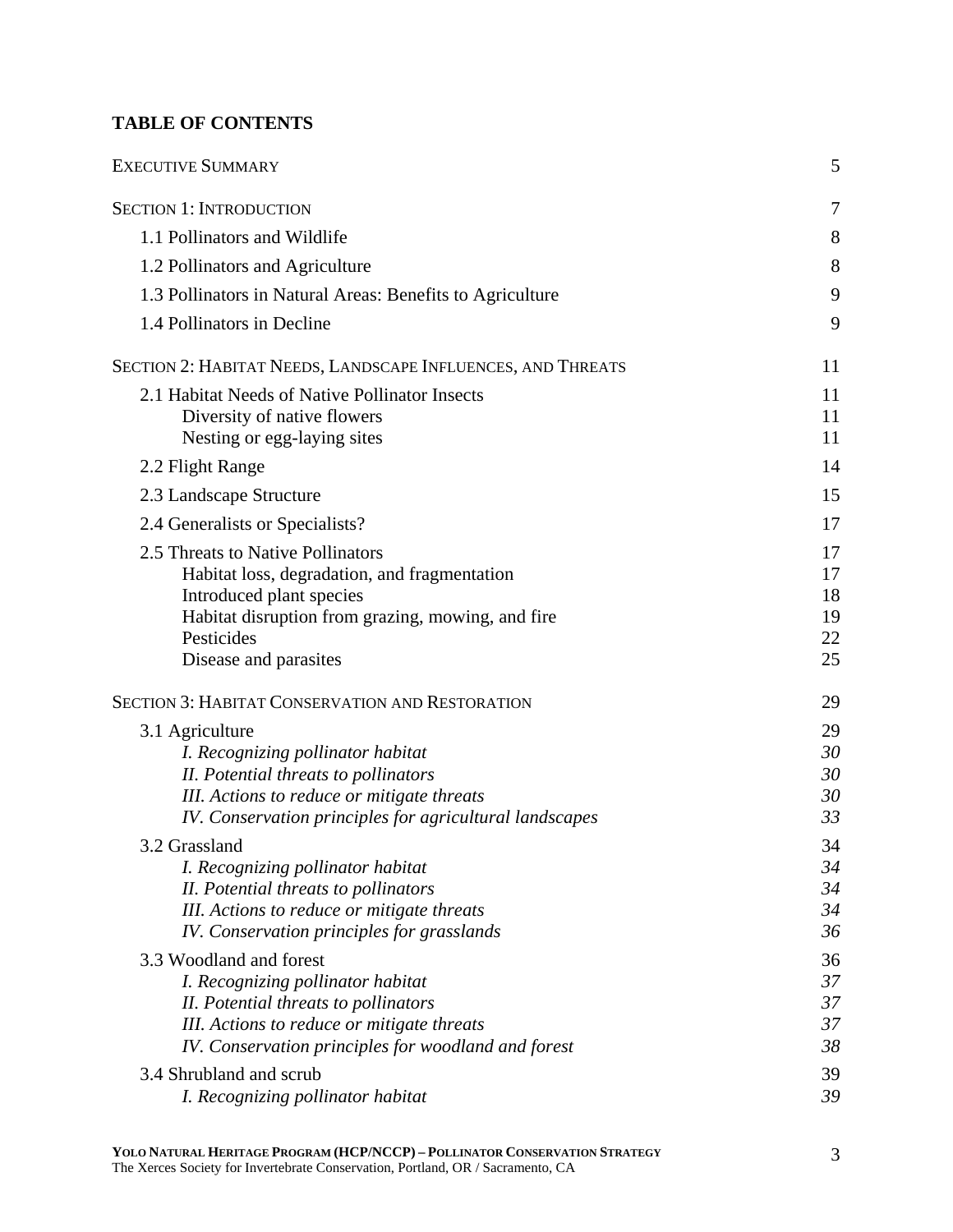| II. Potential threats to pollinators                       | 39 |
|------------------------------------------------------------|----|
| III. Actions to reduce or mitigate threats                 | 40 |
| IV. Conservation principles for shrublands and scrub       | 40 |
| 3.5 Riparian and wetland                                   | 41 |
| Vernal pools                                               | 41 |
| Riparian areas                                             | 43 |
| I. Recognizing pollinator habitat                          | 43 |
| II. Potential threats to pollinators                       | 43 |
| III. Actions to reduce or mitigate threats                 | 44 |
| IV. Conservation principles for riparian and wetland areas | 45 |
| 3.6 Urban and barren                                       | 46 |
| I. Recognizing pollinator habitat                          | 46 |
| II. Potential threats to pollinators                       | 47 |
| III. Actions to reduce or mitigate threats                 | 47 |
| IV. Conservation principles for urban and barren areas     | 47 |
| <b>SECTION 4: RARE AND COVERED PLANTS</b>                  | 49 |
| <b>SECTION 5: REFERENCES CITED</b>                         | 57 |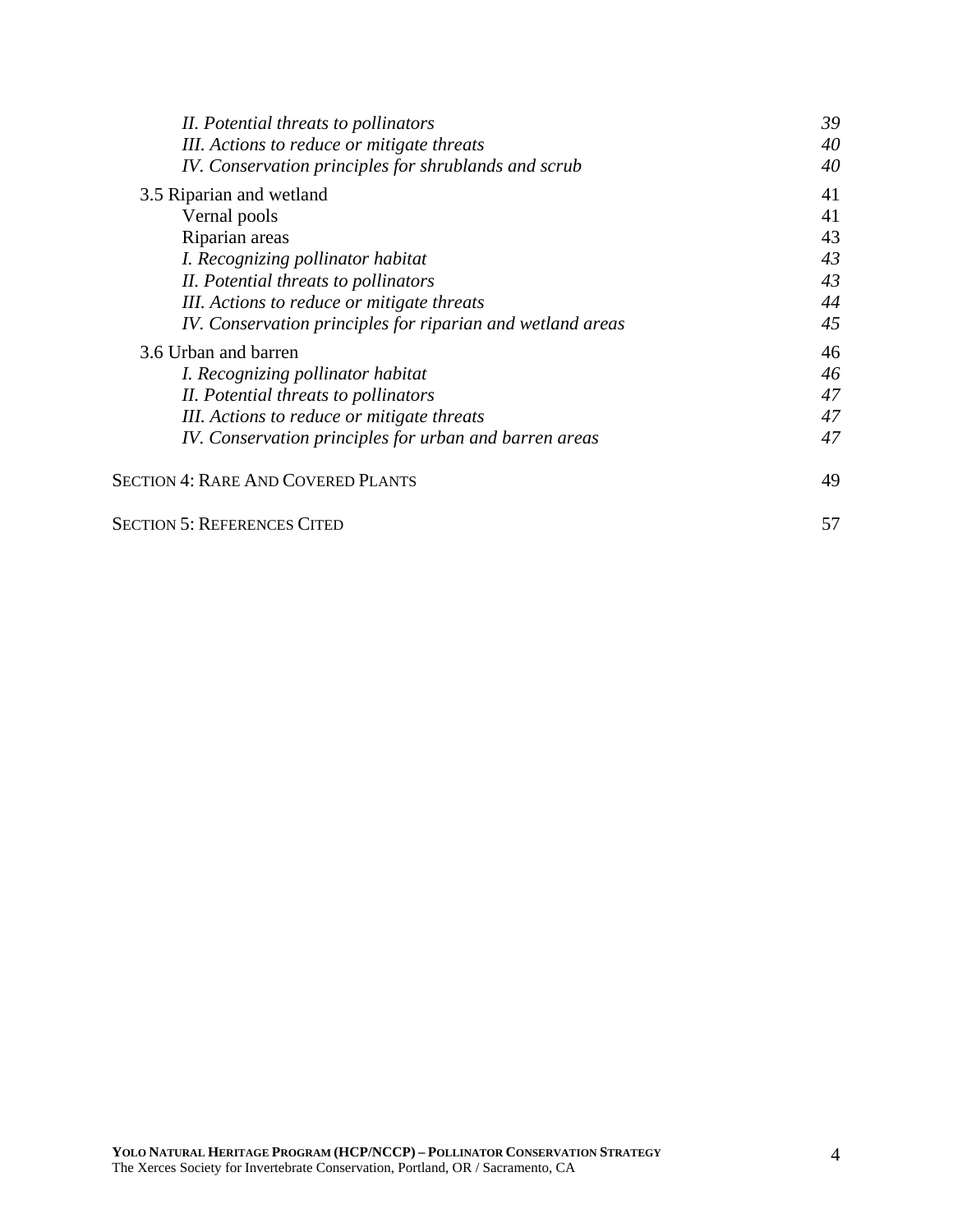#### **EXECUTIVE SUMMARY**

Pollination is "central to all human beings, livestock, and wildlife" (Kevan 1999). Plant pollination by insects is one of the most widespread and important ecosystem services and is essential in both natural and agricultural landscapes. It is estimated that 60 – 90% of the world's flowering plants depend on animals—most of them insects—for pollination.

Research shows that native bees contribute substantially to the pollination of many crops, including watermelon, canola, sunflower, and tomatoes. The value of crop pollination by native, wild bees in the United States is estimated at \$3 billion. In Yolo County, extensive studies demonstrate the significant role of native pollinators in the economic viability of agriculture. In addition, native bees provide incalculable value as pollinators of native plants.

Animal pollinators in North America include bees, butterflies, moths, wasps, flies, beetles, ants, bats, and hummingbirds. Insects make up the vast majority of pollinator species, and bees are the most important pollinators in temperate North America.

There are approximately 4,000 species of native bees in North America. Bee habitat requires two basic components: flowers on which to forage and nest sites. Many pollinators are adapted to forage on particular plants, so a diverse community of pollinators requires a diverse array of flowers. Most native bees are solitary nesting. Around 70% of bee species nest in the ground, excavating shallow tunnels in patches of bare soil, with most of the remaining 30% nesting in cavities in old trees or plant stems. Bumble bees require a small cavity such as an abandoned rodent hole.

Foraging and nesting habitat needs to be within the flight range of a bee. Most solitary wild bees have maximum foraging ranges between 150 and 600 meters. Foraging ranges and species richness are strongly influenced by the landscape structure (habitat area and connectivity) within 250 meters of the location. The presence or absence of seminatural habitat has a dramatic effect on nesting and connectivity between habitats is critical for offspring production.

There is evidence of declines in both managed and wild pollinators. European pollinator monitoring programs have found significant declines in pollinators, and although pollinators have been monitored less intensively outside of Europe, declines of some prominent taxa such as bumble bees have been well-documented. Causes of declines are difficult to pinpoint, but loss of habitat due to increasing urbanization, expansion of intensive agriculture, invasive species, disease, parasites, and the widespread use of pesticides all negatively impact pollinator populations. Protecting, enhancing, or providing new habitat is the best way to conserve native pollinators.

Each of the six major landscapes in Yolo County—agriculture, grasslands, woodlands, shrubland and scrub, riparian and wetland, and urban and barren—are affected to a greater or lesser degree by one or more of these threats.

This paper outlines the importance of pollinators to these landscapes and the threats these animals face. It also identifies strategies that offer ways to halt or reverse pollinator declines.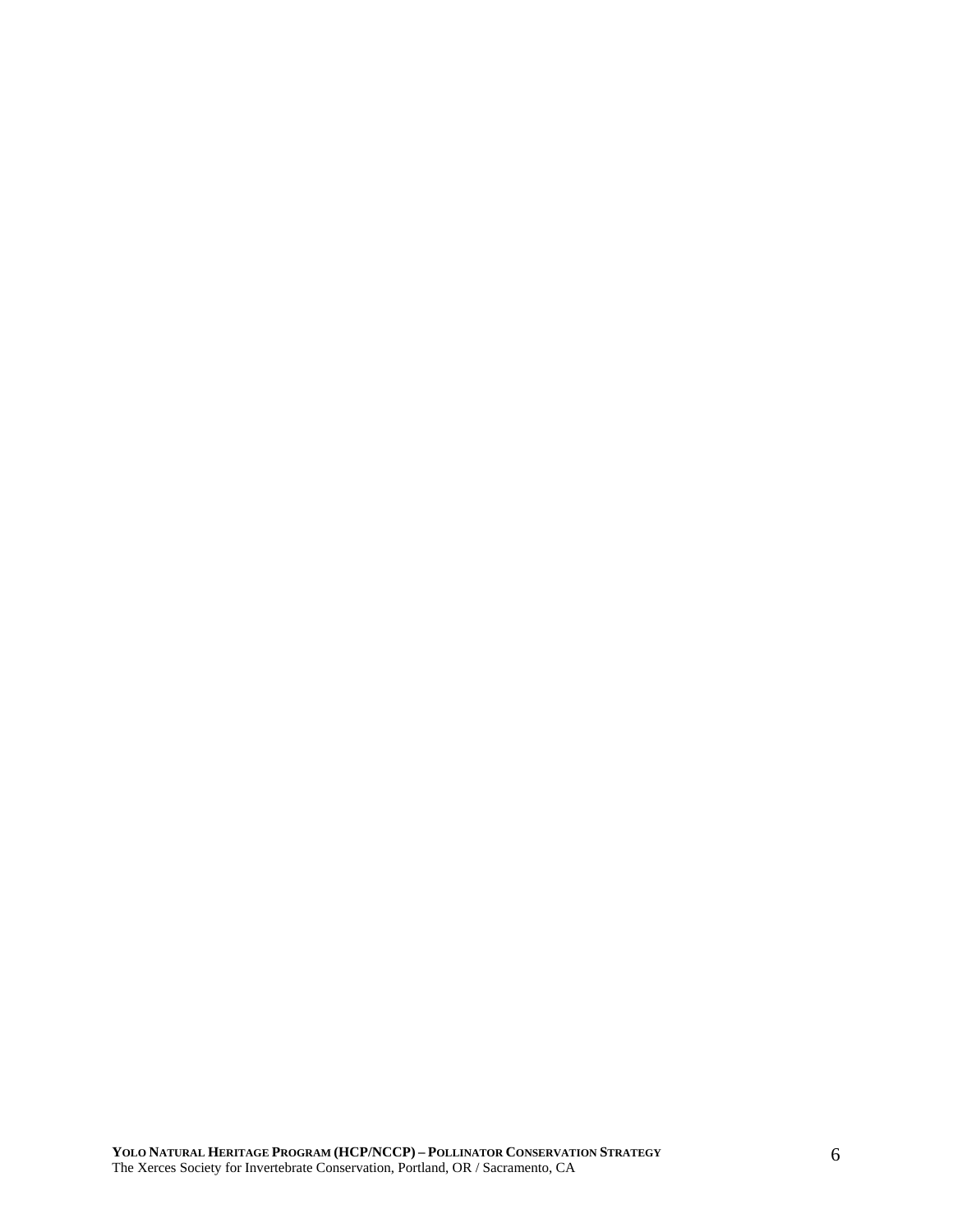# SECTION 1 **INTRODUCTION**

Pollination is "central to all human beings, livestock, and wildlife" (Kevan 1999). Plant pollination by insects is one of the most widespread and important ecosystem services on the planet and is essential in both natural and agricultural landscapes. It is estimated that 60 – 90% of the world's flowering plants depend on animals—most of them insects—for pollination (Kremen et al. 2007). Of the 124 most commonly cultivated crops in the world, eighty-seven are animal pollinated (Klein et al. 2007), and insect-pollinated forage plants such as alfalfa and clover also provide feed for the animals that give us dairy and meat products (Richards & Kevan 2002). Calculated by volume, roughly 35% of the food humans consume is dependent on pollination by animals (Klein et al. 2007).

Animal pollinators in North America include bees, butterflies, moths, wasps, flies, beetles, ants, bats, and hummingbirds. Insects make up the vast majority of pollinator species, and bees (Hymenoptera) are the most important pollinators in temperate North America. Although the nonnative honey bee (*Apis mellifera*) provides the bulk of crop pollination in the U.S., native bees are known to provide important pollination services to crops (e.g., Kevan et al. 1990, Ricketts 2004, Klein et al. 2007), and are estimated to contribute \$3 billion worth of crop pollination annually to the U.S. economy (Losey & Vaughan 2006). In Yolo County, extensive studies of different crops demonstrate the significant role of native pollinators in the economic viability of those crops (Kremen et al. 2001, Kremen et al. 2002a, Kremen et al. 2002b, Kremen et al. 2004). In addition, native bees provide incalculable value as pollinators of native plants (Kearns et al. 1998, Kremen et al. 2002a).

Of the other orders of pollinating insects, flies (Diptera) provide substantial pollination services (Speight 1978, Kearns 2001, Larson et al. 2001) especially in alpine areas and tundra. Other insects such as beetles (Coleoptera) and wasps (Hymenoptera) provide pollination services, though to a lesser extent (e.g., Frankie et al. 1990, Irvine & Armstrong 1990, Kevan 1999). Most butterfly and moth species (Lepidoptera) visit flowers for nectar, although their contribution to pollination services may be limited (Jennersten 1988, Frankie et al. 1990, Allen-Wardell et al. 1998, Westerkamp & Gottsberger 2000).

Many of these same native pollinator species play a keystone species roll in the health and sustainability of native ecosystems, and are a critical resource for endangered Yolo County plant species such as palmate-bracted bird's-beak, (*Cordylanthus palmatus*) (Saul-Gershenz et al. 2004).

Pollinating insects are necessary for wild plant reproductive success and fitness. Pollinator-plant interactions are seldom completely obligate, instead forming complex pollination webs in which a single plant may receive many visits from different pollinator species and each pollinator may, in turn, visit multiple plants of many different species (Kearns et al. 1998). This pollination web provides a degree of redundancy which may help buffer natural fluctuations in pollinator and/or plant populations. Despite this resiliency, research demonstrates that the loss or decline of pollinator populations can have direct effects on the plants they pollinate and vice versa.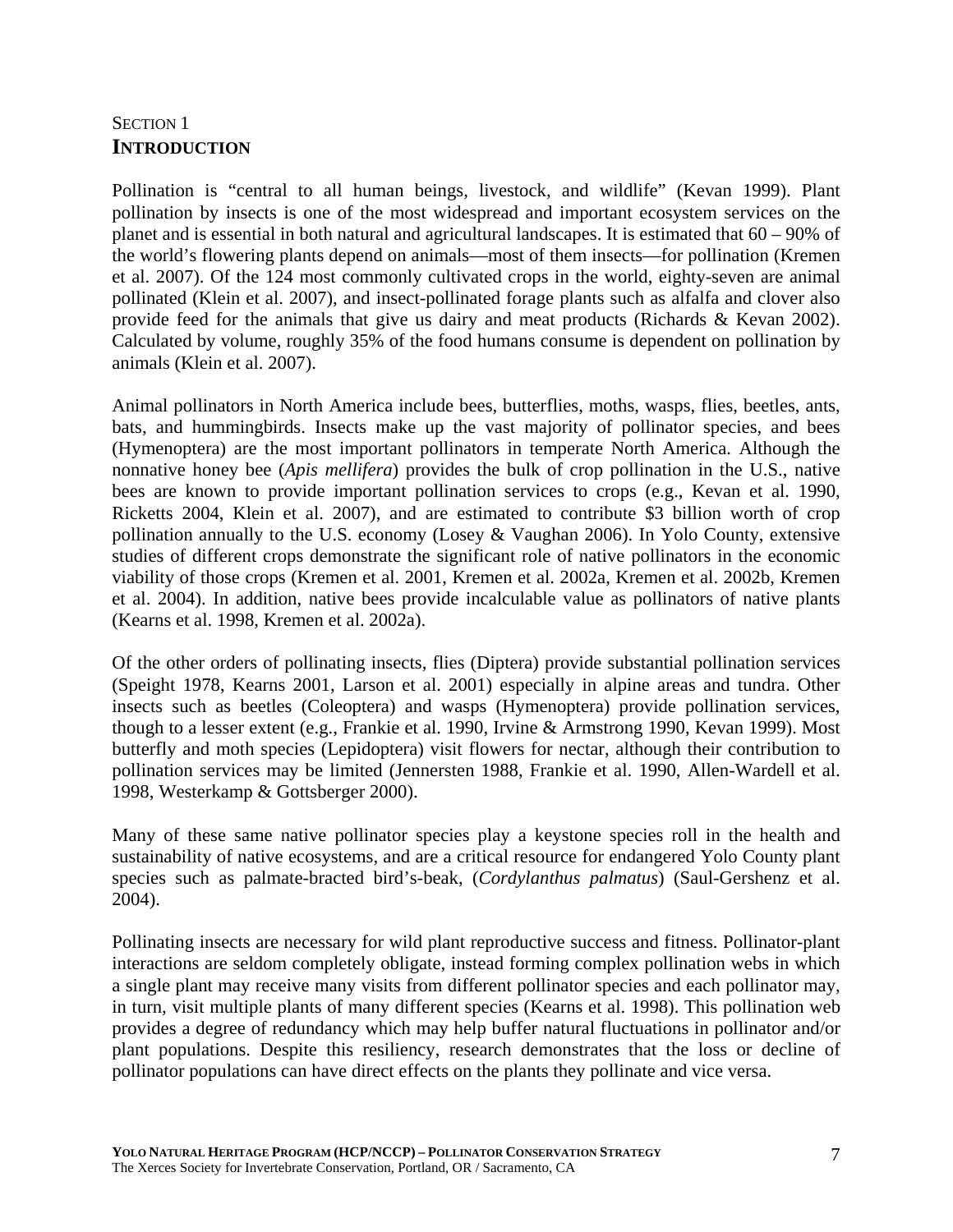In a review of research addressing the reproductive requirements of twenty-six rare or endangered plant species in the western United States, Tepedino et al. (1997) found that in order to set fruit most of the plants required pollination, usually by native bees. The authors suggest that any management plan hoping to aid in the recovery of an insect pollinated native plant must not only address the requirements of the plant itself, but the native pollinators that enable the plant to reproduce.

## **1.1 POLLINATORS AND WILDLIFE**

The plant communities that pollinators sustain also provide food and shelter for many other animals such as birds, small mammals, and bears. Pollinators are important in wildlife food webs both as an essential step in the availability of seeds, nuts, fruit, and berries and as direct prey. Bears, rodents, small mammals, birds, and many terrestrial invertebrates all have significant dietary components that are attributable directly or indirectly to pollinators.

Pollinators also maintain vegetation communities which provide habitat for wildlife. While pollinator insects perform pollination services only as adults, their larvae are ecologically significant and can shape vegetation communities, provide food for songbirds, decompose detritus, and act as pest control agents. Very little research has been conducted to quantitatively assess the extent to which pollinators and pollination products contribute to the diet of wildlife, but qualitatively it is possible to recognize how important pollinators are in a functional ecosystem.

The following are examples of the importance of pollination to wildlands and wild animals.

- Many migratory songbirds require a diet of berries, fruits, and seeds from insectpollinated plants, and pollinators (both adults and larvae) are an important component of the diet of many fledglings (Buehler et al. 2002).
- Summerville and Crist (2002) found that forest moths had "important functional roles as selective herbivores, pollinators, detritivores, and prey for migratory passerines."

Given the ecological services insect pollinators perform in natural ecosystems a strong case can be made for pollination being a keystone interaction in nearly all terrestrial ecosystems, necessary not only for plant reproduction, but forming the basis of an energy-rich food web that extends throughout trophic levels (Kearns et al. 1998, Vasquez & Simberloff 2003).

#### **1.2 POLLINATORS AND AGRICULTURE**

Honey bees provide the bulk of crop pollination in the U.S., yet the number of managed honey bee hives has declined by 60% in the U.S. since 1950 (Winfree et al. 2007b). In typical year, the U.S. beekeeping industry loses  $15 - 20\%$  of hives from a variety of problems, including diseases, pests, pesticide poisoning. Over the last three years, losses of 35% or more have been recorded due to Colony Collapse Disorder. Recent research (much of it in Yolo County) on crop pollination, however, has demonstrated that native bees also make a significant contribution to crop pollination—in some cases providing all of the pollination required when enough habitat is available (Greenleaf & Kremen 2006a, Klein et al. 2007). Today, habitat supporting these native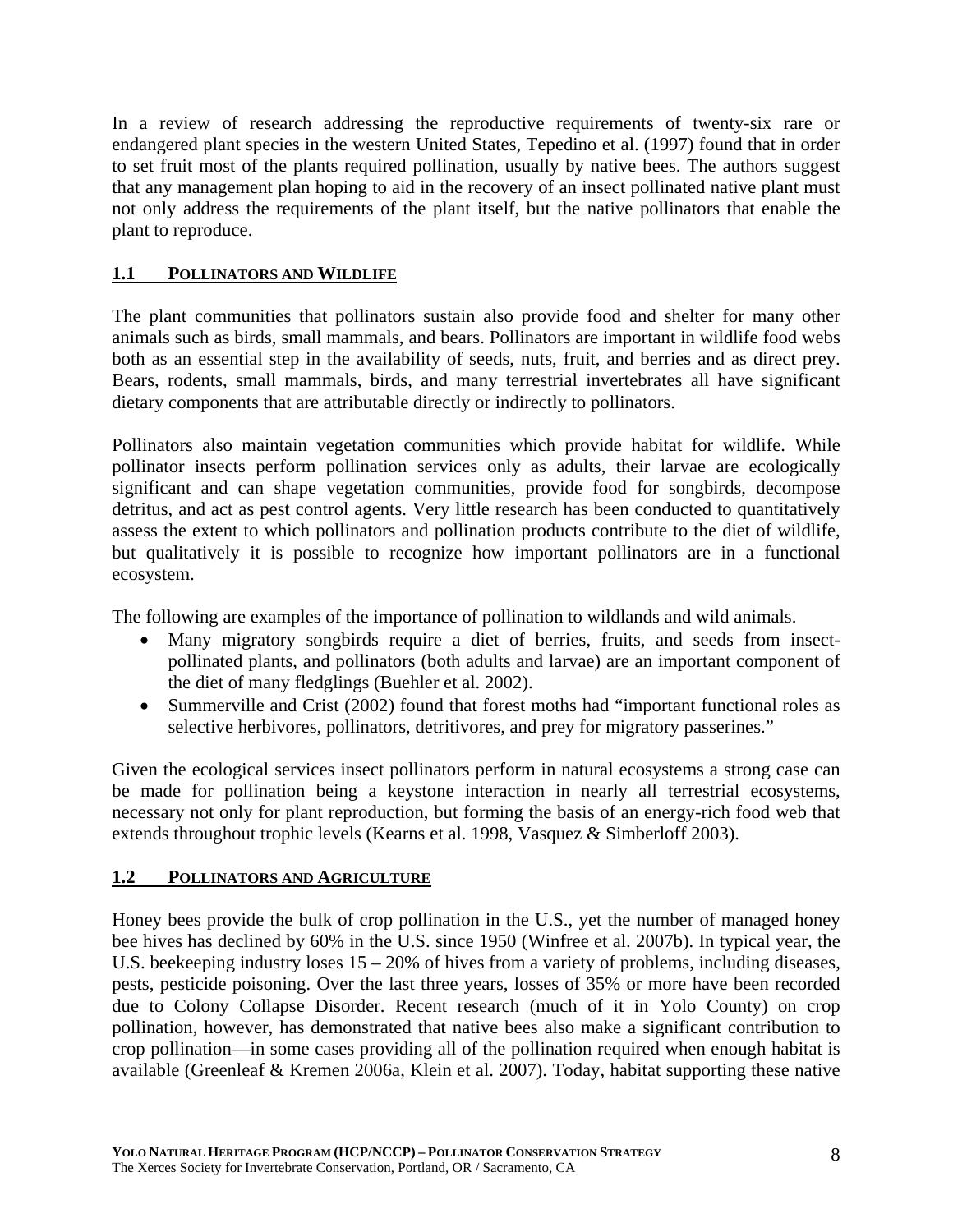pollinators is increasingly important as honey bee hives become more expensive and difficult to acquire.

Research demonstrates that native bees contribute substantially to the pollination of many crops, including watermelon (Kremen et al. 2002a; Kremen et al. 2004; Winfree et al. 2007b), canola (Morandin & Winston 2005), sunflower (Greenleaf & Kremen 2006b), tomatoes (Greenleaf and Kremen 2006a), and blueberry (Cane 1997; Javorek et al. 2002). The value of crop pollination by native, wild bees in the United States is estimated at \$3 billion (Losey & Vaughan 2006).

#### **1.3 POLLINATORS IN NATURAL AREAS: BENEFITS TO AGRICULTURE**

The role that adjacent natural habitat plays in providing crop pollination services is increasingly well understood. Proximity to natural or semi-natural non-agricultural land is often an important predictor of pollinator diversity in cropland (Haughton et al. 2003; Bergman et al. 2004; Kim et al. 2006; Kremen et al. 2004; Morandin & Winston 2006; Hendrickx et al. 2007). Natural areas near to farms can also be important sources of pollinators that can recolonize agricultural areas that lost native pollinators due to a pesticide treatment or temporary habitat loss (Ockinger  $\&$ Smith 2007).

In conjunction with on-farm habitat provided by untilled field margins, hedgerows, bare ground, and non-crop flowers in the agricultural fields, nearby natural habitat is integral to maintaining a long-term population of native pollinators in agricultural landscapes. Pollinators in these areas can provide valuable crop pollination services and add resiliency to the agricultural pollination system. So that natural areas and wildlands close to farms can provide these services, however, it is important that management of those non-arable lands takes into account native pollinators.

#### **1.4 POLLINATORS IN DECLINE**

There is ongoing debate in the scientific community as to whether pollinators, and in particular bees which are the most important crop pollinator taxon, are declining at a global scale (Kearns et al. 1998; Steffan-Dewenter et al. 2005; Biesmeijer et al. 2006; NRC 2007). Allen-Wardell et al. (1998) found evidence of declines in both managed and wild pollinators. European pollinator monitoring programs have found significant declines in pollinators as well as the plants they pollinate (Biesmeijer et al. 2006; NRC 2007). Although pollinators have been monitored less intensively outside of Europe, declines of some prominent taxa such as bumble bees have been well-documented (NRC 2007; Evans et al. 2008).

Causes of declines are difficult to pinpoint, but loss of habitat due to increasing urbanization, expansion of intensive agriculture, invasive species, disease, parasites, and the widespread use of pesticides all have negative impacts on pollinator populations (Kearns et al. 1998; Cane & Tepedino 2001; Spira 2001; Goulson 2003; Desneaux et al. 2007; Hendrickx et al. 2007; Steffan-Dewenter & Westphal 2008). As pressure on pollinators increases in developed and agricultural areas, the role that habitat in undeveloped areas can play as long-term refugia for pollinator populations is substantial. Protecting, enhancing, or providing new habitat is the best way to conserve native pollinators (Kremen et al. 2007).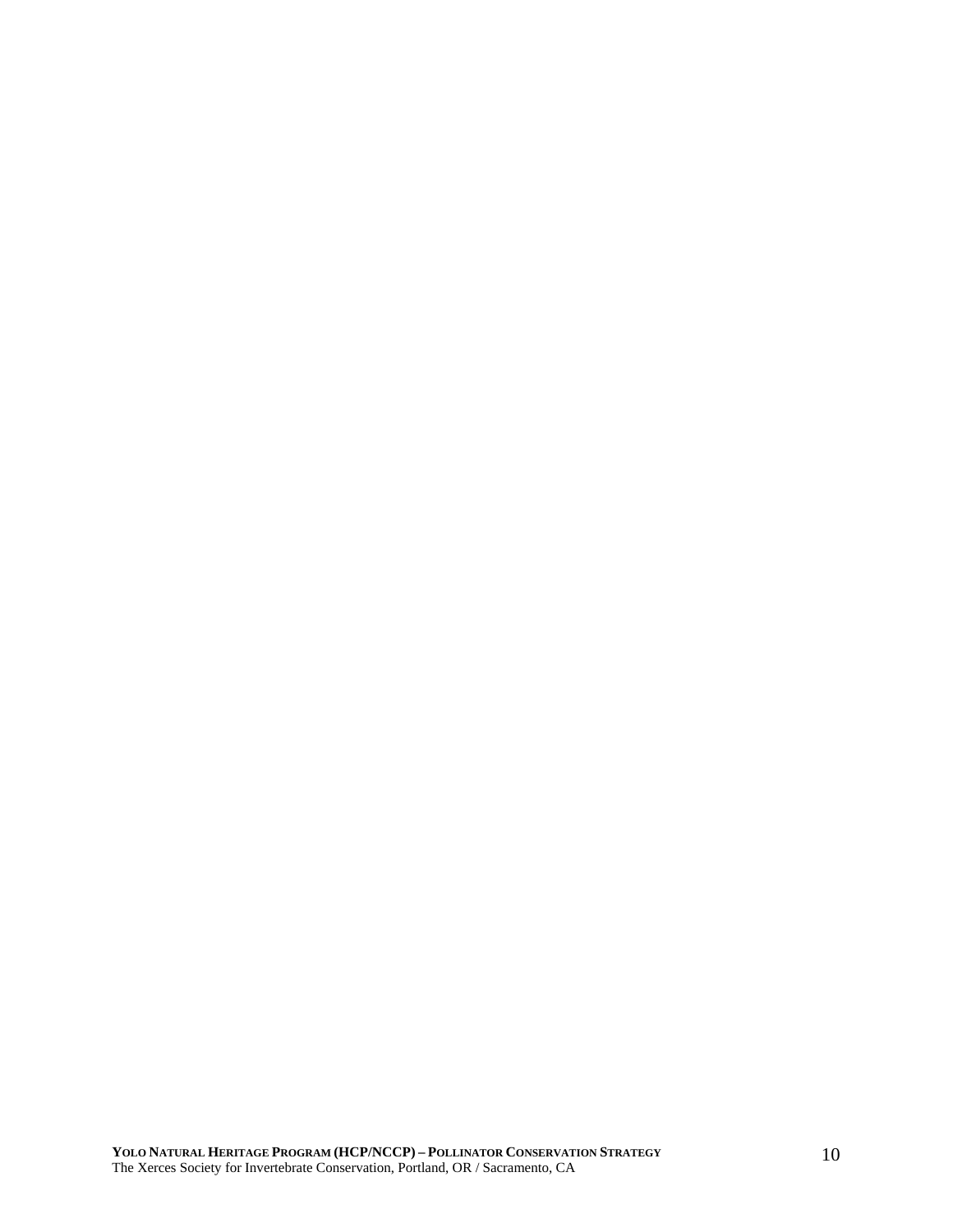# SECTION 2 **HABITAT NEEDS, LANDSCAPE STRUCTURE, AND THREATS**

# **2.1 HABITAT NEEDS OF NATIVE POLLINATOR INSECTS**

The first step in developing a conservation strategy that will provide for pollinators in Yolo County is to understand the habitat features required by bees and other insect pollinators. These can be divided into two main categories: a diversity of native flowers that will provide nectar and pollen, and egg-laying or nesting sites. Proximity of these resources to each other is also important to consider, as they need to be within the flight range of pollinators.

#### **Diversity of native flowers**

A plant community that will support an abundance of diverse pollinators should not only be rich in species but also bloom through a long season. Forage resources are necessary throughout a pollinator's adult life and most species benefit from a succession of blooming plants to provide adequate forage (Bowers 1985; Dramstad & Fry 1995; Kremen et al. 2002a). The wide variety of pollinators and their differing size and body morphology (for example, variations in tongue length between species) means that some species can reach the nectar or pollen in flowers that other pollinators cannot. Many pollinator species have morphological features specific to foraging on certain flower species (Speight 1978; Dramstad & Fry 1995; Thorp 2000; Thorp et al. 2002; Goulson & Darvill 2004). For example, there are short-, medium-, and long-tongued species of bumble bees that preferentially forage on plants with corresponding variations in corolla tube length (Pyke 1982). Flies also have tongues of varying lengths and can be quite specialized foragers (Kearns 2001; Larson et al. 2001). A diverse community of insect pollinators, therefore, requires a diverse array of floral resources (Bowers 1985; Dramstad & Fry 1995; Kremen et al. 2002a; Holzschuh et al. 2008; Wojcik et al. 2008).

#### *Key Points*

- *Pollinators need flowers on which to forage.*
- *The plant community should be diverse and bloom through a long season.*
- *Many pollinators are adapted to forage on particular plants.*
- *A diverse community of pollinators requires a diverse array of flowers.*

#### **Nesting or egg-laying sites**

Bees

Bees need nest sites. When supporting populations of native bees, protecting or providing nest sites is as important as, if not more important than, providing flowers (Tscharntke et al. 1998; Cane 2001; Potts et al. 2005).

Native bees often nest in inconspicuous locations. For example, many excavate tunnels in bare soil, others occupy tree cavities, and a few even chew out the soft pith of the stems of plants like elderberry or blackberry to make nests (O'Toole & Raw 1999, Michener 2000). It is important to retain as many naturally occurring sites as possible and to create new ones where appropriate.

North America has approximately 4,000 species of native bees (Winfree et al. 2007a). The majority, about 70% or very roughly 2,800 species, are ground nesters. These bees usually need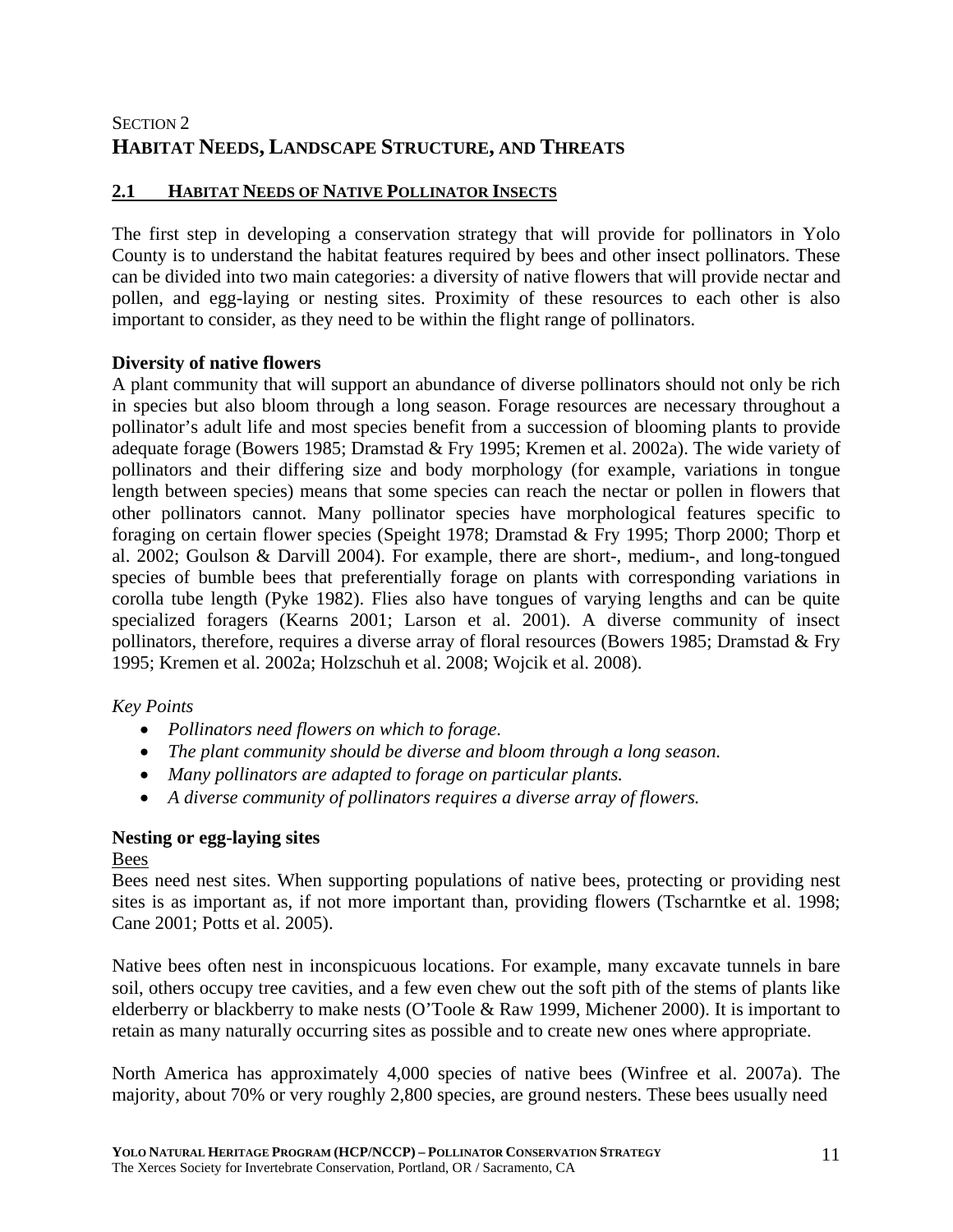| <b>Pollinator</b>                         | Food                                                                                                                                                                      | <b>Shelter</b>                                                                                                                                                                                                                                                                                  |
|-------------------------------------------|---------------------------------------------------------------------------------------------------------------------------------------------------------------------------|-------------------------------------------------------------------------------------------------------------------------------------------------------------------------------------------------------------------------------------------------------------------------------------------------|
| Solitary bees                             | Nectar and pollen                                                                                                                                                         | Most nest in bare or partially vegetated,<br>well-drained soil; many others nest in<br>narrow tunnels in dead standing trees, or<br>excavate nests within the pith of stems<br>and twigs; some construct domed nests of<br>mud, plant resins, saps, or gums on the<br>surface of rocks or trees |
| <b>Bumble</b> bees                        | Nectar and pollen                                                                                                                                                         | Most nest in small cavities (approx.<br>softball size), often underground in<br>abandoned rodent nests or under clumps<br>of grass, but can be in hollow trees, bird<br>nests, or walls                                                                                                         |
| Honey bees                                | Nectar and pollen                                                                                                                                                         | Hollow trees for feral colonies                                                                                                                                                                                                                                                                 |
| <b>Butterflies</b><br>$Moths - larva$     | and Leaves of larval host plants                                                                                                                                          | Larval hostplants                                                                                                                                                                                                                                                                               |
| <b>Butterflies</b><br>and<br>Moths - pupa | Non-feeding stage                                                                                                                                                         | Protected site such as a bush, tall grass, a<br>pile of leaves or sticks or, in the case of<br>some moths, underground                                                                                                                                                                          |
| <b>Butterflies</b> and<br>$Moths - adult$ | males<br>obtain<br>Nectar;<br>some<br>nutrients, minerals, and salt from<br>rotting fruit, tree sap, animal<br>dung and urine, carrion, clay<br>deposits, and mud puddles | Protected site such as a tree, bush, tall<br>grass, or a pile of leaves, sticks or rocks                                                                                                                                                                                                        |

#### **Table 1. General Habitat Requirements of Native Bees and Butterflies**

(Adapted from: *Native Pollinators*. Feb. 2006. NRCS Fish and Wildlife Habitat Management Leaflet. No. 34.)

direct access to the soil surface (Potts et al. 2005) to excavate and access their nests. Groundnesting bees seldom nest in rich soils, so poor quality sandy or loamy soils may provide fine sites. The great majority of ground-nesting bees are solitary, with one female excavating and provisioning her own nest. These may be in large aggregations with hundreds or thousands of bees excavating nests in the same area. Some species, however, will share the nest entrance or cooperate to excavate and supply the nest (Michener 2000).

Approximately 30% (around 1,200 species) of bee species in North America are wood nesters. These are almost exclusively solitary. Generally, these bees nest in abandoned beetle tunnels in logs, stumps, and snags. A few can chew out the centers of woody plant stems and twigs (Michener 2000), such as elderberry, sumac, and in the case of the large carpenter bee, agave or even soft pines. Dead limbs, logs, or snags should be preserved wherever possible. Some wood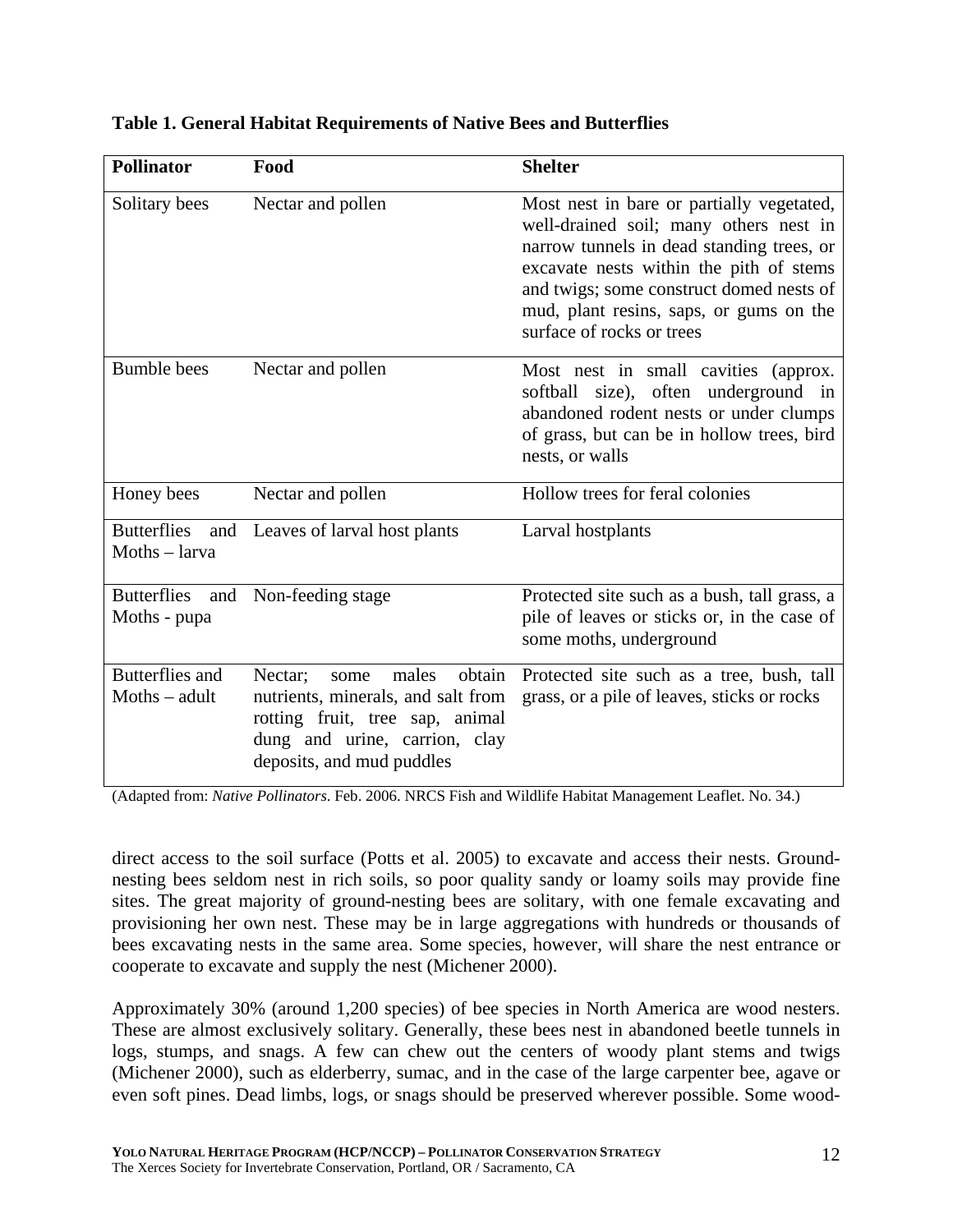nesters also use materials such as mud, leaf pieces, or tree resin to construct brood cells in their nests (O'Toole & Raw 1999).

Bumble bees are the native species usually considered to be social. There are about 45 species in North America (Kearns & Thomson 2001). They nest in small cavities, such as abandoned rodent nests under grass tussocks or in the ground (Kearns & Thompson 2001). Leaving patches of rough undisturbed grass in which rodents can nest will create future nest sites for bumble bees (McFrederick & LeBuhn 2006).

#### **Butterflies**

Lepidoptera lay their eggs on or close to the plant on which their larvae will feed once they hatch (Feber et al. 1996; Ries et al. 2001; Croxton et al. 2005). If conserving strong butterfly populations is a management goal, caterpillar hostplants are a necessary part of the habitat (Feber et al. 1996). Some butterflies may rely on plants of a single species or genus for host-plants (the monarch is an example, feeding only on species of milkweed, *Asclepias* sp.), whereas others may exploit a wide range of plants, such as some swallowtails (*Papilio* sp.), whose larvae can eat a range of trees, shrubs, and forbs (Scott 1986). In order to provide egg-laying habitat for the highest number of butterflies and moths, growers should first provide plants that can be used by a number of species. Later those plants can be supplemented with hostplants for more specialized species.

#### Flies

Several families of flies contain pollinating species. The most important are the families Syrphidae (syrphid or flower flies) and Bombyliidae (bee flies) (Speight 1978; Kearns 2001). Most syrphid flies are aphidophagous as larvae, and therefore require habitat that offers a sufficient abundance of aphids in addition to flowers for the nectar-feeding adults (Gilbert 1986; MacLeod 1999; Sutherland et al. 1999; Colley & Luna 2000). Bee fly larvae are, depending on species, parasites of larvae various insects, including solitary bees and wasps, beetles, moths, grasshoppers, and other flies (Marshall 2006). Larvae of other pollinating flies are predatory, saprophytic, or parasitic, depending on the species (Kearns 2001).

#### Beetles

The larval food of beetles is extremely variable depending on the species, and is too numerous to list here. The best strategy for attracting or retaining native beetle pollinators is to provide a variety of native plant species that will serve as food for herbivorous beetle larvae, as well as attract a variety of insects that will benefit insectivorous beetle larvae. However, specific requirements of immature stages should be identified when planning to protect the habitat of sensitive species. For example, larvae of the endangered molestan blister beetle (*Lytta molesta*) feed on the provisions and immature stages of ground nesting native bees in or near dried vernal pools (Selander 1960, Halstead & Haines 1992). Therefore, it is important to consider both native plant and bee species associated with their vernal pool habitat when designing a conservation strategy for this beetle.

#### *Key Points*

• *There are approximately 4,000 species of native bees in North America; most are solitary nesting.*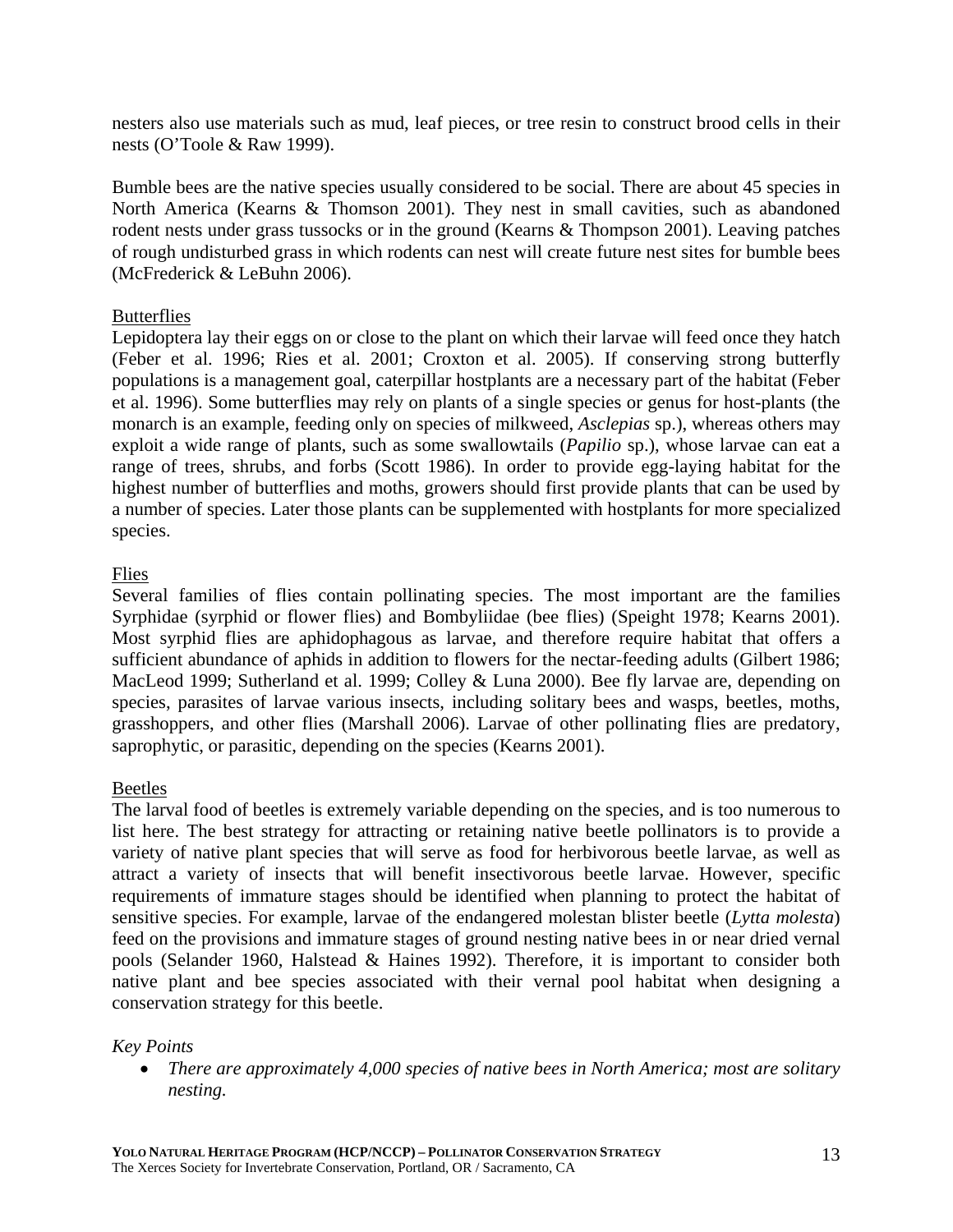- *Nest sites are a key component of bee habitat.*
- *Around 70% of bees nest in the ground, excavating shallow tunnels in patches of bare soil.*
- *Around 30% of bees nest in cavities in old trees or plant stems.*
- *Bumble bees require a small cavity such as an abandoned rodent hole.*
- *Butterflies lay eggs on particular plants that their caterpillars eat.*
- *The egg laying needs of flies and beetles are more diverse, and vary between species.*

#### **2.2 FLIGHT RANGE**

How far a pollinator can fly is an important consideration for restoration and management of pollinator habitat. The foraging distance of a bee limits its capacity to move between nesting and foraging habitat. The limitation of foraging distance may be most important for bees. Most insects, including butterflies, flies, and beetles, find egg laying and feeding sites as they move across the landscape. Bees, on the other hand have a fixed location for their nest, collecting pollen and nectar from nearby habitat, and transporting it to that nest. Their nesting success is therefore dependent on the availability of resources within their flight range (Williams & Kremen 2007).

The ideal is to have nesting and forage resources in the same habitat patch, but bees are able to adapt to landscapes in which nesting and forage resources are separated (Cane 2001; Westrich 1996). How far apart habitat patches should be is defined by how far bees can fly on a foraging trip. In general, bigger bees can fly further than smaller bees. Reviewing the literature on sixteen European solitary bee species, Gathman & Tscharntke (2002) found that solitary wild bees generally have maximum foraging ranges between 150 and 600 meters, with the distance correlating positively with body length. They also found that foraging trip duration (6 to 28 minutes) correlated with body length. Foraging flights of bumble bees on a farm in Britain were tracked using harmonic radar by Osborne et al. (1999). In an arable landscape that included woodlands and hedgerows, the bumble bees' outward tracks averaged 275 meters in length, with a maximum recorded of 631 meters, however some flights went further, beyond the range of the radar. More recent work (Greenleaf et al. 2007) established that the best predictor for the foraging range of a bee was a measurement of body size, specifically the distance between the wing bases (intertegular span). However, they also recognize that the theoretical range and actual range differ. The actual foraging range is influenced by landscape factors, such as the density and distribution of flowers and how easy it is to cross other habitats.

The study by Gathmann and Tscharntke (2002) also investigated the distance bees travel between forage and nest sites; they found that the highest probability of a nest site being used was when the nest was less than 260 meters from a species' food plant. Kohler et al. (2008) found similar results for bees and hoverflies in the Netherlands, where both bees and hoverflies were primarily observed no further than 200 meters from their habitat. Considering flight distances does place some limits on how habitat is located in the landscape, but also means it does not need to be in one place. Taken together, a diversity of flowering crops, wild plants on field margins, and plants up to a half mile away on adjacent land can provide the sequentially blooming supply of flowers necessary to support resident populations of pollinators (Winfree et al. 2008)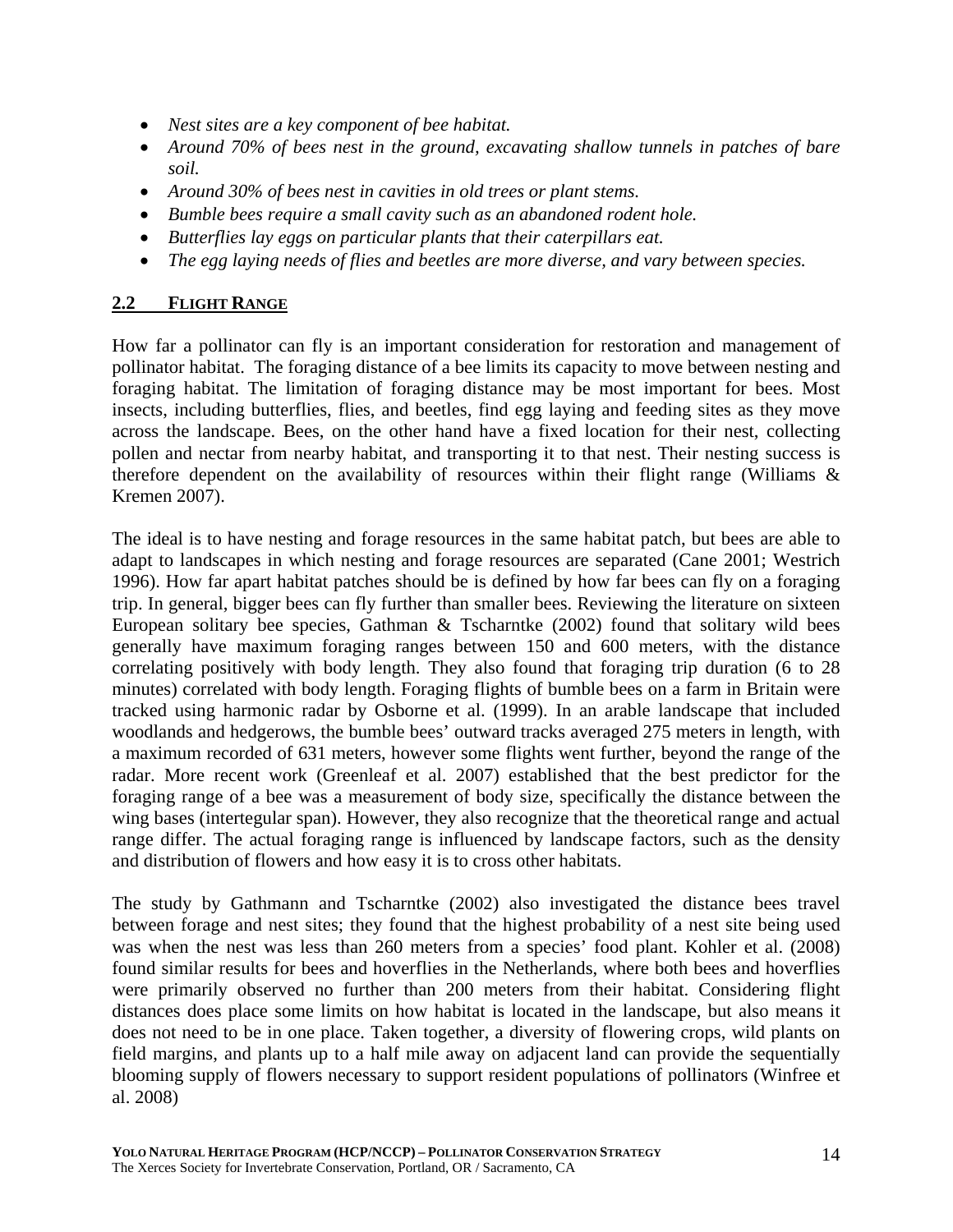*Key Points* 

- *Foraging and nesting habitat needs to be within the flight range of a bee.*
- *The flight range of a bee relates directly to body size: larger bees can fly further than small ones.*
- *Most solitary wild bees have maximum foraging ranges between 150 and 600 meters*
- *Habitat patches should be no more than 600 meters from the crop*  o *Shorter distances—250 to 300 meters— are optimal*
- *Foraging ranges are strongly influenced by the landscape structure.*

## **2.3 LANDSCAPE STRUCTURE**

The work of Greenleaf et al. (2007) highlighted the influence of landscape structure on the flight range of bees, and thus their actual foraging distance. This influence of environmental condition is reinforced by research into how landscape structure influences the species richness of bees in fragmented grassland (Steffan-Dewenter 2003). The author concluded that the species richness of solitary bees at the study sites depended on the landscape structure (habitat area and connectivity) within 250 meters of the site, but that the abundance of honey bees, which have a much longer foraging distance, was influenced by the landscape structure within 3000 meters. In reviewing nearly two dozen studies that investigated crop pollination services and isolation from natural habitat, Ricketts et al. (2008) showed that visitation rates by native bees to crops declined rapidly as the distance from natural habitat increased. On average, visitation rates were at 50% of their maximum at 668 meters from habitat.

It is also likely that the scale of agriculture itself influences the presence and abundance of bees in the crop. Holzschuh et al. (2006) found that bee diversity was greater in organic wheat fields than conventional fields, due to the presence of more flowers. However, the difference between the farming methods was less pronounced in landscapes that had more habitat patches. This is corroborated by work by Winfree et al (2008) conducted in the border of New Jersey and Pennsylvania. In the study region, wild bees made the majority of visits to the four focal crops (watermelon, muskmelon, tomato, and pepper). Crop visitation by bees was not related to farming method (organic or conventional) but was most influenced by the presence of habitat in the landscape surrounding the fields. This landscape has high hetereogeneity with woodlands and other habitat widely dispersed. The woodland cover was  $8 - 60\%$  of the landscape within 2 kilometers of the field, which is comparable with the percentage of natural habitat in Yolo County  $(0 - 62\%)$ . The difference is the distance from the field to the nearest woodland. In this study area in New Jersey/Pennsylvania it was no greater than 343 meters, in Yolo County the maximum is 5980 meters. The heterogenous landscape of New Jersey/Pennsylvania, habitat is within the foraging distance of many bees.

Investigating the offspring production and survival of blue orchard bees (*Osmia lignaria*), Williams and Kremen (2007) concluded that the presence or absence of seminatural habitat had a dramatic effect on nesting and that connectivity between habitats is "critical for offspring production." The value of the surrounding landscape for bees depends on degree of habitat specialization of the bees, i.e., if bees have particular needs that are not met by landscape, it doesn't help them (Steffan-Dewenter 2003).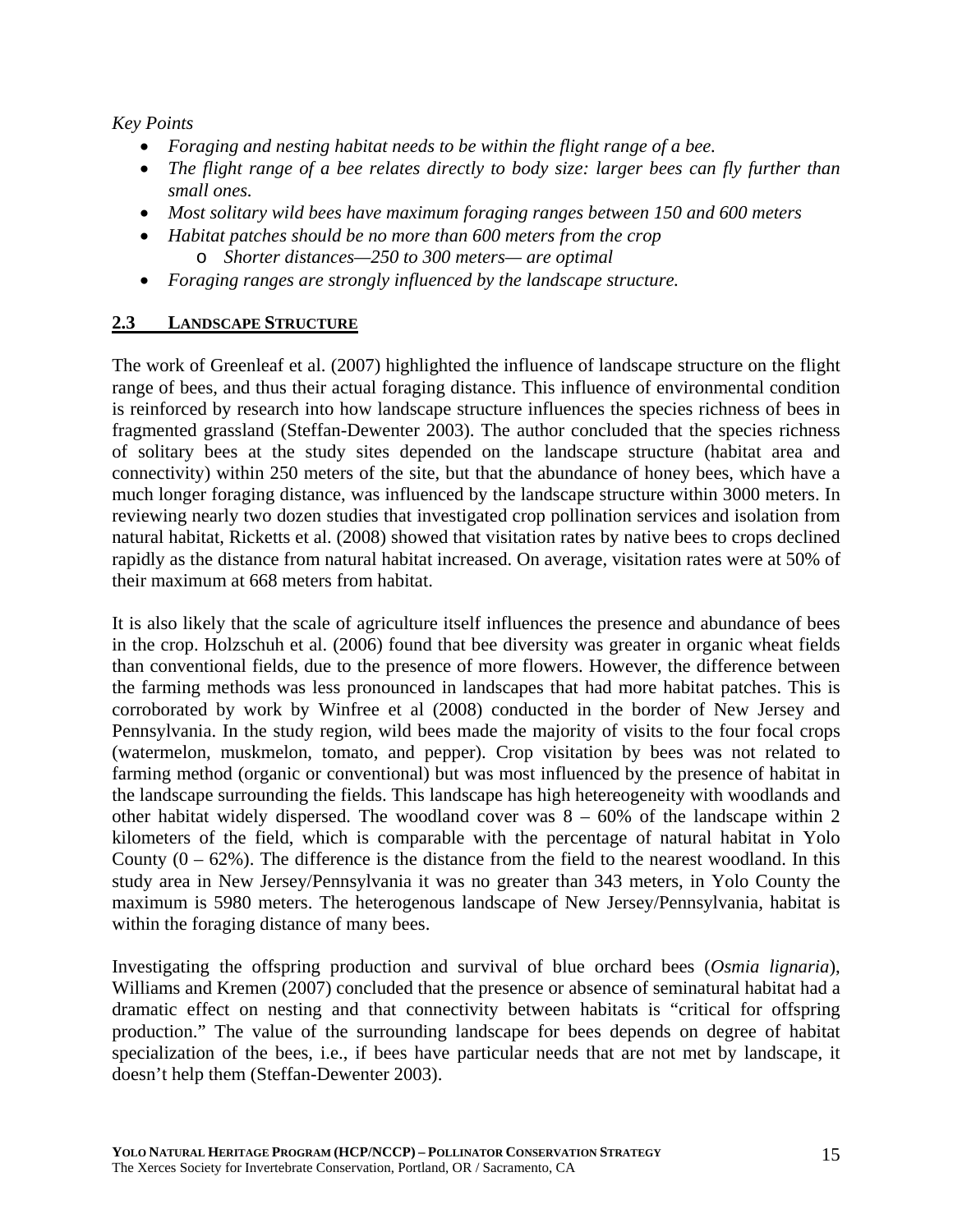The influence of a mass-flowering crop on bumble bee populations has been studied in Germany. The research compared bumble bee diversity and abundance in agricultural regions growing oil seed rape (*Brassica napus*) and in regions without. Early colony growth of bumble bees was faster where the mass-flowering crop was a resource (Westphal et al 2003), but by the end of the season there was no difference in reproductive success between colonies in areas with the massflowering crop and areas without (Westphal et al 2009). Bumble bee colonies have a long season and require foraging resources all season to support them. The mass-flowering crop gave a shortlived abundance of foraging that could not be sustained by alternative sources in the landscape.

In modeling the optimal landscape design to provide crop pollination, Brosi et al (2008) created a framework for habitat creation in agricultural landscapes. The authors suggest that for bees with large foraging distances habitat should be placed in the center of the farm so that the bees are retained on the farm. Bees with short foraging distances require more of the farm to be habitat and for the habitat patches to be more evenly scattered across the farm. The best strategy may be to have a few larger habitat patches with smaller patches across the farm. These may be placed in low-fertility areas of the farm within foraging distance of crops. The authors do not address the size of habitat.

The suggestion that habitat can be in small patches is supported by the finding of Tscharntke et al (2002). They demonstrated that the fragmentation of habitat across an agricultural landscape significantly affects the number of butterfly species. Ten hectares of habitat in many small fragments can support more species of butterflies than the same size of habitat in one or two large patches. The authors concluded that a larger number of small habitat fragments can contain a wider range of conditions than a couple of large patches. However, Krauss et al (2009) found that size of the habitat and the diversity of flowers, not the age of the habitat, most strongly influenced the species richness of bees.

The impact of landscape change differs between bee species and is influenced by life history and habitat requirement. Ricketts et al. (2008) found that declines in visitation rates to flowers were steeper for social bees than solitary bees in the tropics, which was inconsistent with the findings of Steffan-Dewenter et al. (2006) studying bees in temperate grasslands. Social bees in the tropics are mainly stingless bees, which require cavities in mature trees, a feature that is generally missing from agricultural landscapes. Social bees in temperate regions are mainly bumble bees and halictids, which nest in the ground or under grass. These features often can be found in farmland.

#### *Key Points*

- *Species richness of solitary bees depends on the landscape structure (habitat area and connectivity) within 250 meters of the location.*
- *Abundance of honey bees influenced by the landscape structure within 3000 meters.*
- *Crop visitation by bees is not related to farming method (organic or conventional) but to the presence of habitat in the landscape surrounding the fields. Although organic farms often have more habitat available due to the lack of herbicide use.*
- *Presence or absence of seminatural habitat has a dramatic effect on nesting and connectivity between habitats is critical for offspring production.*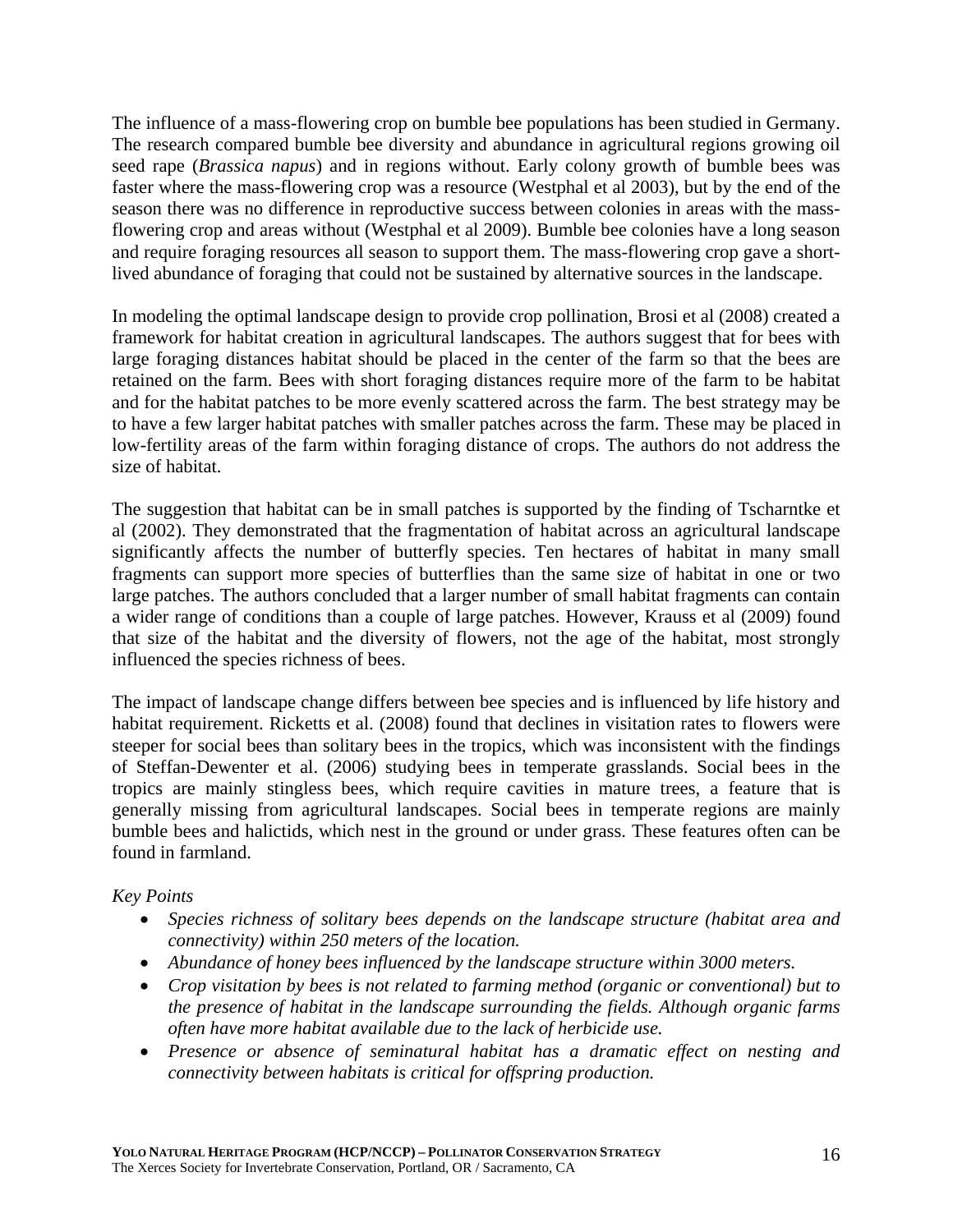- *Early colony growth of bumble bees was faster where a mass-flowering crop was a resource but there is no difference in reproductive success between colonies in areas with a mass-flowering crop and areas without.*
- *Data suggests a larger habitat patch surrounded by smaller patches across the farm is more beneficial for pollinators than all smaller patches.*
- *There is not enough data to provide concrete prescriptions for the size or special arrangement of the habitat needed to support native bees.*
- *Recommendations need to be made at the site scale as quality (both nesting and floral***)** *resources) of habitat is extremely variable across the landscape.*

#### **2.4 GENERALISTS OR SPECIALISTS?**

When managing habitat for pollinators it is important to determine if there are any habitat specialists present. Generalists are considered species of pollinators that can easily find forage resources from a wide diversity of plant sources. Specialists are those species that use limited sources of nectar and pollen. Bees, for example, are usually defined as generalist or specialist based on the range of flowers from which they collect pollen (Michener 2000).

Some studies have found that management techniques that emphasize the broad habitat requirements of pollinators may preferentially select for generalist species, while ignoring the more specific and perhaps less standard requirements of specialist species (Swengel 1996, 1998; Winfree et al. 2007a). Unfortunately, there's no single management plan that can provide ideal habitat for all pollinator taxa. Instead, the conservation priority of specific pollinators in the management area should be considered, and since most generalist species can adapt to a broader range of habitat, specialist species are often higher priority.

#### *Key points*

- *Habitat specialists such as vernal pool obligate bees need directed management plans for the species/species groups.*
- *Land management should be tailored to specialist species when they are present.*

# **2.5 THREATS TO NATIVE POLLINATORS**

There are many threats to native pollinators, including the loss, degradation, and fragmentation of habitat; introduced species; habitat disruption from grazing, mowing, and fire; the use of pesticides (herbicides and insecticides); and diseases and parasites (Kearns et al. 1998; Spira 2001; Steffan-Dewenter & Westphal 2008). A discussion of each of these threats follows.

#### **Habitat loss, degradation, and fragmentation**

In a synthesis of literature about impacts of human disturbances on bees, Winfree et al. (2009) identified habitat loss and fragmentation as the most significant factor in declines of abundance and species richness of bees. Factors causing habitat loss and fragmentation include increasing urbanization, expansion of intensive agriculture, invasive plants, and climate change. These reduce, degrade, and/or eliminate pollinator habitat. In some cases, however, the impact of urban and agricultural expansion can be reduced by providing alternative food resources and nesting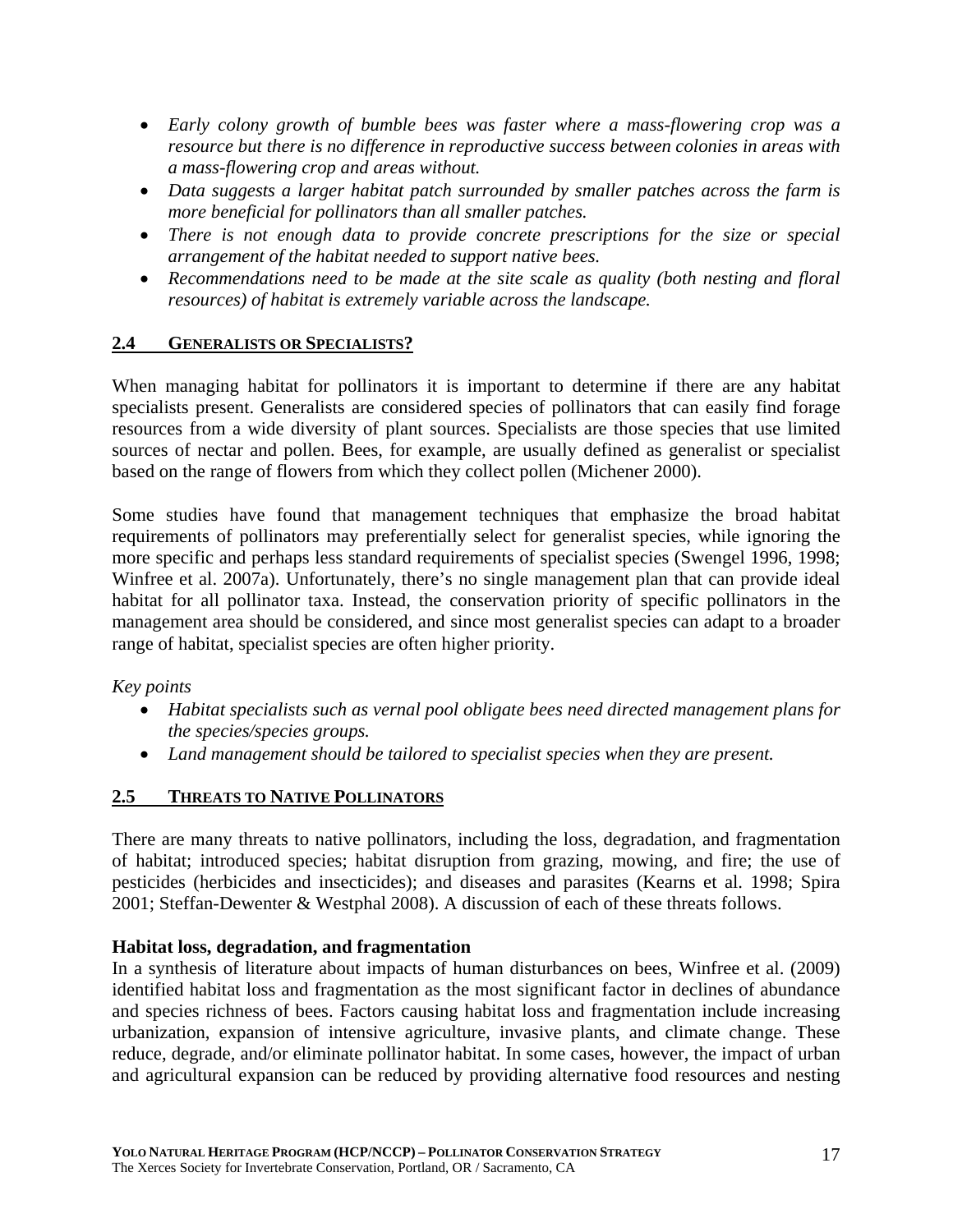sites for bees and other pollinators (Kremen et al. 2002b; McFrederick & LeBuhn 2006; Holzschuh et al. 2008; Rundlof et al. 2008b; Winfree et al. 2008).

Habitat loss, degradation, and fragmentation are linked to declines in pollinator diversity and abundance (Frankie et al. 1990; Allen-Wardell et al. 1998) that is followed by a reduction in pollination services (Kremen et al. 2002a). They also can cause decreased population size and/or low population densities of pollinator species (Kearns et al. 1998; Spira 2001) or changes in pollinator community composition (Brosi et al. 2008; Ricketts et al. 2008; Krauss et al. 2009). Diversity and reproduction of native flowering plants may also be affected by decreases in pollinator species diversity and population size (Jennersten 1988; Kearns et al. 1998; Spira 2001). The causes of pollinator declines are often difficult to identify, but are likely due to a combination of factors that include isolation time, isolation distance, size of the fragment, and the surrounding environment (Rathke & Jules 1993).

If habitat becomes fragmented and the distance between patches is greater than the foraging range of pollinators, patches too small to support their own pollinators will suffer from lack of pollination services (Kearns et al. 1998). Williams & Kremen (2007) found that in an agricultural landscape, increasing distance to natural habitat in conventional farms was correlated with decreased reproductive success in wild bees. Small scale experimental fragmentation of alpine meadows in Switzerland altered foraging behavior of bumble bees, with bees visiting the fragments 53.7% less than the control plots (Goverde et al. 2002). Because bumble bees tend to return to foraging sites, habitat fragmentation can result in repeated visits to specific fragments, which potentially limits the genetic diversity of the plant community due to a lack of pollen transfer between fragments (Osborne & Williams 2001). In tropical regions, habitat fragmentation impacts social bees more than solitary bees (Ricketts et al. 2008; Winfree et al. 2009), but in temperate areas solitary bees are more affected (Winfree et al. 2009; Krauss et al. 2009). This is due to differences in life history, especially nest site requirements, of stingless bees, the dominant social bee of the tropics, and bumble bees found in temperate regions.

#### *Key Points*

- *Habitat loss and fragmentation is considered to be the most significant threat to bees throughout most of Yolo County.*
- *Solitary and social bees respond differently to habitat fragmentation.*

#### **Introduced plant species**

Aside from comparisons of abundance and diversity between sites with nonnative and native plants, there are few studies of the direct effects of nonnative plants on native insects. Introduced nonnative plants compete with native plants for resources as well as alter habitat composition, and some cause significant reductions in the abundance and diversity of pollinators and other herbivorous insects (Samways et al. 1996; Kearns et al. 1998; Spira 2001; Memmott & Wasser 2002; Hopwood 2008; Zuefle et al. 2008,; Burghardt et al. 2009; Wu et al. 2009). There is also evidence that native pollinator insects prefer native plants (Hopwood 2008; Burghardt et al. 2009; Wu et al. 2009), even though many native insects will feed on nonnative plants when few natives are available (Zuefle et al. 2008; Burghardt et al. 2009; Wu et al. 2009).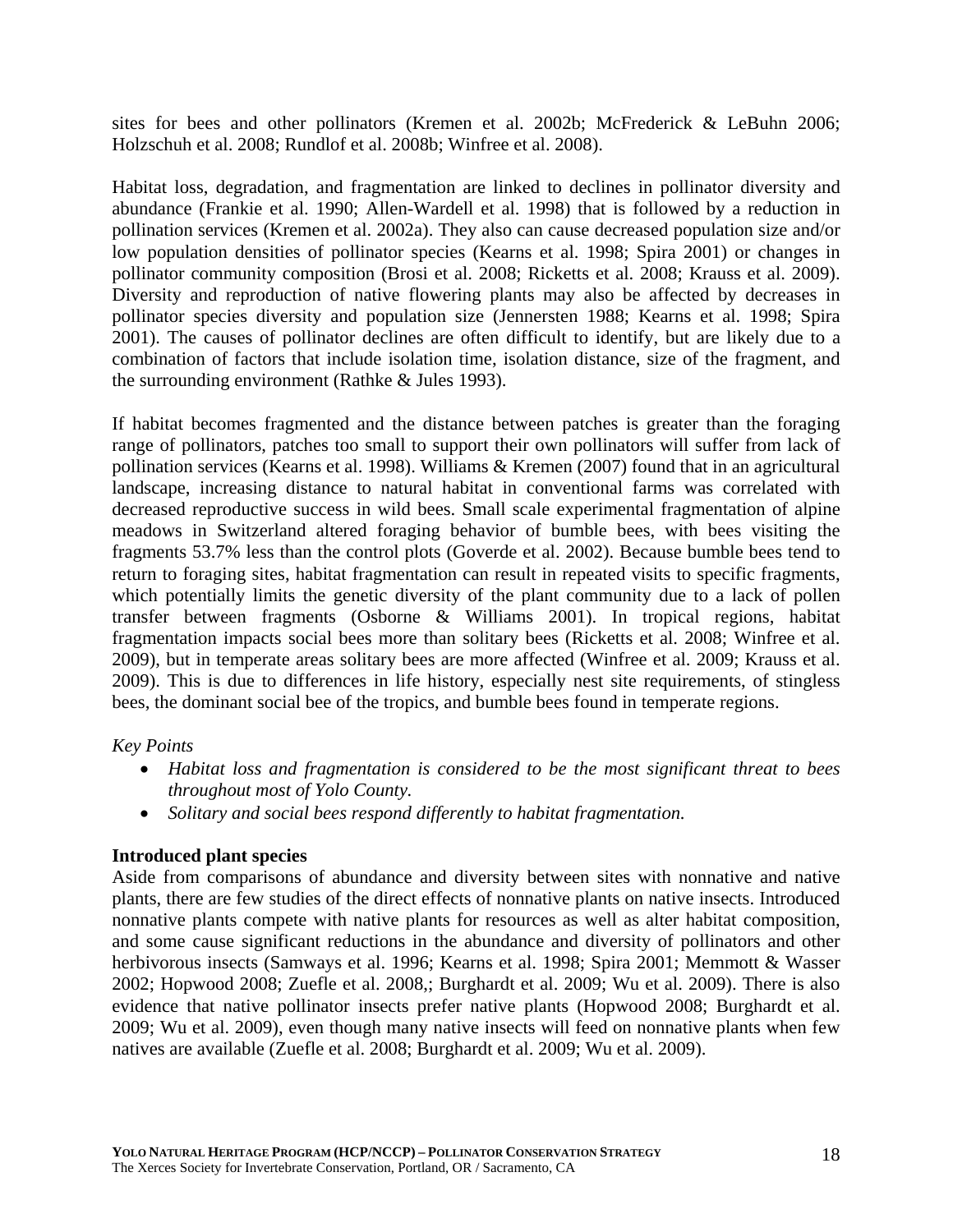#### *Key Points*

- *Introduced plants alter the habitat composition and can cause reduction in pollinator diversity.*
- *This is a serious threat to pollinators in natural habitat in Yolo County.*

#### **Habitat disruption from grazing, mowing, and fire**

The impacts of grazing, mowing, and fire are mixed. They can have damaging impacts on pollinators but when carefully managed, they can be beneficial. Historically, there were sufficient areas in various stages of succession to support populations of habitat specific pollinators. However, now that many of these areas exist only as fragments in larger agricultural or otherwise intensively managed landscapes, and consideration of pollinators is needed to ensure healthy populations.

#### Grazing

Grazing in natural areas and rangelands is a common practice throughout the United States. If not managed appropriately, the ecological impact of grazing can be severe (Bilotta et al. 2007). Livestock grazing can greatly alter the structure, diversity, and growth habits of the vegetation community, which in turn can affect the associated insect community (Kruess & Tscharntke 2002a). Grazing during periods when floral resources are already scarce (e.g., mid summer) may result in insufficient forage available for pollinators such as bumble bees which, in some areas, forage into late September (Carvell 2002). For example, Hatfield & LeBuhn (2007) found that uncontrolled sheep grazing in mountain meadows in the Sierra Nevada removed enough flowering plants to eliminate bumble bees from some study sites. Likewise, grazing during spring when butterfly larvae are active on hostplants can result in larval mortality or remove important vegetation and nectar resources (Smallidge & Leopold 1997).

Ways that grazing can harm pollinator habitat include: destruction of potential nest sites, destruction of existing nests and contents, direct trampling of adult bees, and removal of food resources (Sugden 1985). Studies of livestock grazing on bees also suggest that increased intensity of livestock grazing negatively affects the species richness of bees (Morris 1967; Sugden 1985; Carvell 2002; Vazquez & Simberloff 2003). In Arizona, Debano (2006) conducted one of the few studies that focused explicitly on the impacts of domestic livestock grazing on invertebrate communities in an area that had not been grazed historically. The results clearly show that invertebrate species richness, abundance, and diversity were all greater in the ungrazed sites. The author suggested that since insects in the Southwest had not evolved in the presence of buffalo or another large ungulate, adaptations to grazing pressure had not developed, making them more susceptible to the presence of cattle.

Though only limited research has been done on the impacts of grazing on pollinators in the United States, there is a considerable body of work from other countries on which we can draw. In Argentina, researchers compared insect communities in grazed and ungrazed areas and found that insect diversity, abundance, richness, and biomass were all lowest in intensively grazed areas (Cagnolo et al. 2002). In Australia, Hutchinson & King (1980) studied the impact of sheep grazing on sixteen groups of large invertebrates, and found that for most of them, including butterflies, moths, and flies, abundance and biomass decreased as grazing intensity increased. In a study of four different grazing regimes in Germany that varied from continuously intensively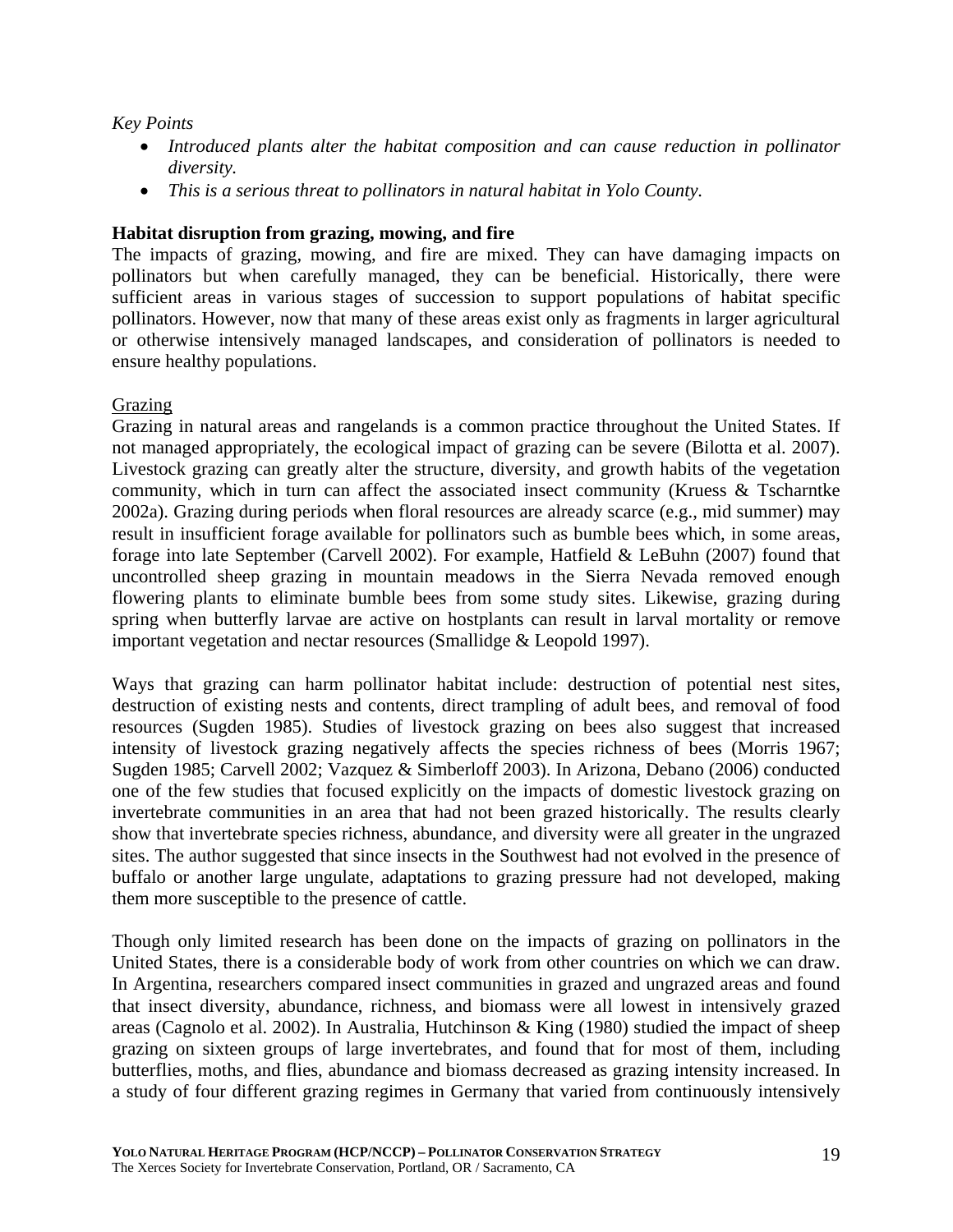grazed areas to long-term ungrazed grassland, Kruess & Tscharntke (2002a, 2002b) found that the diversity of the invertebrate assemblage decreased as grazing intensity increased. This included pollinators such as butterflies and ground nesting bees. These findings are similar to Balmer & Erhardt (2000) who found that old fallow fields in Switzerland that had not been grazed harbored many more rare and specialist species of butterflies than managed pastures or early fallow land, most likely due to the reduction of nectar resources in grazed pastures.

In a study that directly addressed the usage of light grazing as a method of avoiding succession of grassland into forest, Schtickzelle et al. (2007) investigated the effect on the bog fritillary butterfly (*Proclossiana eunomia*) of the introduction of cattle into a wet meadow system. The study area was monitored for eleven years prior to cattle introduction and four years afterwards with a series of ungrazed controls. The negative effects light grazing had on the butterfly were significant. The butterfly visited grazed areas far less than ungrazed areas, and butterfly emergence in grazed areas was 74% less than in ungrazed areas. These effects are largely attributable to changes in vegetation structure, loss of preferred forage sources, and a decline of the hostplant in grazed plots.

Grazing is not necessarily harmful to a natural area. Many parts of the world have experienced grazing pressure from both domesticated and wild animals for millennia and the indigenous flora and fauna is adapted to grazing. Even in areas where grazing is not historically found, light levels of rotational grazing can have positive effects on maintaining an open, herbaceous-dominated plant community that is capable of supporting a wide diversity of butterflies and other pollinators (Smallidge & Leopold 1997).

Some research suggests that grazing can be beneficial for insect communities, especially by managing invasive plants and succession. Cattle grazing has successfully been used to control invasive plant species on degraded habitat of the Bay checkerspot butterfly (*Euphydryas editha bayensis*) (Weiss 1999). (It must be noted that this is a very site-specific case as the invasive plants were successfully colonizing the site because of excessive nitrogen deposition from automobile exhaust due to its proximity to a large urban area.)

Grazing does need to be carefully planned and implemented to be effective. A Swiss study found that while grazing was an effective management tool for limiting succession, responses to grazing varied greatly among butterfly species (Wettstein & Schmid 1999). The authors suggest that any management regime be attentive to historical and species-specific characteristics of the site, and that a diversity of management techniques be used on a regional scale in order to preserve the greatest diversity of insect pollinator habitat.

Grazing can be a valuable tool for limiting shrub and tree succession, providing structural diversity, encouraging the growth of nectar rich plants, and creating potential nesting habitat. However grazing is usually only beneficial at low to moderate levels and when the site is grazed for a short period followed by ample recovery time—and when it has been planned to suit the local site conditions.

#### *Key Points*

• *Grazing can have significant impacts on the habitat quality for bees through the*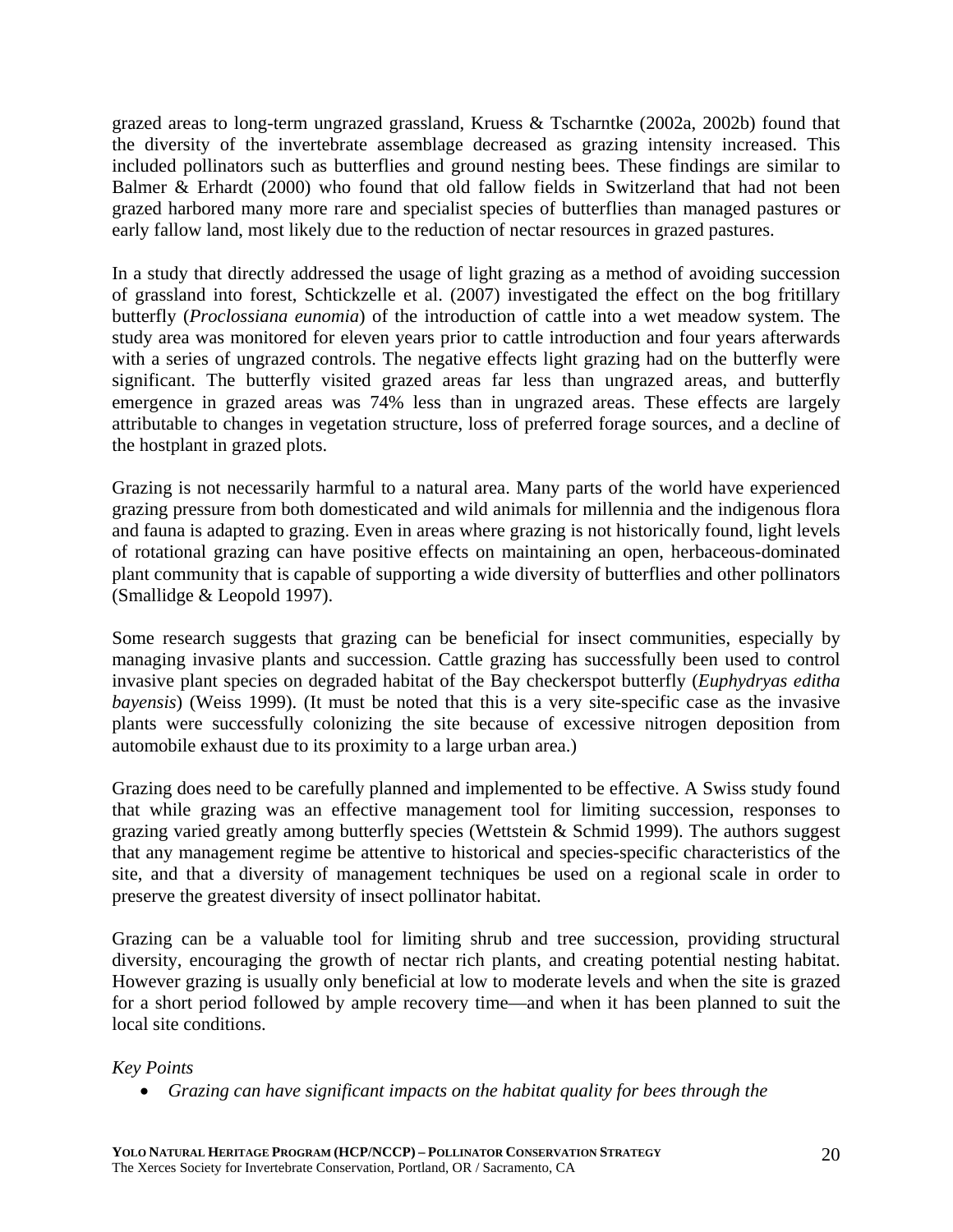*destruction of nest sites and removal of forage plants.* 

- *Grazing can greatly alters the structure, diversity, and growth habits of the vegetation community.*
- *Grazing can be used to maintain open, forb-dominated plant communities that support a diversity of pollinator insects, but only if the correct combination of timing, intensity of stocking rate are found.*
- *The threat of grazing to pollinators is most severe in grasslands and oak woodlands.*
- *At the most severely impacted sites, cattle should be excluded from the area to allow the habitat time to repair.*
- *Keep grazing periods short, with recovery periods for the habitat relatively long.*
- *Generally grazing that is of short intensity and duration in the fall (when there is less competition for floral resources with pollinators) is best.*

## Mowing

Mowing is often used in place of grazing where site access and topography permit equipment access. Like grazing, mowing can alter grassland succession and species composition by suppressing growth of woody vegetation (Forrester et al. 2005). Mowing can have a significant impact on insects through direct mortality, particularly for egg and larval stages that cannot avoid the mower (Di Giulio et al. 2001). Mowing also creates a sward of uniform height and may destroy topographical features such as grass tussocks (Morris 2000) when care is not taken to avoid these features or the mower height is too low. Such features provide structural diversity to the habitat and offer potential nesting sites for pollinator insects such as bumble bees. In addition to direct mortality and structural changes, mowing can result in a sudden removal of almost all floral resources for foraging pollinators; therefore it should not be conducted when flowers are in bloom.

#### *Key Points*

- *Mowing has significant impacts on the habitat quality.*
- *Mowing will create a sward of uniform height and remove flowering resources.*
- *Mowing can be used to control shrubs and trees to maintain open conditions.*
- *No more than a third of habitat should be mown in one year.*
- *In Yolo County road edges may be an important resource for pollinators. Mowing management could be adapted to the maximum benefit of pollinators.*

#### Fire

Fire has played an important role in many native ecosystems, and controlled burns are an increasingly common management tool. Effects of fire management on arthropod communities are highly variable. If used appropriately, fire benefits many insect communities through the restoration and maintenance of suitable habitat (Huntzinger 2003; Hartley et al. 2007). Other studies have found a negative or mixed response of invertebrates to fire (e.g., Harper et al. 2000; Ne'eman et al. 2000; Moretti et al. 2006).

In Midwestern U.S. prairie systems, fire as a management tool is based on the supposition that prairie species are adapted to wildfires, and thus can cope with regular burns (e.g., Harper et al. 2000; Swengel 2001; Panzer 2002; Hartley et al. 2007). This is dependent, however, on there being adequate unburned adjacent areas that can provide sources of colonizers into the burned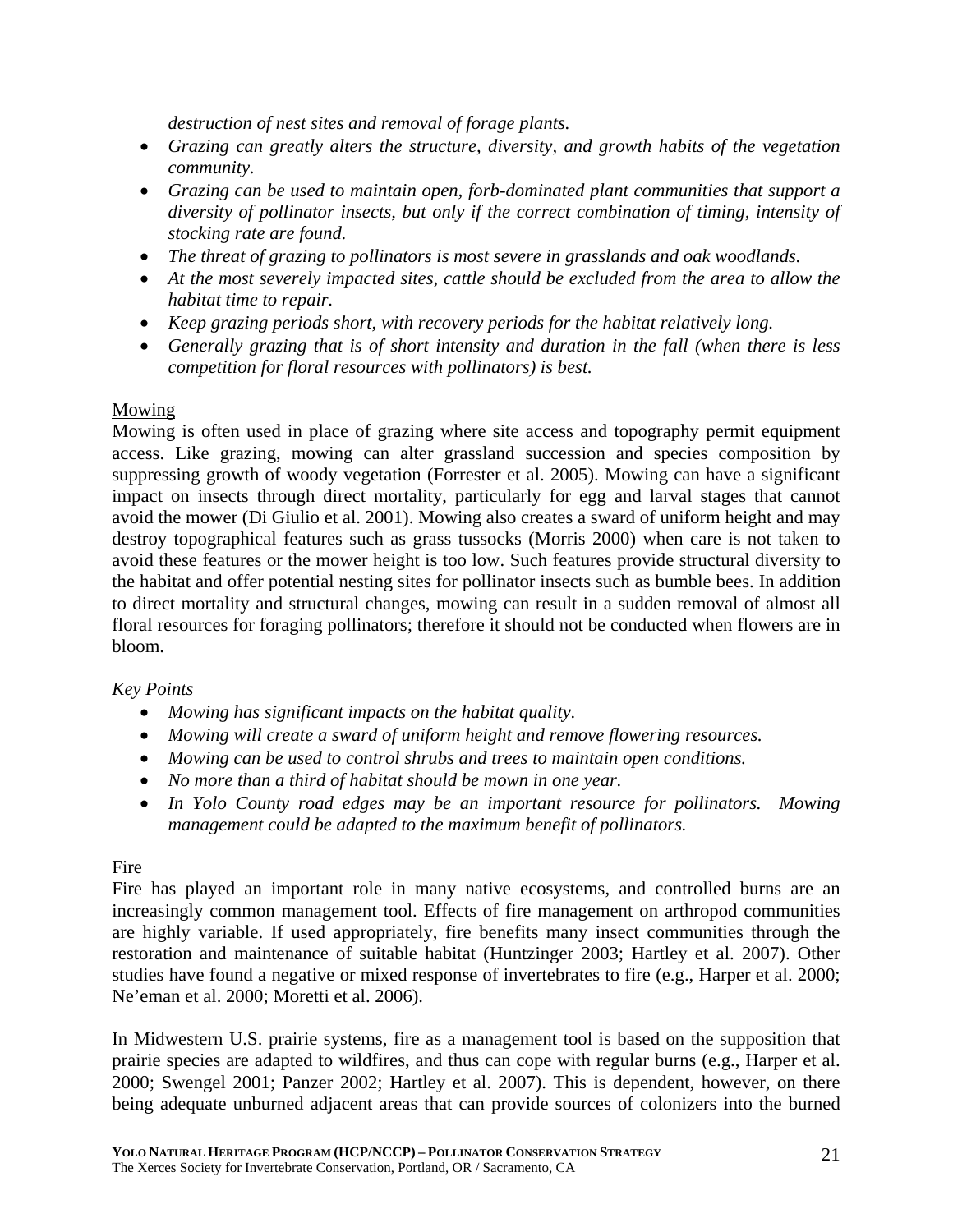habitat. In small fragments where populations are more isolated, prescribed burning can have much more deleterious effects on the population due to a lack of colonizing capacity. For example, Harper et al. (2000) found that overall arthropod species richness decreased in burned prairie sites, as well as the abundance of all but one of the species measured. Their results suggest that burning a small habitat fragment in its entirety could risk extirpating some species because of limited recolonization from adjacent habitat. A study in Israel compared fruit set and bee visitation to four native plants in an unburned area with those in an area burned five to seven years previously (Ne'eman et al. 2000). They found that fruit set was much lower for the native plants in the burned area than in the adjacent unburned area. The authors ascribe this difference to the loss of pollinators, particularly solitary bees, due to the burn, either directly because of mortality during the fire or indirectly due to a reduction in nectar-rich flowers in the area postfire. Furthermore, Moretti et al. (2006) found that it can take seventeen to twenty-four years for insect communities in burned areas in southern Switzerland to recover to pre-burn composition.

Fire can have serious impacts on population levels and unless there are adequate refuges from the fire or adjacent habitat, recolonization of a burned site may not be feasible. Timing of burns is also critical and should not be carried out when target pollinators are in a larval or critical foraging stage. Habitat patches should not be burned completely, but rather a mosaic of burned and unburned areas is ideal.

#### *Key Points*

- *Fire has played an important role in maintaining many native ecosystems.*
- *Bee populations are significantly lower in years following a burn.*
- *It can take two decades for insect communities to recover from a burn.*
- *Impacts of burning can be reduced if areas of habitat are left unburned.*
- *Fires should not burn more than 1/3 of habitat in any given year.*
- A program of rotational burning where small sections are burnt every few years will *ensure adequate colonization potential for pollinators.*
- *As a fire moves through an area it may leave small patches unburned. These skips should be left intact as potential micro-refuges.*
- *Not all sites within the same complex should be burned.*
- *Care must be taken to avoid actions that could degrade habitat and kill individual pollinators as a result of heavy equipment use or people trampling meadows.*

#### **Pesticides**

The use of pesticides, including insecticides and herbicides, is detrimental to a healthy community of pollinators. Insecticides not only kill pollinators (Johansen 1977), but sub-lethal doses can affect their foraging and nesting behaviors (Thompson 2003; Decourtye et al. 2004; Desneux et al. 2007), often preventing pollination. Herbicides can kill plants that pollinators depend on when crops are not in bloom, thus reducing the amount of foraging and egg-laying resources available (Kremen et al. 2002; Tscharntke et al. 2005).

In general, while pesticide labels may list hazards to honey bees, potential dangers to native bees and other pollinators are often not listed. For example, many native bees are much smaller in size than honey bees and are affected by lower doses. Pollinator larvae can also be negatively affected by consuming food contaminated with pesticides (Johansen & Mayer 1990; MacKenzie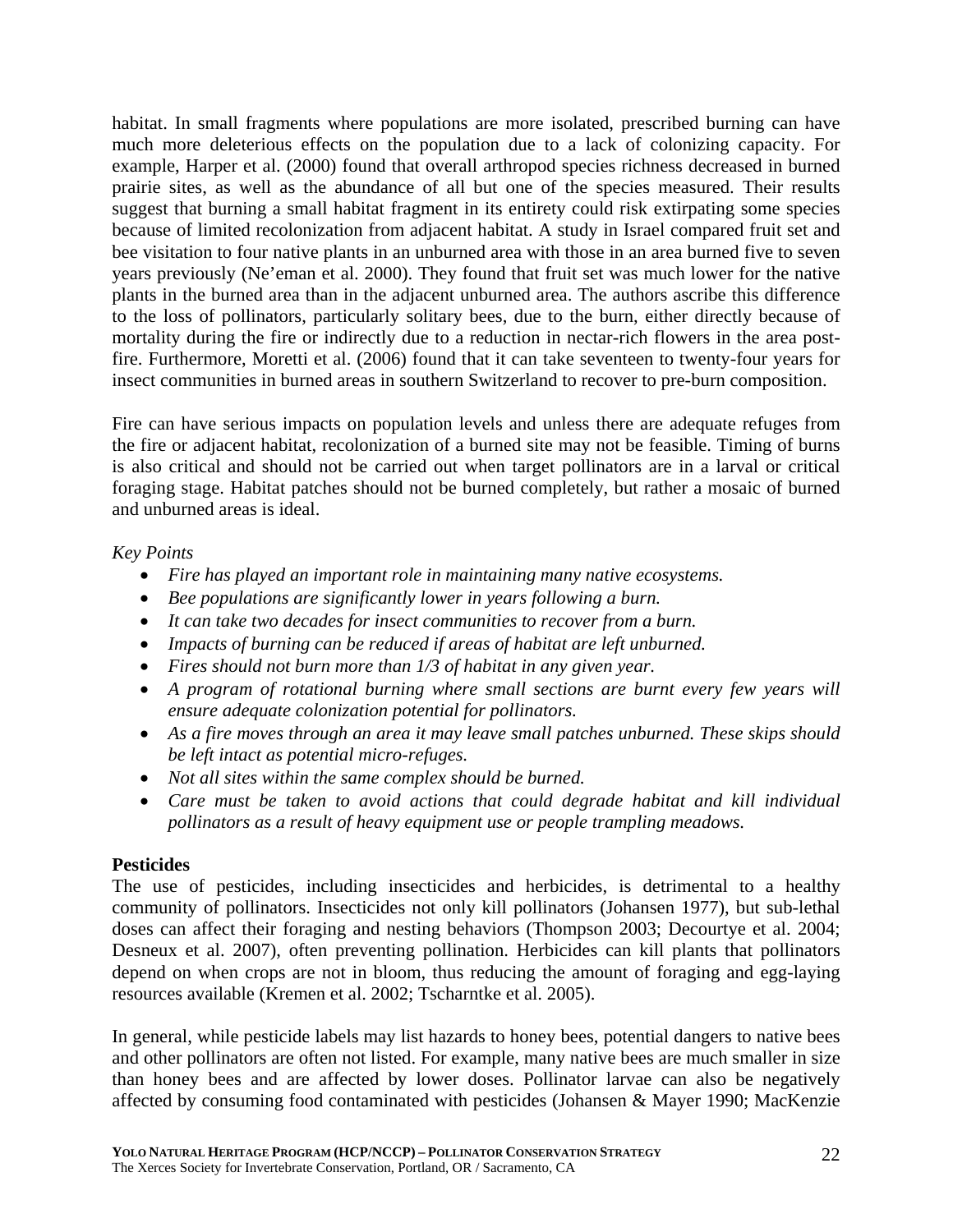1993; Abbott et al. 2008). In agricultural areas, field margins are increasingly cultivated (Dover et al. 1990; O'Toole 1993), and the use of pesticides in these areas can result in loss of native vegetation, fewer nesting areas, and overall loss of diversity and habitat structure, all of which impact bees and other pollinators.

#### Herbicides

Herbicides can kill plants that pollinators depend on, thus reducing the amount of foraging and egg-laying resources available (Kremen et al. 2002a; Tscharntke et al. 2005; Smallidge & Leopold 1997). Just as pollinators can influence the vegetation community, changes in vegetation can have an impact on pollinators (Kearns & Inouye 1997). A pollinator community requires consistent sources of nectar, pollen, and nesting material during those times adults are active. The broadcast application of a non-selective herbicide can indiscriminately reduce floral resources, hostplants, or nesting habitat (Smallidge & Leopold 1997). Such a reduction in resources can cause a decline in pollinator reproductive success and/or survival rates.

Moreby and Southway (1999) found that invertebrate abundance (notably species of Diptera and Heteroptera) was consistently higher in unsprayed plots than in plots that received a single autumn application of herbicides. Taylor et al. (2006) showed that herbicide applications in field margins reduced the number of arthropods (including Lepidoptera larvae) that were food sources for pheasant and partridge chicks. In a meta-analysis of twenty-three studies, Frampton and Dorne (2007) found that restricting herbicide inputs in the margins of crops benefited arthropod populations, including adult and larval Lepidoptera.

Other studies have addressed herbicide use and its effects on pollinators in general. In a review suggesting that pollinators are useful bioindicators, Kevan (1999) found that herbicides reduced Asteraceae and Lamiaceae flowers in France, contributing to a decline in bumble bee populations. Kevan (1999) also finds that herbicide applications have reduced the reproductive success of blueberry pollinators by limiting alternative food sources that can sustain the insects when the blueberries are not in bloom. Kearns et al. (1998) state "herbicide use affects pollinators by reducing the availability of nectar plants. In some circumstances, herbicides appear to have a greater effect than insecticides on wild bee populations … Some of these bee populations show massive declines due to the lack of suitable nesting sites and alternative food plants." In contrast, Russell et al. (2005) and Forrester et al. (2005) both found that the use of selective herbicide when combined with mechanical removal of shrubs and small trees was an effective method of maintaining power line corridors as effective pollinator habitat. In both studies, however, non-selective broadcast herbicides were prohibited as they not only suppressed management target plants, but important nectar resources as well.

While the majority of the effects herbicides have on pollinators are mediated through changes in vegetation, there is evidence that some herbicides such as paraquat, the organic arsenicals, and phenoxy materials can have lethal effects in bees, either through direct application or exposure by feeding (Johansen & Mayer 1990). There is also the potential for sub-lethal effects such as a decreased ability to fly and an increase in flower handling time. For example, hormonal herbicides alter the chemistry of plant secretions such as nectar which in turn may cause harmful effects to pollinators foraging on that contaminated nectar. Ingestion of herbicides by other insects, such as species of Coleoptera and Lepidoptera, has varying effects depending on the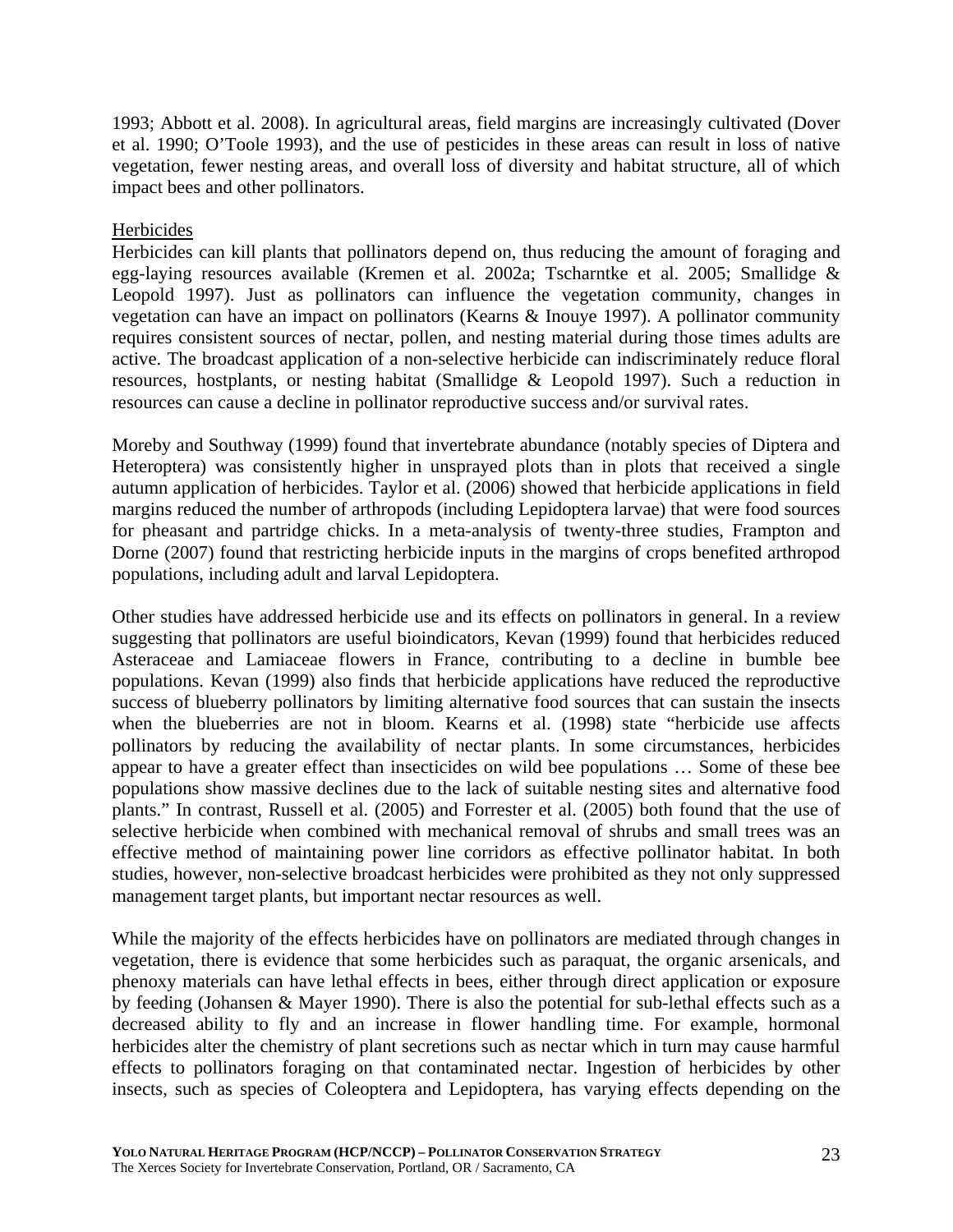species, life stage of the species, and the chemical (Brown 1987; Kegal 1989; Kjaer and Elmegaard 1996; Kjaer and Heimbach 2001; Kutlesa and Caveney 2001; Russell and Schultz 2009). For example, in a laboratory study, Russell and Schultz (2009) showed that sethoxydim and fluazifop-p-butyl herbicides both reduce development time of Puget blue (*Plebejus icarioides blackmorei*) butterflies from the date of treatment to eclosure, and reduce survival, pupal weight, and wing size of cabbage white butterflies. A similar study by Kutlesa and Caveney (2001) found that glufosinate-ammonium is highly toxic to larvae of the Brazilian skipper (*Calpodes ethlius*).

#### *Key Points*

- *Herbicides kill plants on which pollinators depend for foraging or egg laying.*
- *Some herbicides can be lethal to bees by direct application or exposure during foraging.*
- *In crop fields, limiting herbicide applications in field margins benefits insect populations in field borders and adjacent habitats.*
- *During vegetation management, treat only the minimum area necessary for the control of weeds. Take care to minimize overspray to habitat around the weeds.*

#### Insecticides

Insecticides are widely used on agricultural lands and in natural areas throughout the United States to control both native and non-native species. In rangelands, native grasshoppers are targeted with a variety of pesticides (Alston & Tepedino 2000). In addition overspray and drift of agricultural insecticides can affect non-target organisms in field borders (Çilgi & Jepson 1994).

There are two general categories of effects that native pollinators may experience as a result of coming into contact with insecticides or insecticide residues, lethal and sub-lethal.

Lethal effects are most easily recognized: the dosage is sufficient to result in near immediate mortality of the insect. While there are reports of native pollinator die-offs in non-laboratory conditions, many such poisonings are assumed to go unreported because the bees are unmanaged and do not gather in large aggregations (Thompson & Hunt 1999). Low fecundity rates mean it can take many years for a native pollinator population to recover from a large reduction. For example, native bees in laboratory conditions were found to produce  $15 - 20$  offspring per year (Tepedino 1979). In a natural setting this number is expected to be less due to competition, predation and parasites (Kearns & Inouye 1997). Lethal effects on honey bees are often the primary focus of regulatory procedures for assessing the safety of a new insecticide for pollinators despite the enormous diversity of bees, butterflies, and other pollinating insects that may have a wide variation in their response to the same insecticide (Abramson et al. 2004; Morandin et al. 2005; Abbott et al. 2008). As a result, a pesticide that has been deemed safe for honey bees when used according to the bee label may not be safe for native bees or other pollinators.

Sub-lethal effects refer to a suite of impacts that may inhibit or degrade pollinator function and/or life history, possibly across multiple generations (Desneux et al. 2007). Sub-lethal effects are often difficult to measure and little work has been done to thoroughly investigate their significance in native pollinator populations (Alston & Tepedino 2000). Existing studies show sub-lethal effects impact native pollinator communities in many ways. These include a decrease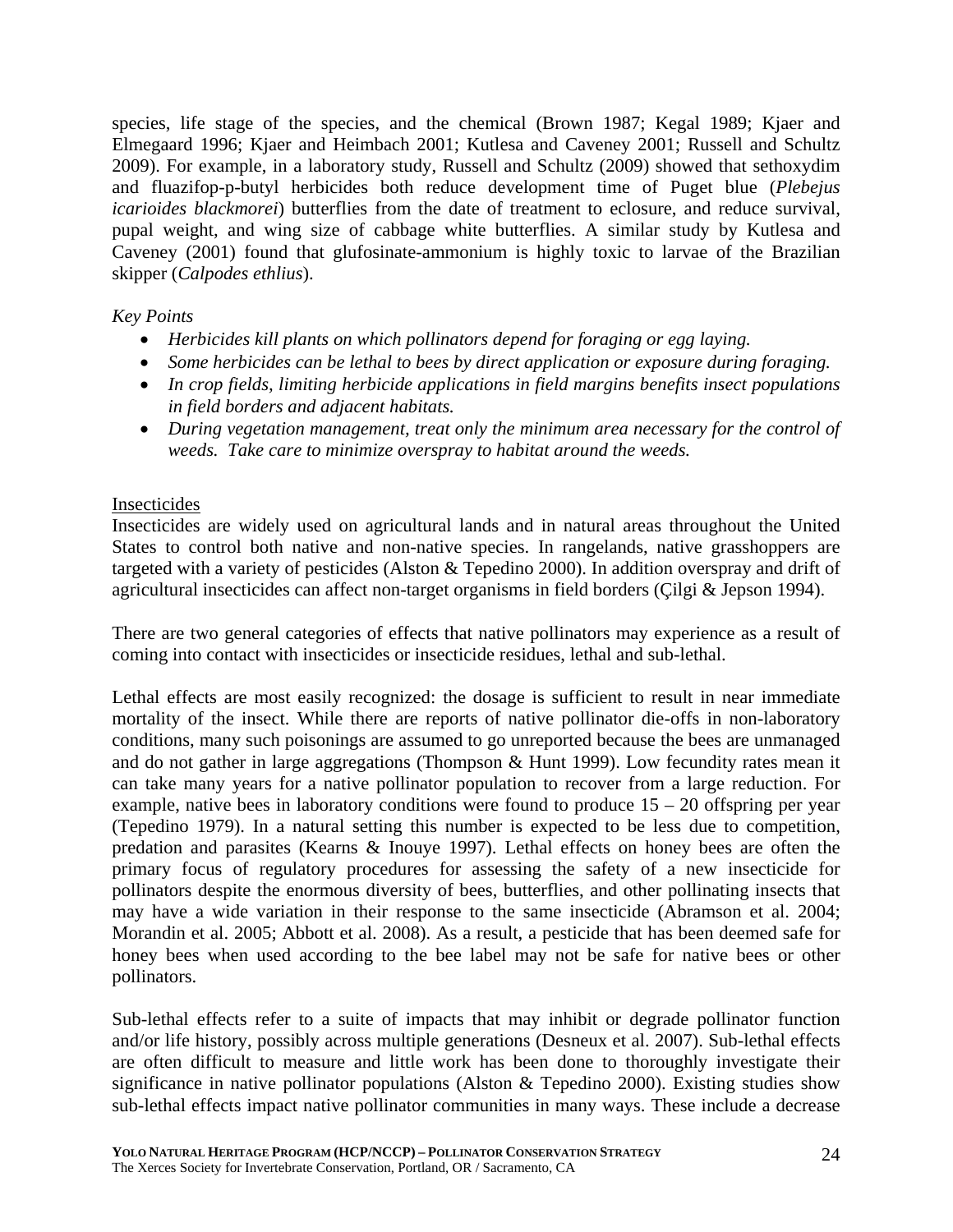in forage efficiency, decline of reproductive success and fitness, increase in immunological disorders, and a decrease in learning ability (Decourtye et al. 2004, 2005; Desneux et al. 2007; Morandin et al. 2005; Thomson 2003). Despite the long-term repercussions that these symptoms may have on an ecosystem few pesticides are tested for sub-lethal effects prior to regulatory approval.

One of the most robust case studies of ecosystem effects of insecticide use details the effects of forestry insecticides on pollinators, illustrating how the use of fenitrothion to control spruce budworm in Canadian forests devastated native bee populations. As summarized in Kevan (1999) and Kevan and Plowright (1989), the reduction of native pollinators due to fenitrothion caused a series of effects to ripple through the ecosystem. Similar effects were discussed by Alston and Tepedino (2000) for the application of broad spectrum insecticides in rangelands to control grasshoppers. The insecticides used, due to their high toxicity, are not permitted on blooming crops being visited by bees yet they were allowed to be sprayed on rangelands while native pollinators were foraging on wildflowers. The grasshopper spraying campaigns (generally from mid-April to late May) coincide with the flowering period of several endemic rangeland plants that grow among the grasses, a number of which are listed as endangered or threatened. This time period also overlaps the period of emergence and active foraging of many native bee species (Kearns & Inouye 1997). The usage of broadband insecticides in wild areas may potentially result in a number of ecosystem shifts due to pollinator limitation. These include "changes in future vegetation patterns via plant competition, reduction in seed banks, and influences on the animals dependent upon plants for food" (Alston & Tepedino 2000).

#### *Key Points*

- *Insecticides can be lethal to bees or have sublethal effects such as reducing foraging efficiency or reproductive success.*
- *A pesticide that has been deemed safe for honey bees may not be safe for native bees, even when applied according to label requirements.*
- *Pesticides not allowed on blooming crops due to high toxicity may be allowed to be used on rangeland while pollinators forage.*
- *Pesticide impacts are most severe within the agricultural matrix although spraying for mosquitoes or other insects may impact pollinators in a wide range of landscapes.*

#### **Disease and parasites**

Effects of pathogens and parasites on honey bees are well documented but there is less known about the impact on native pollinators (Kevan 1999).

The most studied group of native bees are bumble bees. In 2007, the National Research Council stated that a major cause of decline in several native bumble bees appears to be recently introduced nonnative fungal and protozoan parasites, including *Nosema bombi* and *Crithidia bombi.* A recent status review of three bumble bee species from both the eastern and western U.S. found that their decline is most likely caused by introduced diseases from commercial bee rearing and movement (Evans et al. 2008). These pests were probably introduced in the early 1990s when colonies of North American bumble bees were taken to Europe for rearing and then reimported to the U.S. for commercial greenhouse pollination. These pathogens were likely spread to wild populations of bumble bees in the late 1990s as commercial bumble bees were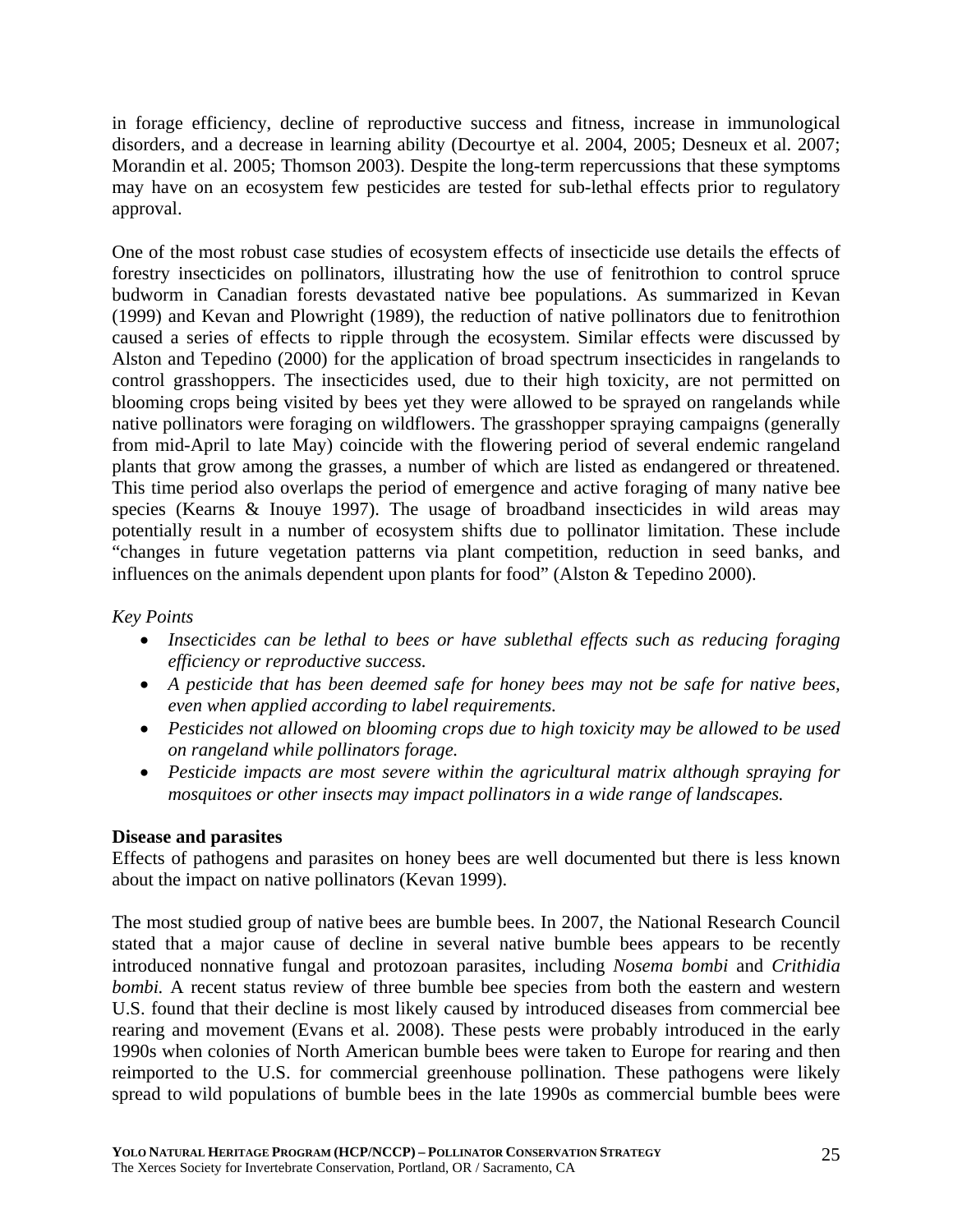transported throughout the U.S. for pollination of greenhouse tomatoes and a variety of other crops. Commercially reared bees frequently harbor pathogens and their escape from greenhouses can lead to infections in native species (Colla et al. 2006; Otterstatter and Thomson 2008).

Currently, commercial bumble bee rearing facilities in North America breed just one species, the common eastern bumble bee (*Bombus impatiens*). These facilities are in Michigan. California state regulations only allow their importation into the state for use in glasshouses. Open-field pollination by these colonies is illegal. Limiting commercially reared colonies to glasshouses provides some control over the spread of pathogens. California regulations require the use of queen excluders on glasshouse bumble bee colonies to prevent the escape of queens and the possibility of them becoming established in the wild. Using colonies in glasshouses also protects them from vandalism and much accidental damage, two ways in which the bees can escape from the colony boxes.

#### *Key Points*

- *Diseases and parasites of native bees are less well studied than those of honey bees.*
- *Bumble bee populations have experienced serious declines, probably due to pathogens spread by commercially reared bumble bee colonies.*
- *Commercially reared bumble bees are used in glasshouses and should not be used for open-field pollination.*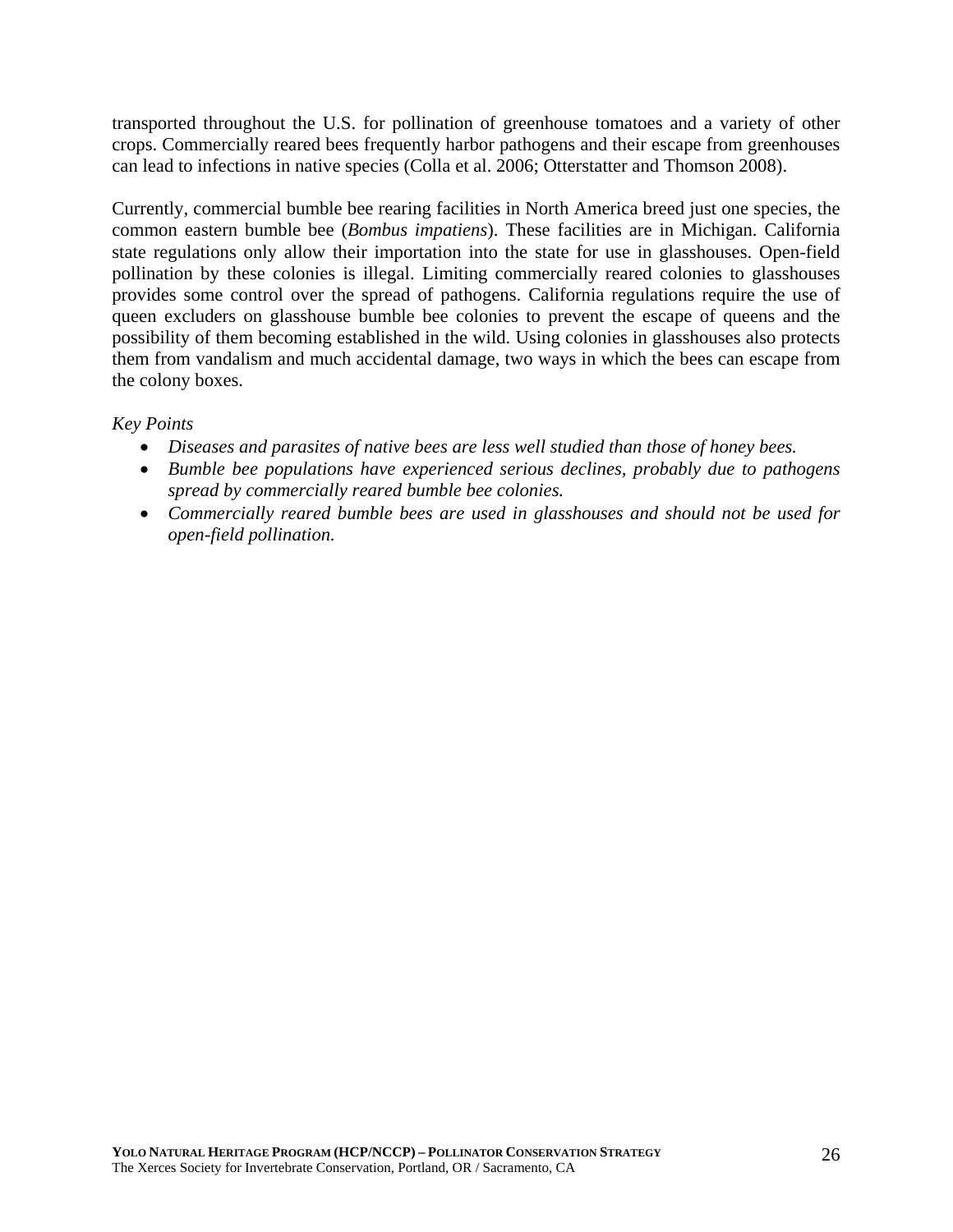| Landscape          | <b>Threats</b>                                                                                                                                                                                                                                                                                                                                                                                                                                                                                                                                |  |
|--------------------|-----------------------------------------------------------------------------------------------------------------------------------------------------------------------------------------------------------------------------------------------------------------------------------------------------------------------------------------------------------------------------------------------------------------------------------------------------------------------------------------------------------------------------------------------|--|
| Agriculture        | 1. Habitat loss and fragmentation<br>2. Pesticide use<br>3. Grazing, mowing, and fire<br>4. Disease and parasites from non-native commercially reared<br>bees                                                                                                                                                                                                                                                                                                                                                                                 |  |
| Grassland          | 1. Habitat loss and fragmentation<br>2. Invasive exotic plants<br>3. Pesticide use<br>4. Grazing, mowing, and fire<br>5. Disease and parasites from non-native commercially reared<br>bees used in agricultural areas                                                                                                                                                                                                                                                                                                                         |  |
| Woodland           | 1. Fragmentation by both agricultural and urban development<br>2. Over grazing in the understory<br>3. Fire, especially when fire suppression allows a build up in<br>fuel loads and increased tree densities<br>4. Disease and parasites from non-native commercially reared<br>bees used in agricultural areas                                                                                                                                                                                                                              |  |
| Shrubland & Scrub  | 1. Commercial livestock grazing<br>2. Burning, mowing and pesticides<br>3. Habitat fragmentation<br>4. Disease and parasites from non-native commercially reared<br>bees used in agricultural areas                                                                                                                                                                                                                                                                                                                                           |  |
| Riparian & Wetland | 1. Livestock grazing in and near riparian and wetland areas<br>can significantly damage stream banks and wetlands<br>2. Invasive species; management methods can cause further<br>damage to pollinator populations if not used carefully<br>3. Pesticides are a significant threat, especially in areas with<br>intensive agriculture<br>4. Disease and parasites from non-native commercially reared<br>bees used in agricultural areas<br>5. Conversion of vernal pool landscapes to agriculture<br>(primarily rice fields) and urban areas |  |
| Urban & Barren     | 1. Habitat loss and fragmentation are the most significant<br>threats to pollinators<br>2. Invasive species<br>3. Use of pesticides.                                                                                                                                                                                                                                                                                                                                                                                                          |  |

**Table 2: Summary of threats to pollinators in different landscapes of Yolo County**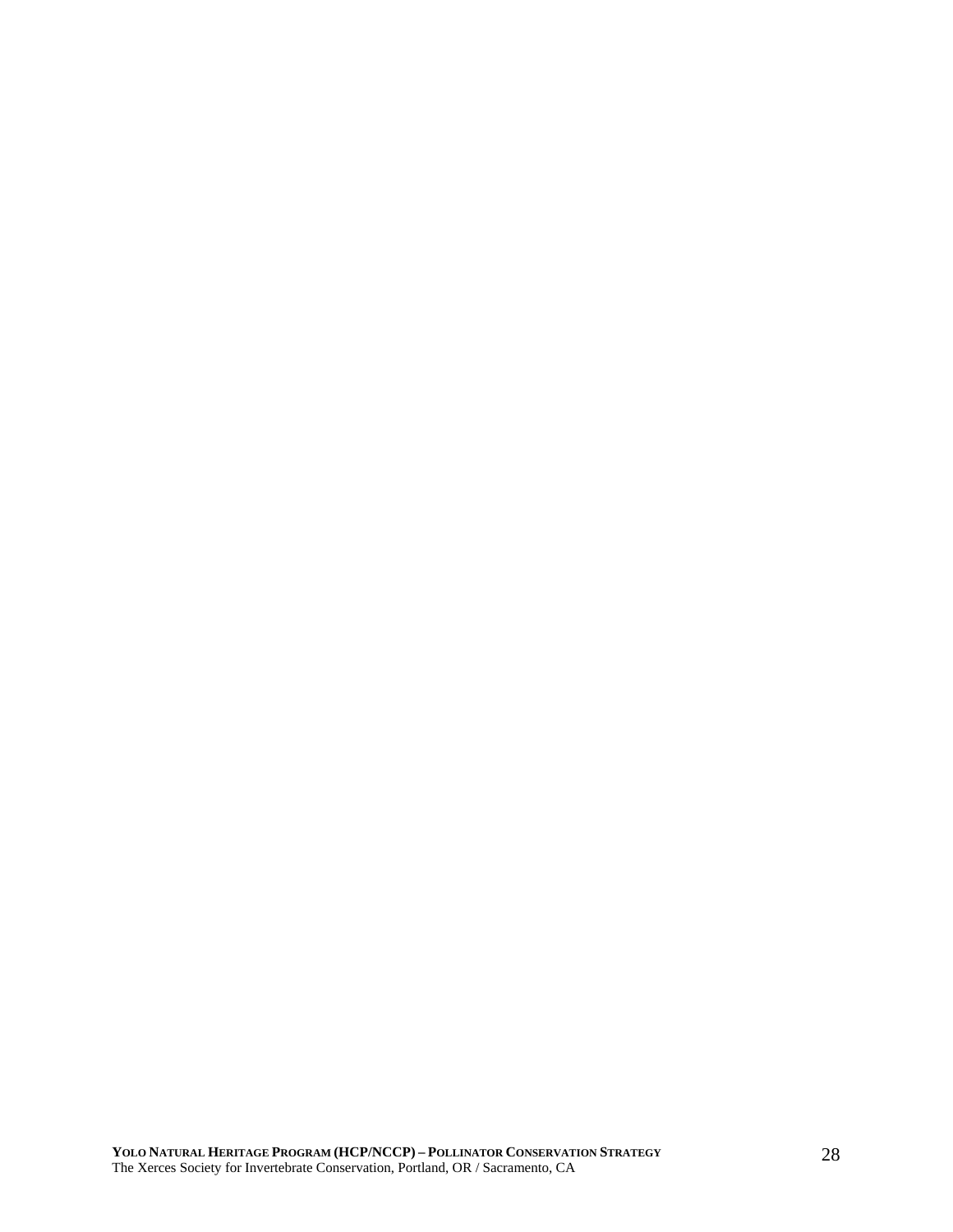# SECTION 3 **HABITAT CONSERVATION AND RESTORATION**

This section focuses on pollinators in the Yolo County landscapes described on the Yolo Natural Heritage Program website, with special emphasis on wetland, grassland, and agricultural habitat types. For each landscape, we describe 1) how to recognize pollinator habitat, 2) potential threats to pollinators, and 3) actions to reduce or mitigate threats.

# **3.1 AGRICULTURE**

Agricultural land is the predominant landscape type in Yolo County, covering 347,900 acres of the valley. Crops include over 138,000 acres of pasture, grain and hay, nearly 113,300 acres of field/truck/nursery/berry crops, over 45,000 acres of rice, 36,300 acres of fruit, nut, and citrus orchards, and 15,000 acres of vineyards. Agriculture is very important to Yolo County, contributing well over a billion dollars to its economy (Yolo County 2007 Agricultural Crop Report). Processing tomatoes is the most valuable crop in Yolo County (\$100,012,325 in 2007). Field-grown tomatoes are generally considered to be self-pollinating (Delaplane & Meyer 2000; Greenleaf & Kremen 2006a), but a number of native bees visit the flowers and contribute to pollination (Greenleaf & Kremen 2006a). Other crops in Yolo County that rely on insect pollinators for all or some of their pollination include sunflower (seed crop: \$9,355,318; field crop: \$10,590,093), almonds (\$28,914,985), miscellaneous melons and vegetables  $($12,220,033)$ , and organic crops  $($19,475,512)$ . Many studies show that native bees are more effective pollinators or can enhance pollination by honey bees in many crops, including tomatoes (Greenleaf & Kremen 2006a, Hogendoorn et al. 2006), watermelon (Kremen et al. 2002b), squash (Shuler et al. 2005), raspberries (Willmer et al. 1994), hybrid sunflower (Greenleaf & Kremen 2006b), and cherries (Bosch et al. 2006). In Yolo County, native pollinators can provide complete pollination for some crops in fields that offer proximity to sufficient natural habitat (Kremen et al. 2002b, Kremen et al. 2004).

Published research—much of it conducted in Yolo County—identifies ways in which native bees benefit pollination (e.g., Greenleaf & Kremen 2006a, b; Winfree et al 2008) and connects the presence of native bees to the proximity of natural habitat (e.g., Kremen et al 2004; Williams & Kremen 2007), but generally does not discuss the size of habitat required, nor the ratio of foraging habitat to nesting habitat. Kremen et al (2004) demonstrated that the pollen deposition by native bees in watermelon crops in California's Central Valley was significantly related to the proportion of riparian or upland habitat in the landscape. The authors estimated that complete pollination of watermelon by native bees could be achieved if at least 40% of the land within 2.4 kilometers (1½ miles) of the field or at least 30% of the land within 1.2 kilometers (¾ mile) of the field is habitat. They suggested that 10% of the landscape as habitat might be feasible if areas such as field margins, trackways, equipment areas, and ditchsides were enhanced.

Modeling of landscapes for their capacity to support bees by Lonsdorf et al (2009) can predict the relative abundance and richness of native pollinators in the landscape. This modeling does take into account an estimate of nest and floral resources provided by each habitat type. For each land parcel, the authors estimate the proportion of the parcel that is habitat and what type of nesting resources that habitat offers (cavity, ground). While this offers an estimate of the current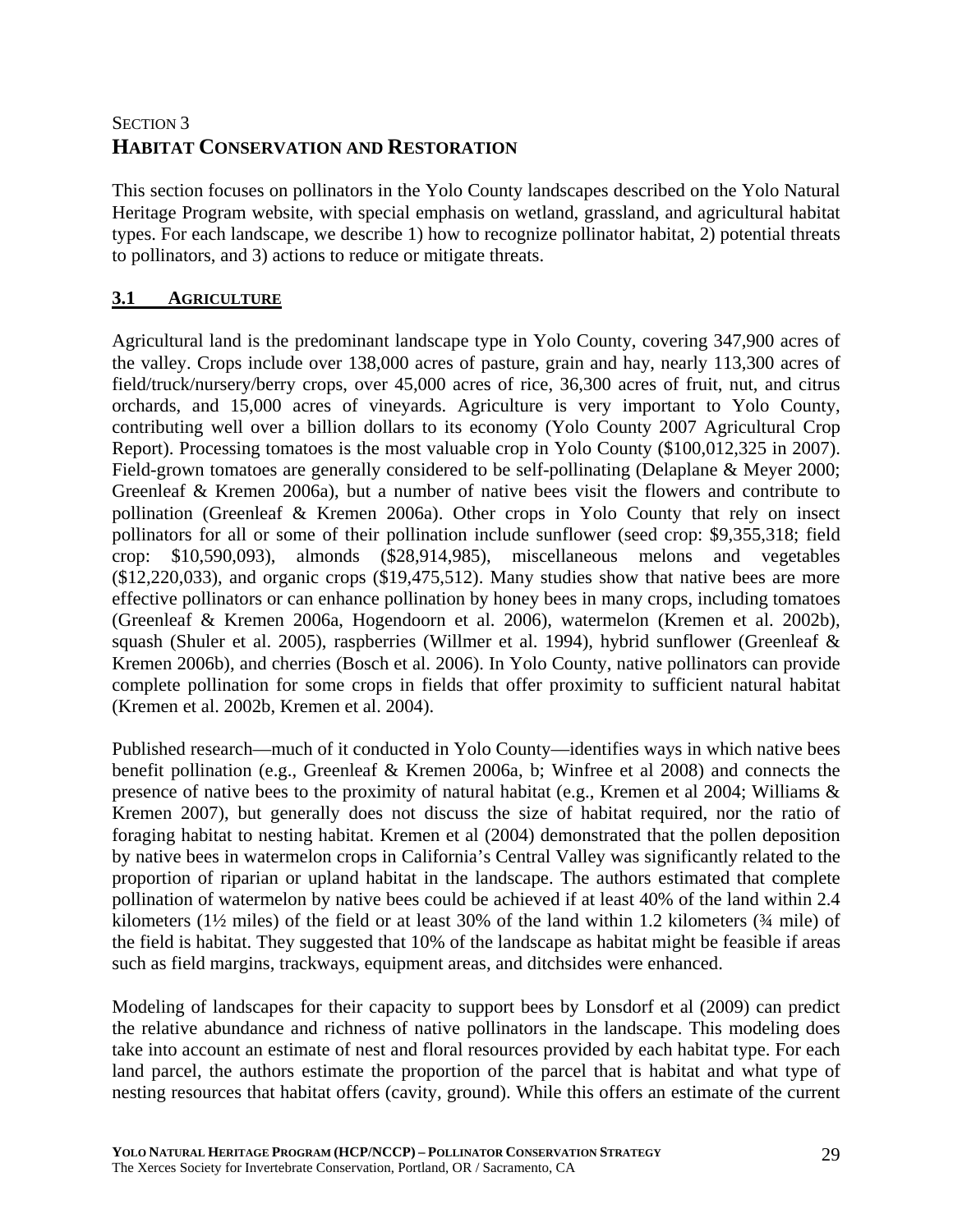nesting habitat (and from that a prediction of the pollinator abundance in a land parcel), it does not say how much of the habitat should be nesting to provide adequate pollination. The model cannot predict bee abundance over time (i.e., population fluctuations) or the pollination benefit (crop yield).

#### *I. Recognizing pollinator habitat*

Many growers may already have habitat for native pollinators on or near their land. Having seminatural or natural habitat available significantly increases pollinator populations (Kremen et al. 2004, Williams & Kremen 2007). Marginal lands such as field edges, hedgerows, sub-irrigated areas, and drainage ditches mimic natural early successional habitat and can offer both nesting and foraging sites (Carvell 2002). Woodlots, conservation areas, utility easements, farm roads, and other untilled areas may also contain good habitat. Often, poor quality soils, unfit for crops, may be useful as pollinator habitat (Morandin and Winston 2006).

#### *II. Potential threats to pollinators*

The principal threats to pollinators in agricultural areas of Yolo County are:

- 1. Habitat loss and fragmentation,
- 2. Pesticide use,
- 3. Mowing, grazing, and burning, and
- 4. Disease and parasites.

Habitat loss including agricultural intensification is thought to be a primary cause of pollinator decline (Winfree et al. 2009). In Yolo County agricultural areas often lack the habitat resources necessary for native pollinators to exist because of intensive land use practices that are detrimental to pollinators (Kremen et al. 2002b; Kremen et al. 2004). Agricultural practices that harm pollinators include leaving no area of the farm uncultivated, treatment of field margins with herbicides and pesticides, and extensive cultivated regions where crops are large distances from natural habitat. Large scale cultivation in Yolo County has reduced pollinator habitat and increased the distance pollinators must travel between foraging and nesting resources (Kremen et al. 2002b; Kremen et al. 2004).

Pesticide use in intensively cropped agricultural areas is always a concern for pollinator populations. Pesticides applied to crops or fields in which bees are foraging, as well as drift over field margins and adjacent natural areas can have both lethal and sublethal impacts.

Mowing, grazing, and burning are common agricultural land management practices and are significant threats to pollinators. Use of these practices in field margins, along roads and adjacent to ditches have reduced pollinator habitat in the county (personal observation).

If open-field pollination by commercially reared bumble bees imported from east of the Rockies, native bumble bee populations may be put at greater risk through the spread of disease or pathogens.

# *III. Actions to reduce or mitigate threats*

A. Protect existing pollinator habitat

The first priority in the Yolo County agricultural landscape should be to identify and protect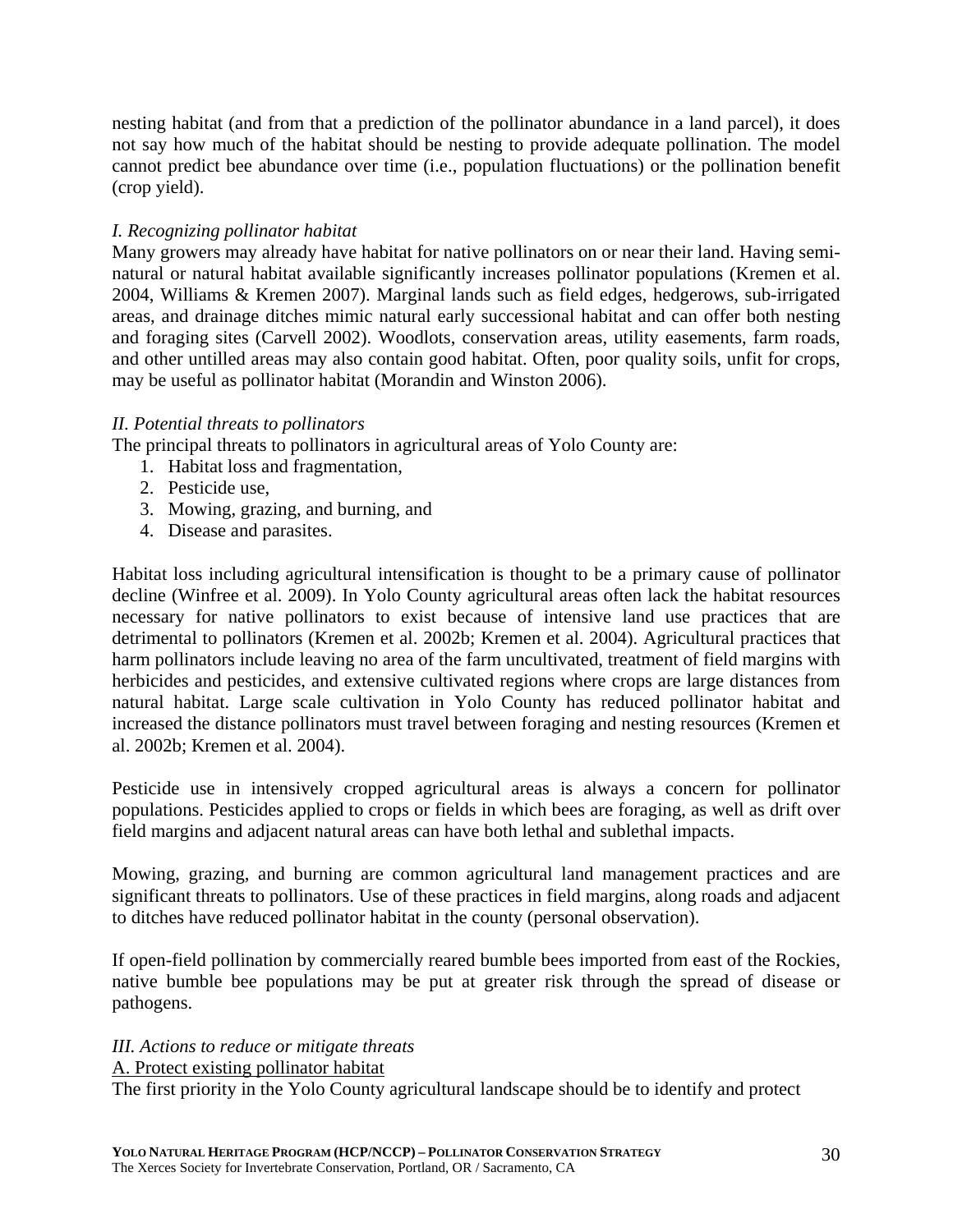existing pollinator habitat. When assessing pollen and nectar resources, it is important to look at all of the potential plant resources on and around a landowner or farmer's property, and which plants are heavily visited by bees and other pollinators. These plants include insect-pollinated crops, as well as the flowers – even "weeds" – in buffer areas, forest edges, hedgerows, roadsides, natural areas, fallowed fields, and other vegetated areas. Insect-pollinated crops may supply abundant forage for short periods of time, and such flowering crops should be factored into an overall farm plan if a grower is interested in supporting wild pollinators (Banaszak 1992). However, for pollinators to be most productive, nectar and pollen resources are needed outside the period of crop bloom.

As long as a plant is not a noxious weed species that should be removed or controlled, producers might consider allowing some of the native or nonnative forbs that are currently present onsite to bloom prior to their crop bloom, mow them during crop bloom, and then let them bloom again afterward. For example, dandelions, clover, and other nonnative plants are often good pollinator plants (Free 1968, Mosquin 1971). Growers may also allow some unharvested salad and cabbage crops to bolt. In addition to pollinators, the predators and parasitoids of pests are attracted to the flowers of arugula, chervil, chicory, mustards and other greens, supporting pest management.

When evaluating existing plant communities on the margins of cropland, a special effort should be made to conserve very early and very late blooming plants. Early-flowering plants provide an important food source for bees emerging from hibernation, and late-flowering plants help bumble bees build up their energy reserves before entering winter dormancy (Pywell et al. 2005).

#### B. Habitat restoration

Landowners intending to increase their pollinator populations may need to do more than simply curtail or alter current management practices that negatively impact pollinators or existing foraging or nesting sites. High quality foraging habitat may be limited, so action may be needed to increase the available foraging habitat and include a range of plants that bloom and provide abundant sources of pollen and nectar throughout spring, summer, and fall. Such habitat can take the form of designated pollinator meadows ("bee pastures"), demonstration gardens, orchard understory plantings, hedgerows and windbreaks with flowering trees and shrubs, riparian and rangeland re-vegetation efforts, flowering cover crops and green manures, and countless other similar efforts.

Where possible, planting local native plants is preferred for their ease of establishment, greater wildlife value, and their evolutionary mutualism with native pollinators (Kearns et al. 1998). Nonnative plants may be suitable, however on disturbed sites, for specialty uses such as cover cropping, and where native plants are not available. Mixtures of native and nonnative plants are also possible, as long as nonnative species are naturalized and not invasive.

Providing pollinator habitat in large cultivated regions of Yolo County will reduce the distance pollinators must travel to find suitable food and nesting resources. If managed properly, these habitat patches will not only protect native pollinators from population declines, but will also help maintain their crop pollination services (Kremen et al. 2002a). Plans to enhance existing habitat or develop new habitat for pollinators should include considerations for both forage and nesting resources. Establishing a diverse mix of plant species will ensure available floral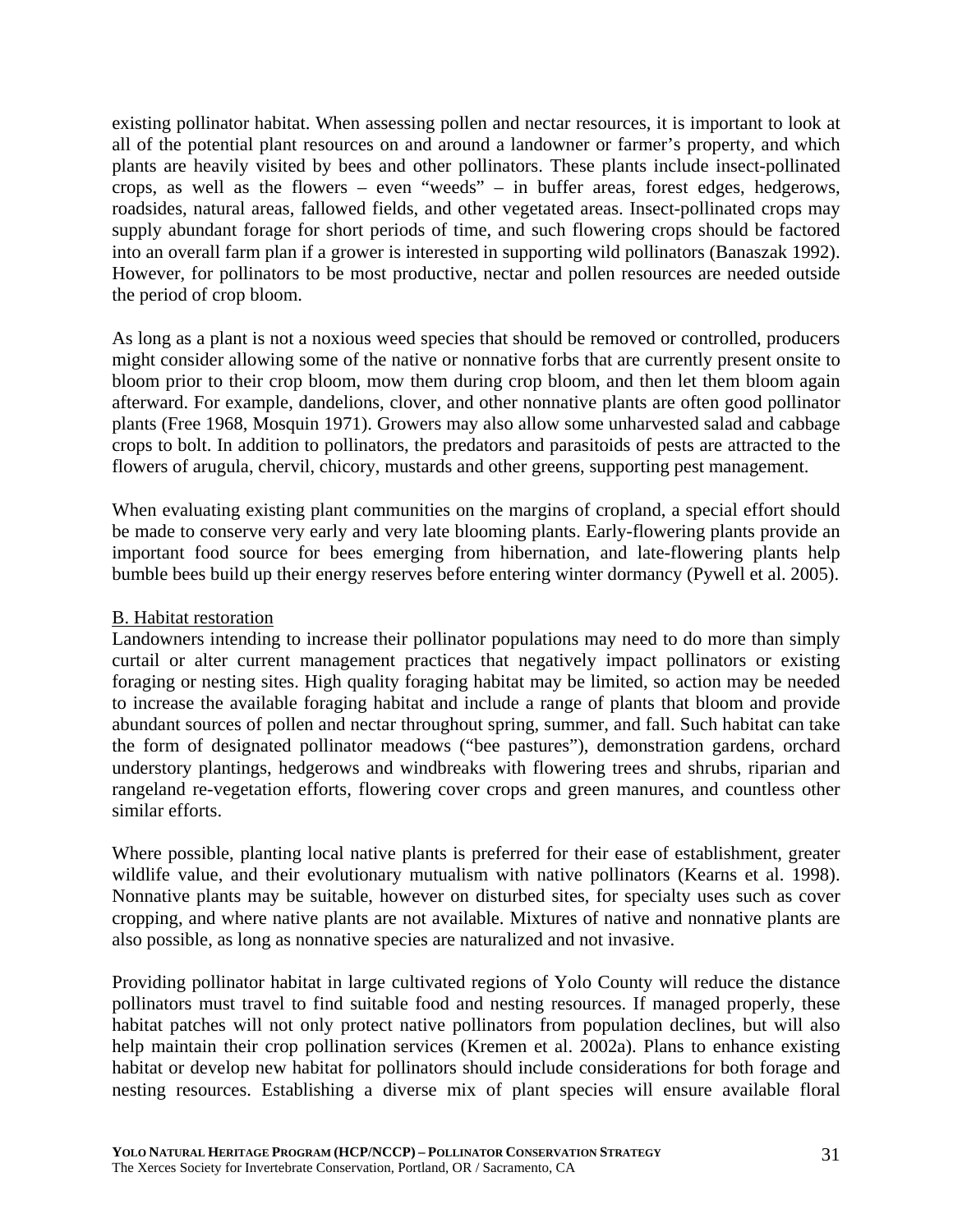resources through the foraging season of pollinator insects, as well as resources for larval butterflies, moths, and other foliage feeders. The size of restored habitat patches should be at least one-half acre area in size, with two acres or more providing even greater benefits (Morandin & Winston 2006; Kremen et al. 2004).

#### C. Protect Ground Nesting Bees

In order to protect nest sites of ground-nesting bees, avoid tilling (Shuler et al. 2005) and floodirrigating (Vaughan et al. 2007) areas of bare, or partially bare ground that may be occupied by nesting bees. Grazing such areas can also disturb ground nests (Gess & Gess 1993; Vinson et al. 1993). Similarly, using fumigants like Chloropicrin for the control of soilborne crop pathogens (such as *Verticillium* wilt), or covering large areas with plastic mulch could be detrimental to ground nesting bees.

Weed control alternatives to tillage include the use of selective crop herbicides, flame weeders, and hooded sprayers for between row herbicide applications.

#### D. Protect Tunnel-Nesting Bees

Tunnel-nesting bees will make their homes in the abandoned tunnels of wood-boring beetles and the pithy centers of many woody plant stems. Allowing snags and dead trees to stand, as long as they do not pose a risk to property or people, and protecting shrubs with pithy or hollow stems, such as elderberry, blackberry, and box elder, will go a long way towards supporting these solitary bees.

#### E. Management considerations of pesticides

Given the risk of harm to pollinators the use of pesticides should be greatly reduced. Farmers who encourage native plants for pollinator habitat will inevitably be providing habitat that also will host many beneficial insects that help control pests naturally, and may come to depend less on pesticides. Studies show that organic crops support a higher abundance and diversity of pollinators than areas under conventional management, primarily because of the greater flower abundance in field margins that results from less disturbance and herbicide use (Kremen et al. 2002b; Belfrage et al. 2005; Holzschuh et al. 2008; Rundlof et al. 2008a, 2008b). In some of these cases, native pollinators provide most or all of the pollination services (Kremen et al. 2002b). When pesticide applications are necessary, they should be applied when pollinators are the least active: either in fall or winter months, or at night. Applications can also be scaled to target specific areas and avoid field margins and other areas of pollinator habitat.

#### F. Management considerations of mowing, grazing and burning

Only a portion of pollinator habitat should be burned, mowed, grazed, or hayed at any one time in order to protect overwintering pollinators and foraging larvae and adults (Black et al. 2008). This will allow for recolonization of the disturbed area from nearby undisturbed refugia, an important factor in the recovery of pollinator populations after disturbance (Hartley et al. 2007). In order to maximize foraging and egg-laying opportunities, maintenance activities should be avoided while plants are in flower (Smallidge & Leopold 1997).

[For more information on habitat restoration for pollinators in agricultural landscapes please see Vaughan and Black (2006) the NRCS technical Note: Pollinator Biology and Habitat in CA.]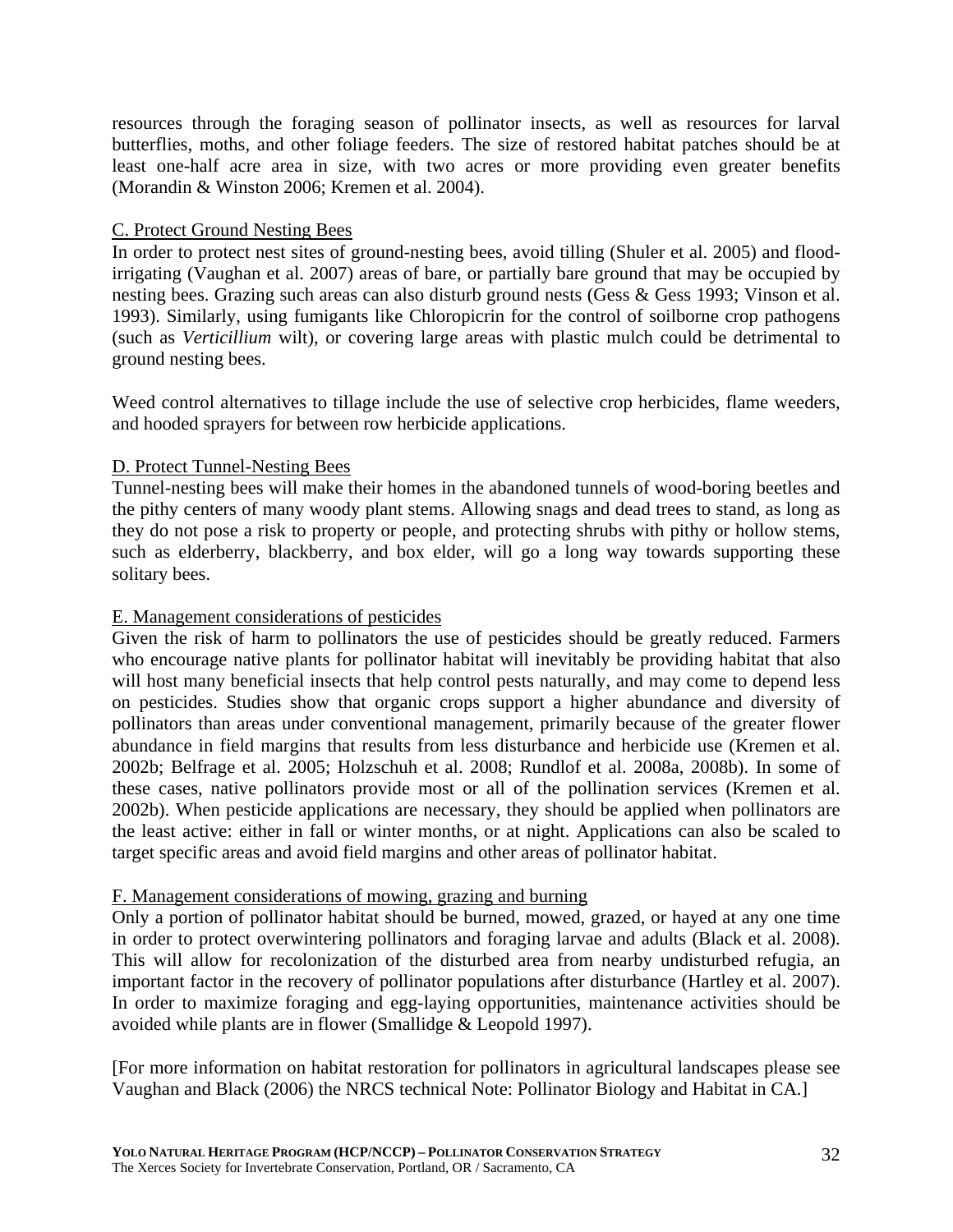#### *IV. Conservation principles for agricultural landscapes*

Pollinators are an essential part of Yolo County's agricultural landscape. Several major crops, including sunflowers, almonds, melons, and vegetables, require pollination for full harvests. In the west of the county, the Capay Valley retains many habitat features and is close to shrublands and woodlands in the hills above. However, much of the agricultural area is stripped of habitat, leaving riparian areas as the principal habitat type. There are also areas of wetlands and vernal pools. In these regions, conservation efforts should have a dual focus: protecting and retaining any pollinator habitat that remains, and creating or restoring habitat. Marginal areas like roadsides, ditches, field margins and fencerows, even barren lands have potential as pollinator habitat. Hedgerows rich in flowering shrubs and forbs can be planted and ditchsides restored with wide swathes of flowering plants. These linear habitats can connect with riparian areas and larger habitat patches to create a network of pollinator habitat across farmland.

The principal threats to pollinators in agricultural areas of Yolo County are habitat loss and fragmentation, pesticide use, mowing, grazing, and burning, and disease and parasites.

To maintain pollinator (especially native bee) populations within the agricultural landscape:

- Identify and protect existing pollinator habitat:
	- o Areas of natural or seminatural habitat such as riparian areas, wetlands, speciesrich grasslands, and vegetated roadside verges.
	- o Areas supporting flowers such as buffer areas, forest edges, hedgerows, roadsides, ditchsides, and fallowed fields.
	- o Potential bee nesting sites such as areas of untilled bare soil, snags, and pithystemmed shrubs.
- Create or restore habitat:
	- o Such habitat can take the form of hedgerows, pollinator meadows ("bee pastures"), orchard understory plantings, riparian and rangeland re-vegetation, and flowering cover crops.
	- o Have at least three plants blooming in each season (spring, summer, and fall).
	- o Use native plants wherever possible.
	- o Nonnative plants may be suitable on disturbed sites and for specialty uses such as cover cropping.
	- o Include bee nest sites in habitat patches.
	- o Restored patches should be a half-acre or more in size.
	- o If crop pollination is the focus habitat patches should be no more than 600 meters from the crop (or from each other); shorter distances—250 to 300 meters—would be optimal.
	- o Create linear habitats along roads and tracks, ditches, and field margins to increase connectivity across the landscape.
- Pesticide use should be minimized, especially adjacent to natural areas or known pollinator habitat:
	- o Pesticides should not be applied when bees are actively foraging on flowers.
	- o IPM principals should be followed when planning pest management.
	- o If possible applications should be done in fall or winter, or at night.
	- o Select the formulation and application method that will minimize overspray or drift into pollinator habitat.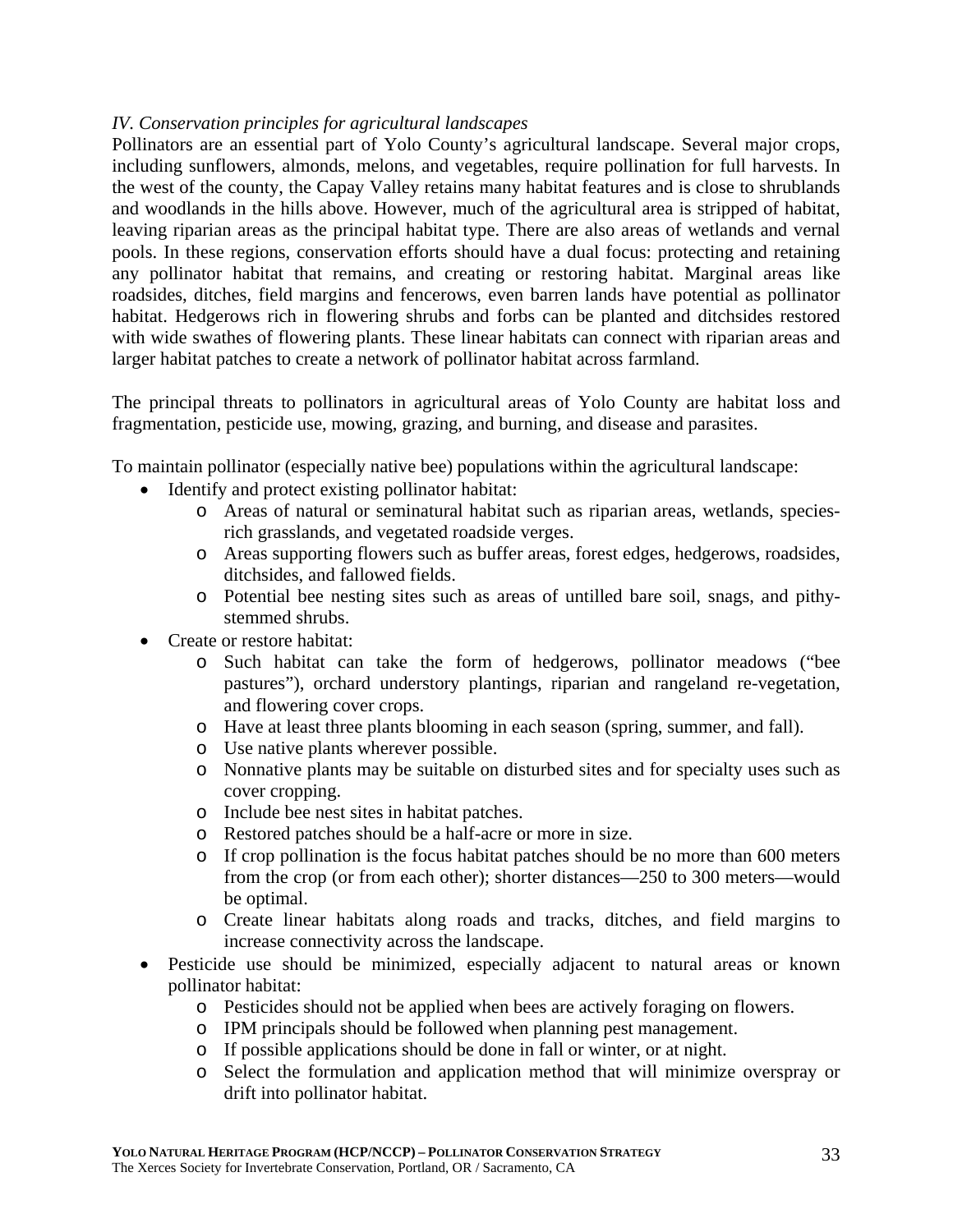- o Reduce spraying near field margins.
- Grazing, mowing, or the use of fire should be carefully planned in any pollinator habitat.
- Imported bumble bee colonies must be fitted with queen excluders and only used in glasshouses.
- Commercially reared bumble bees should not be used for open-field pollination.

#### **3.2 GRASSLAND**

Grassland is the second largest landscape type in Yolo County, and consists of over 93,000 acres of annual grasslands and serpentine habitat. Grasslands are scattered throughout the county, but the majority are located in the western half. The vernal pool complex is also a type of grassland, but will be discussed under the wetlands landscape section. Grassland is a valuable landscape because natural grassland habitat is often in close proximity to agricultural land in Yolo County, it can provide a reservoir of pollinators that provide additional pollination services to crops. The role that adjacent natural habitat plays in providing crop pollination services is increasingly well understood. Proximity to natural or semi-natural non-agricultural land is often an important predictor of pollinator diversity in cropland (Haughton et al. 2003; Bergman et al. 2004; Kim et al. 2006; Kremen et al. 2004; Morandin & Winston 2006; Hendrickx et al. 2007). Natural areas near to farms can also be important sources of pollinators that can recolonize agricultural areas that lost native pollinators due to a pesticide treatment or temporary habitat loss (Ockinger  $\&$ Smith 2007).

#### *I. Recognizing pollinator habitat*

A diverse native grassland comprising of a variety of native grasses and forbs will provide habitat for native pollinators. Solitary ground nesting bees are likely the most common pollinators in grassland but flies, beetles, and butterflies are also likely prevalent. Most of North America's native bee species (about 70%) are ground nesters. These bees usually need direct access to the soil surface (Potts et al. 2005) to excavate and access their nests, which may sometimes be in huge aggregations of hundreds or thousands of nests. Ground-nesting bees seldom nest in rich soils, so poor quality sandy or loamy soils may provide fine sites. Bumble bees are also found in grasslands. They nest in small cavities, such as abandoned rodent nests under grass tussocks or in the ground (Kearns & Thompson 2001).

#### *II. Potential threats to pollinators*

The principal threats to pollinators in grasslands of Yolo County are:

- 1. Loss and fragmentation of grassland,
- 2. Exotic invasive species can reduce floral diversity,
- 3. Overgrazing, mowing, and burning, and
- 4. Pesticide use.

#### *III. Actions to reduce or mitigate threats*

#### A. Protect existing pollinator habitat

Protecting intact species-rich grassland habitats will provide resources for pollinators. Protecting existing nesting sites is also important. For instance, patches of rough undisturbed grass in which rodents can nest will create future nest sites for bumble bees (McFrederick & LeBuhn 2006). Management should be carefully planned and applied to minimize impacts on these species.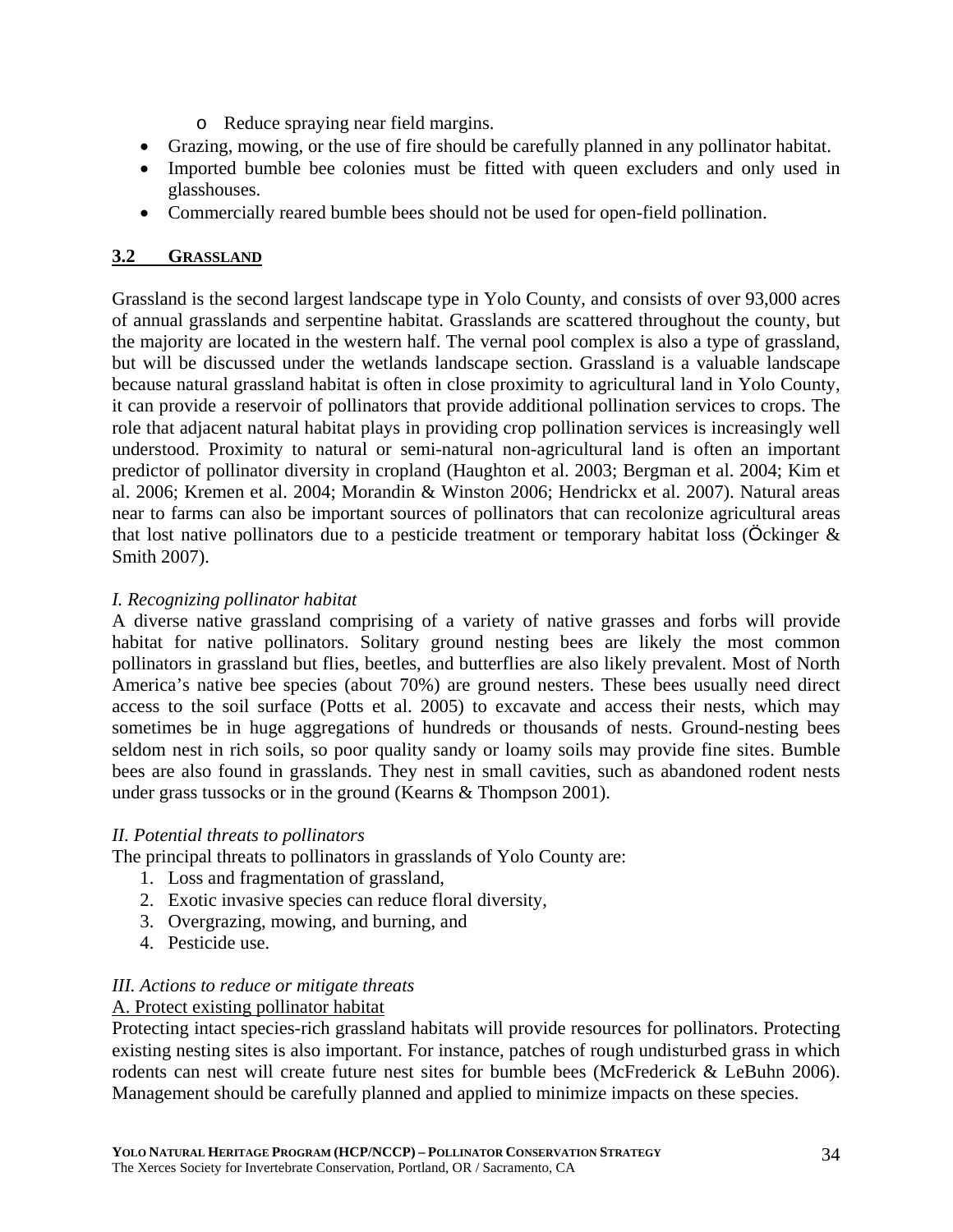#### B. Habitat restoration

Removal of invasive species and restoration with native grasses and forbs will benefit pollinators. Emphasis should be placed on restoration to historic condition not on pollinator plants specifically. Nesting needs of ground nesting bees and bumble bees should be taken into consideration during restoration (also wood nesting bees if there is an appropriate place to include shrubs).

### C. Management considerations of pesticides

Herbicide and insecticide applications in grasslands can be useful in controlling invasive species, but should be planned and carefully managed to avoid negative effects on native pollinators and other species. Targeted spraying should be used instead of broadcast spraying whenever possible, to avoid affecting pollinator species. Areas that are in bloom or have high densities of native pollinators should be avoided, or sprayed at times when the pollinators are not active, such as late fall, winter, and early spring. Timing applications to minimize spray drift is also important, and includes spraying on calm days with low temperatures.

[See Black et al. 2007 for more information.]

### D. Management considerations of mowing, grazing and burning

Only a portion of pollinator habitat should be burned, mowed, grazed, or hayed at any one time in order to protect pollinators (Black et al. 2008). This will allow for recolonization of the disturbed area from nearby undisturbed refugia, an important factor in the recovery of pollinator populations after disturbance (Hartley et al. 2007). In order to maximize foraging and egg-laying opportunities, maintenance activities should be avoided while plants are in flower (Smallidge  $\&$ Leopold 1997).

Mowing is an effective tool at limiting succession of shrubs and trees in grasslands (Forrester et al. 2005) and can be used in areas where other management options such as grazing or prescribed burning are impractical. With careful attention to timing and scale, mowing can be a successful management tool for insuring the long-term stability of pollinator populations and the plants and animals that depend on them. Mowing should not be conducted while flowers are in bloom, to avoid affecting pollinators both through direct mortality from the mower, and through the loss of their food source. Ideally, mowing should be done in the fall and winter to reduce effects on pollinators (Munguira & Thomas 1992). If mowing during spring and summer is necessary to control target weed species, mowing some patches and leaving others is the best method to reduce impacts on pollinators.

Grazing management should be adjusted as needed to maintain the majority of floral resources in an area throughout the seasons. The most effective time to graze varies depending on the site, but should be limited to times of low or no pollinator activity. Moderate levels of rotational grazing minimize negative impacts on pollinators and other native species.

In grassland regions, fire suppression can lead to invasion and maturation of shrubs and trees and an increase in invasive plant species. Eventually, continued succession results in the degradation and loss of the grasslands (Schultz & Crone 1998; Panzer 2003). Prescribed burning is therefore a useful tool for restoring and maintaining grassland habitat. Precautions for avoiding impacts on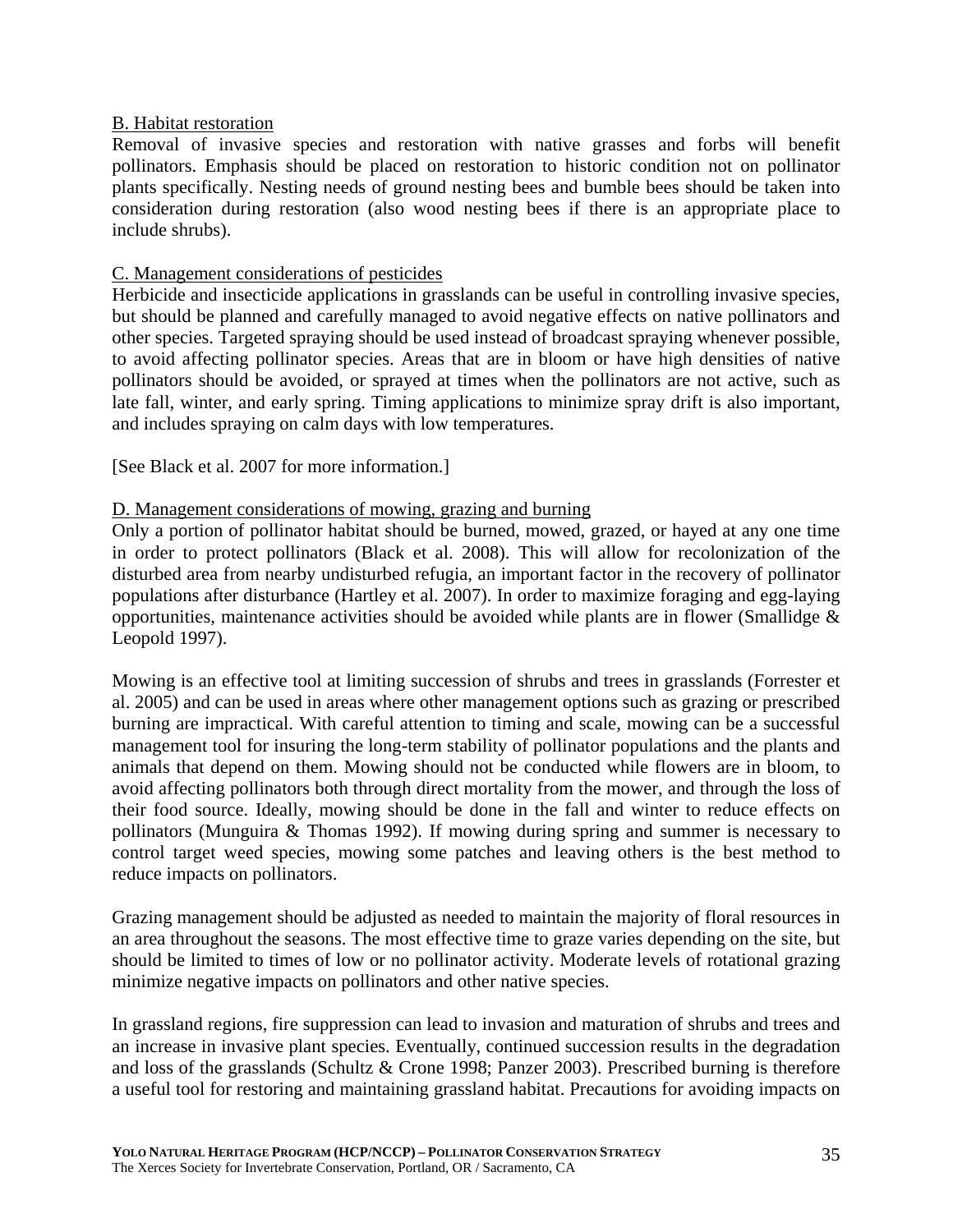pollinators include only burning small sections of grassland, and rotating burned areas over several years, to allow sufficient time for the habitat to recover and pollinators to recolonize the burned sites.

[See Black et al. 2007 for more information on mowing, grazing and fire management.]

## *IV. Conservation principles for grasslands*

The native grasslands in Yolo County could provide a valuable source of pollinators; a diverse native grassland comprising a variety of grasses and forbs will provide habitat for pollinators. As with agricultural areas, conservation should have a dual focus, protecting existing areas of good habitat and restoring degraded areas.

The principal threats to pollinators in grasslands of Yolo County are the loss and fragmentation of grassland; invasive species reducing floral diversity; overgrazing, mowing, and burning; and pesticide use.

To maintain pollinator (especially native bee) populations within the grassland landscape:

- Identify and protect existing pollinator habitat:
	- o Areas of natural or seminatural grassland that support a diverse native flora.
	- o Potential bee nesting sites such as areas of bare soil, snags, and pithy-stemmed shrubs.
- Restore degraded grasslands and create new grasslands:
	- o Control and remove invasive weeds
	- o Use native forbs to enhance diversity of grasslands.
- Use grazing, mowing, or fire carefully to avoid harming pollinators:
	- o Treat only part of the area in one year.
	- o Leave areas untreated as refugia for pollinators.
	- o Time grazing to avoid periods of major bloom.
	- o Rotate grazing to allow all patches to bloom.
	- o Do not mow while flowers are in bloom.
	- o Burning can be used to suppress shrubs and trees.
	- o Allow habitat to recover fully between burns.
- Reduce spraying on grasslands and protected from drift from adjacent fields:
	- o Pesticides that are not allowed on blooming crops may be allowed on grassland, despite the fact that they are no less damaging to bees.

#### **3.3 WOODLAND AND FOREST**

Woodlands and forests are primarily found in western Yolo County, and include several oak alliances, as well as foothill pine, knobcone pine, eucalyptus, cypress, and juniper alliances. The open forest and woodland in Yolo County can provide significant habitat for pollinators. If managed properly they can provide a resource for nearby agricultural crops.

Oak woodlands, when relatively intact, contain a diverse flora interacting with a diverse pollinator fauna (Dobson 1993). In a study on the Greek Island of Lesvos, oak woodlands, pine forests and managed olive groves had the highest diversity of bees and oak woodlands had the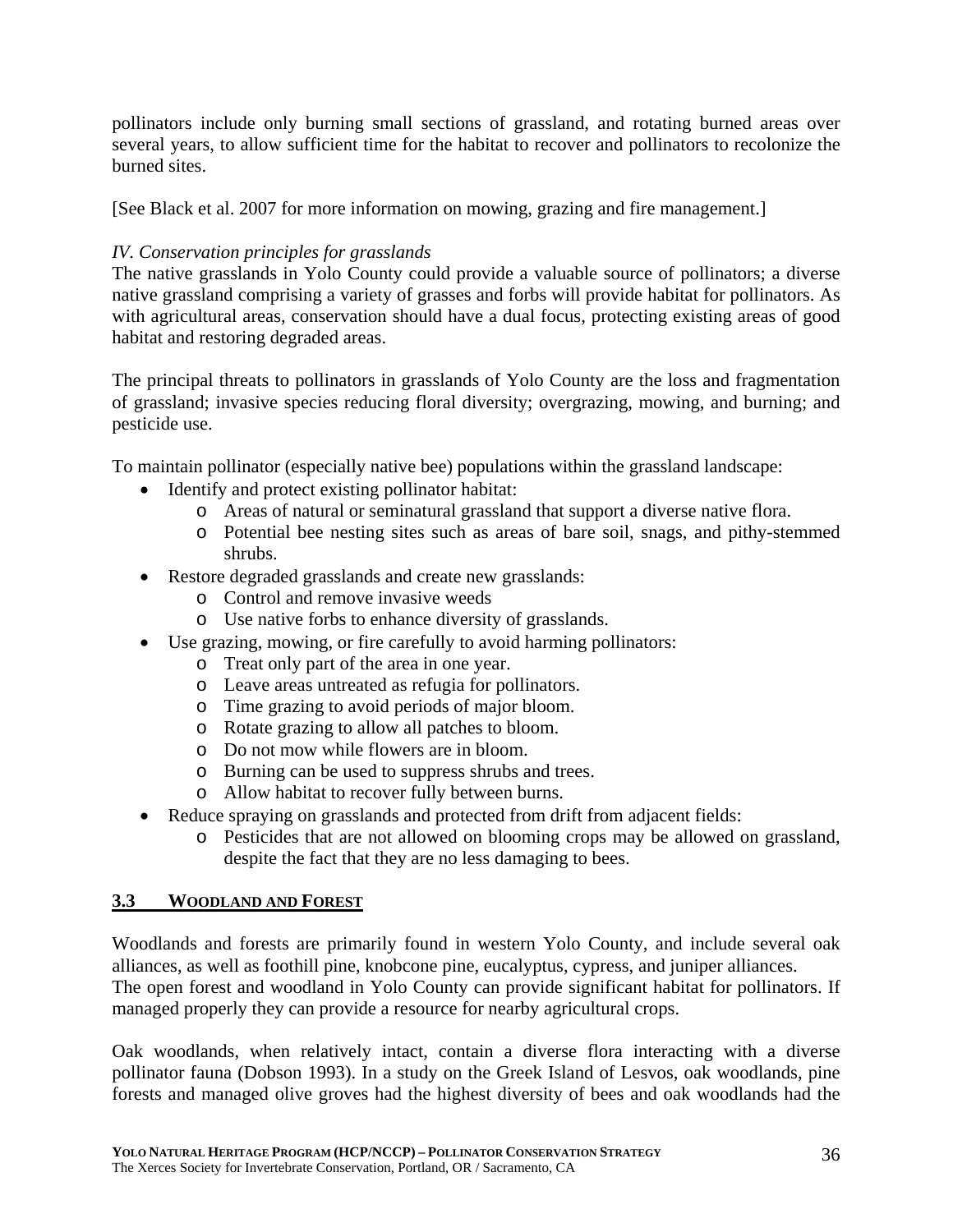highest levels of pollination from generalist species. In recent times, California's oak woodlands have experienced profound changes that have led to significant fragmentation of these habitats. These changes involve various combinations of grazing, conversion to agriculture, altered fire regimes, and fragmentation due to development. Although our understanding of the effects of fragmentation on vertebrate species in oak woodlands is increasing, we know very little about the effect of these changes on invertebrate communities (Block and Morrision 1998; Knapp et al. 2001). Recent work on solitary bees in oak woodlands suggests that there is a decrease in species diversity and number of species in habitats dominated by vineyards (LeBuhn, in prep) but other work showed little influence of this habitat fragmentation on bumble bees (LeBuhn and Fenter 2008).

## *I. Recognizing pollinator habitat*

A diverse set of native plants in the understory of forests and woodlands can provide habitat for a variety of native bees. These will include ground nesting solitary bees. These bees usually need direct access to the soil surface (Potts et al. 2005) to excavate and access their nests. Ground nesting bees seldom nest in rich soils, so poor quality sandy or loamy soils may provide fine sites. Bumble bees are also found in forests and woodlands. They nest in small cavities, such as abandoned rodent nests under grass tussocks or in the ground (Kearns & Thompson 2001). Tunnel nesting bees will make their homes in the abandoned tunnels of wood-boring beetles in both conifers and a variety of deciduous trees and in the pithy centers of many woody plant stems.

## *II. Potential threats to pollinators*

The principal threats to pollinators in woodlands of Yolo County are:

- 1. Fragmentation by both agricultural and urban development,
- 2. Over grazing in the understory is a significant threat to pollinators (personal observation), and
- 3. Fire also poses a threat, especially when fire suppression allows a build up in fuel loads and increased tree densities (Huntzinger 2003), both of which can lead to hotter and more widespread wildfires.

## *III. Actions to reduce or mitigate threats*

## A. Protect existing pollinator habitat

Providing a diverse understory of native grasses and native flowering forbs will provide significant habitat for a variety of native pollinators. Leaving patches of rough undisturbed grass in which rodents can nest will create future nest sites for bumble bees (McFrederick & LeBuhn 2006). Allowing snags and dead trees to stand, as long as they do not pose a risk to property or people, and protecting shrubs with pithy or hollow stems, such as elderberry, blackberry, and box elder, will go a long way towards supporting bees.

## B. Habitat restoration

Removal of invasive species and restoration with native grasses forbs and shrubs will benefit pollinators. Emphasis should be placed on restoration to historic condition not on pollinator plants specifically. Nesting needs of ground nesting bees and bumble bees should be taken into consideration when restoring this habitat. Snags and other resources should be left for wood nesting bees.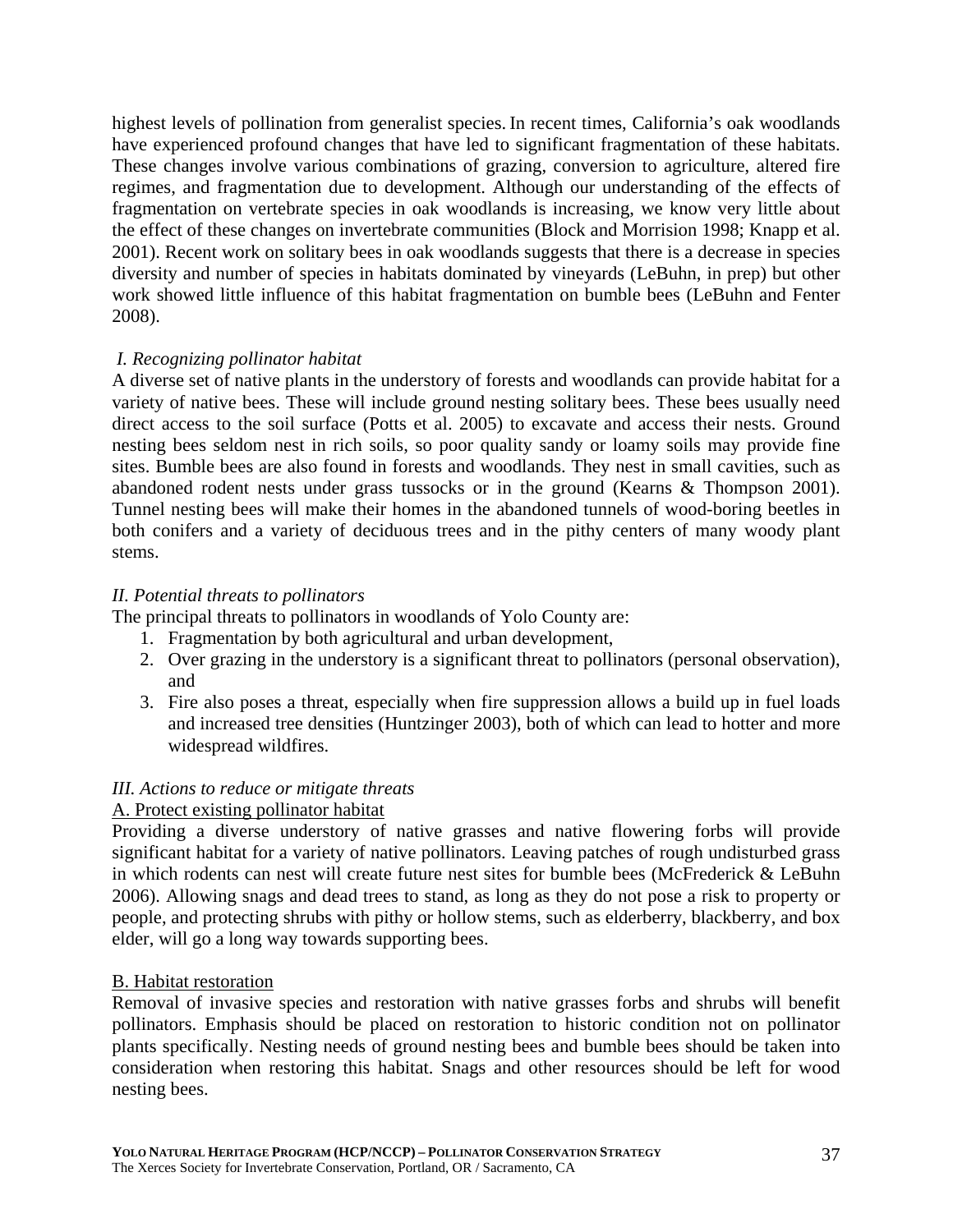### C. Management considerations of pesticides

As in the other landscape types of Yolo County, herbicides are beneficial for invasive plant control, but should be used carefully to avoid harming native pollinators. The use of pesticides, particularly of insecticides, should be limited to small areas or applied at times when pollinators are inactive.

### D. Grazing and fire

Only a portion of pollinator habitat should be burned, mowed, grazed, or hayed at any one time in order to protect pollinators (Black et al. 2008). This will allow for recolonization of the disturbed area from nearby undisturbed refugia, an important factor in the recovery of pollinator populations after disturbance (Hartley et al. 2007). In order to maximize foraging and egg-laying opportunities, maintenance activities should be avoided while plants are in flower (Smallidge & Leopold 1997).

Grazing management should be adjusted as needed to maintain the majority of floral resources in an area throughout the seasons. The most effective time to graze varies depending on the site, but should be limited to times of low or no pollinator activity. Moderate levels of rotational grazing minimize negative impacts on pollinators and other native species.

Fire is an important natural disturbance in the Yolo County forest and woodland landscape. Prescribed fire can help maintain these forest and woodland ecosystems, and if conducted regularly, can control the buildup of fuel loads and increased tree densities, as well as reduce the intensity and frequency of uncontrolled wildfires (Huntzinger 2003). Huntzinger (2003) evaluated adult butterfly species diversity in three types of prescribed burn treatments (forest burns, fuel breaks, and riparian burns) in formerly fire-suppressed forests in the Rogue River National Forest and Yosemite National Park. Butterfly species were higher in each of the treatments compared to the controls, with two to three times more species in forest burns, thirteen times more species in fuel breaks, and two times more species in riparian burns (Huntzinger 2003). However, several studies indicate that pollinators are negatively affected by fire (Harper et al. 2000; Swengel 2001; Potts et al. 2003). As with all potentially harmful management activities, care must be taken when using prescribed fire.

[See Black et al. 2007 for more information on grazing and fire management.]

#### *IV. Conservation principles for woodland and forest*

The open woodlands and forests of Yolo County can provide significant habitat for pollinators. The diversity of ground conditions combined with mixed ages of trees provides a rich nesting resource suited to ground-, wood-, and cavity-nesting bees. In addition, the ground flora can offer abundant flowers for foraging. These habitats are largely restricted to the hills and mountains in the west of the county, so any pollinator benefit to agricultural land is limited to farms in the Capay Valley and those close to the eastern fringe of the uplands.

The principal threats to pollinators in woodland and forest of Yolo County are fragmentation by both agricultural and urban development, overgrazing in the understory, and fire.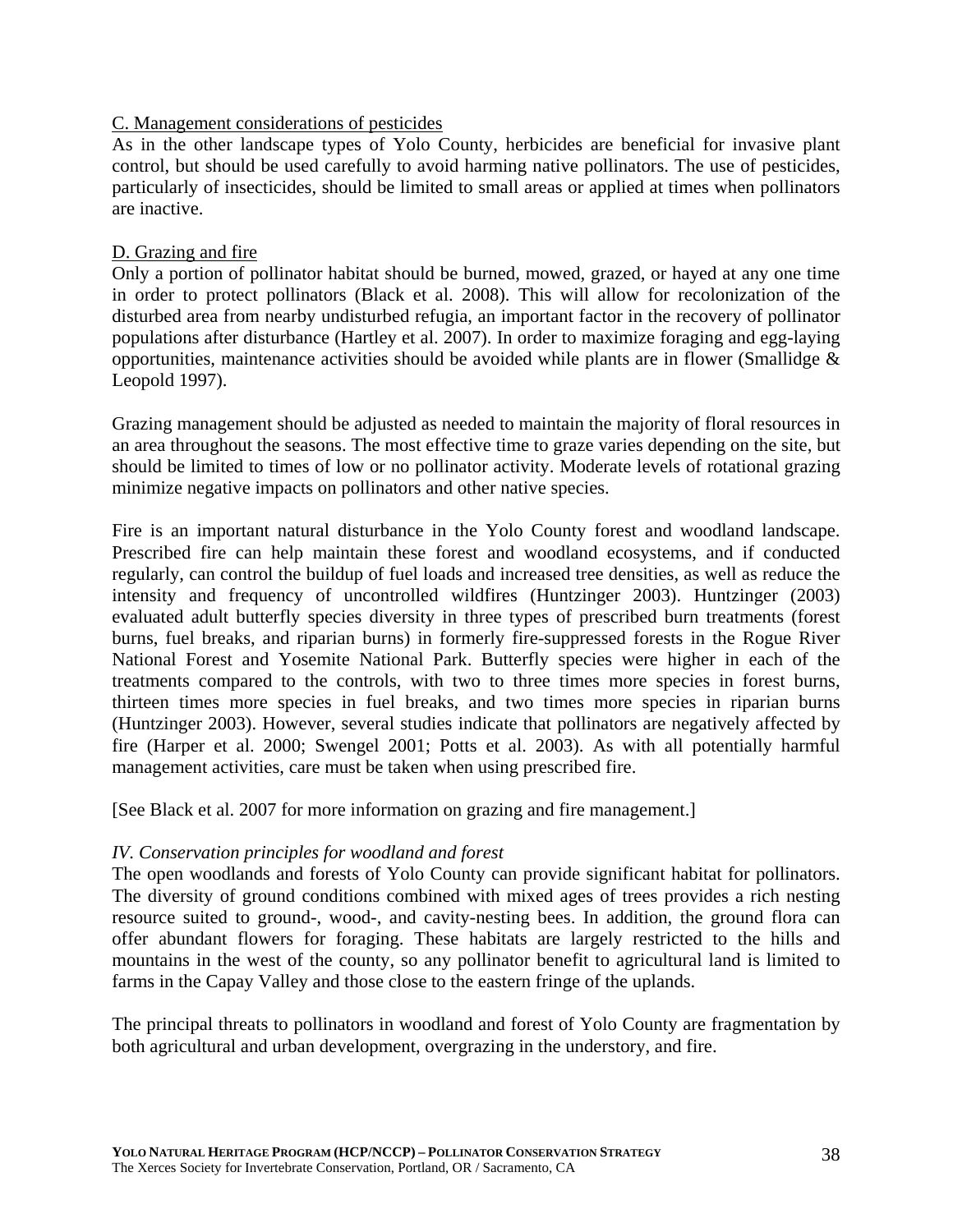To maintain pollinator (especially native bee) populations within woodlands and forests:

- Reduce or prevent fragmentation of woodland and forest areas.
- Grazing should be adjusted to reduce the impact on flowering plants:
	- o The best time to graze varies with the site but should be limited to periods of low pollinator activity.
	- o Establish exclosures and rotate grazing to allow recovery of the vegetation community.
- Control invasive species.
- Fire is an important natural disturbance and prescribed fire can be used to manage the habitat:
	- o Burn only small areas at one time.
	- o Do not burn the same area more frequently than five years.
	- o During burns, leave skips as refugia from which pollinators can recolonize.
- If pesticides are required for pest management:
	- o Do not apply to significant patches of foraging flowers.
	- o Do not apply while pollinators are active.
	- o Choose least toxic option, such as pheromone traps.
- Habitat restoration should be done with native species only.

### **3.4 Shrubland and Scrub**

Shrubland and scrub habitats are primarily located in western Yolo County and include various chamise and mixed chaparral alliances. In studies by Kremen et al. (2004), a common factor influencing native bee distribution appears to be areas of nearby natural habitat, particularly, in their study chaparral and oak woodland. Shrubland and scrub habitat offers a variety of flowering plants and nesting sites and can be very valuable habitat for native pollinators. Surveys of pollinators in different California plant communities show that the chaparral community has the largest diversity of bees per unit area (Moldenke 1976, as cited in Dobson 1993). Dobson (1993) recorded 73 bee species from six families visiting 11 shrub species in a Napa County, CA shrubland habitat, with *Ceanothus* sp. attracting the greatest diversity of bees.

#### *I. Recognizing pollinator habitat*

Bees are the most significant pollinators in chaparral communities (Moldenke 1976, as cited in Dobson 1993). Shrubland and scrub habitat provides the variety of dead, woody vegetation necessary for bees that nest in twigs and holes in shrubs and trees. The ground also provides good nesting habitat, in comparison to frequently disturbed soil in agricultural and urban areas. Flowering shrubs are the principle food source of bees in this habitat although some bees did visit other plants with low frequency (Dobson 1993). Most chaparral shrub species are self incompatible and depend on insects for pollination (Keeley and Keeley 1988, as cited in Dobson 1993). In mature chaparral flowering shrubs compromise the major food source for bees although herbaceous plants growing in shrub openings or adjacent habitats appear to play a role in maintaining populations of certain bee species (Dobson 1993).

#### *II. Potential threats to pollinators*

The principal threats to pollinators in shrubland and scrub of Yolo County are:

1. Commercial livestock grazing is common in this landscape type,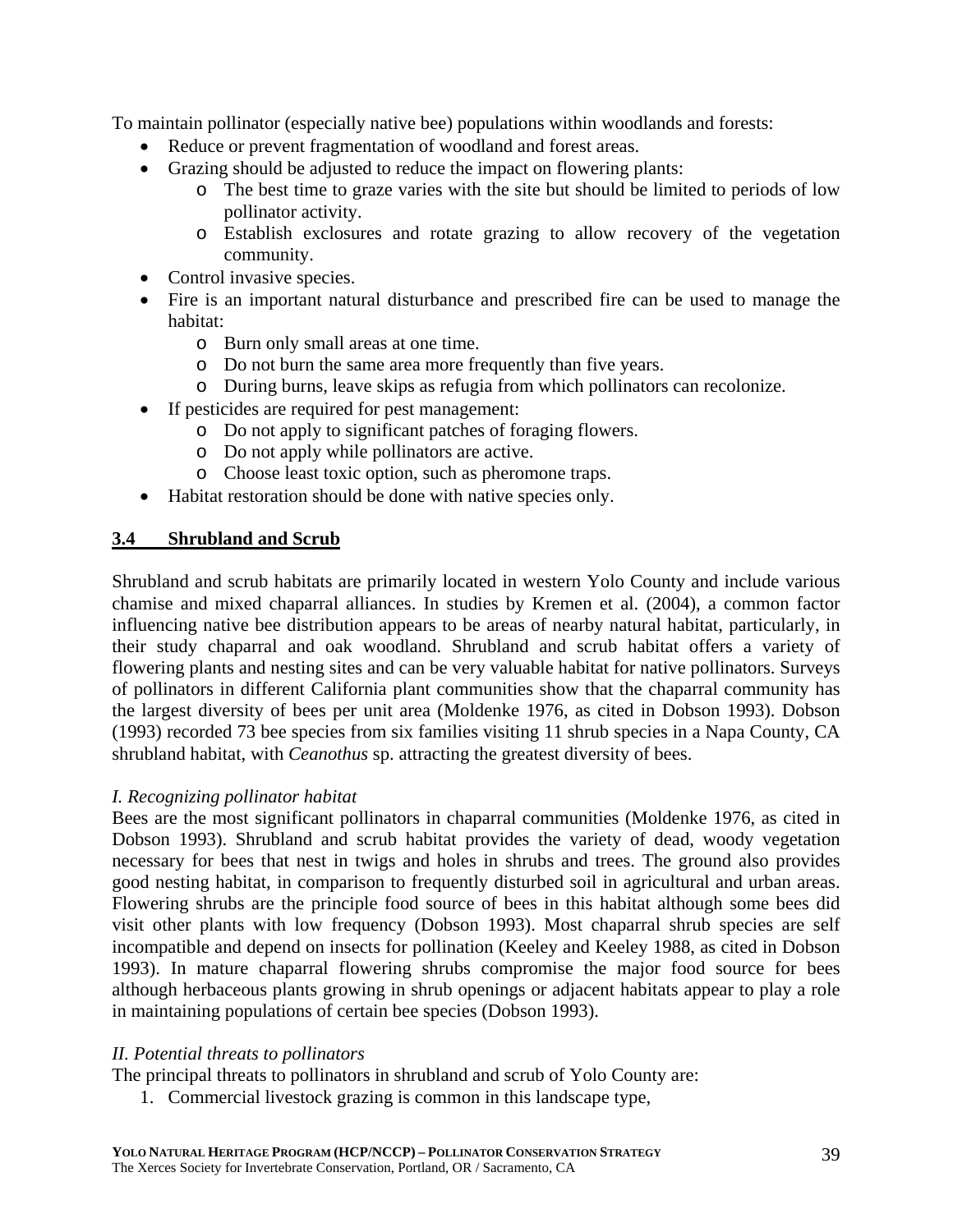- 2. Burning, mowing and pesticides, and
- 3. Habitat fragmentation from conversion of the land to agriculture and urban areas.

#### *III. Actions to reduce or mitigate threats*

#### A. Protect existing pollinator habitat

Existing pollinator habitat should be identified and protected to help maintain native pollinator species and help supplement nearby agricultural and urban areas, as well as to protect threatened and endangered plant and animal species. Management should be carefully planned and applied to minimize impacts on these species.

#### B. Habitat enhancement and restoration

The value of the shrubland and scrub landscape, both to pollinator survival and as a source of pollinators for other landscapes, makes the enhancement and restoration of habitat important in pollinator conservation in Yolo County. In areas where habitat enhancement or restoration is planned, management practices such as pesticide use and grazing should be carefully managed.

#### C. Management considerations of pesticides

Insecticides should be avoided if at all possible, and herbicides should be applied at times and scales to minimize harmful effects on pollinators.

#### E. Management considerations of grazing and fire

Low to moderate levels of grazing can help maintain shrubland and scrub habitat. Some studies indicate that grazing has a beneficial effect on pollinator species (Smallidge & Leopold 1997; Vulliamy et al. 2006). However, if not managed carefully, livestock can severely damage the nests of ground nesting bees, as well as destroy floral and foliage resources of pollinators such as bees and butterflies (Kruess & Tscharntke 2002b; Debano 2006; Hatfield & LeBuhn 2007). Grazing should be limited to times when pollinators are not actively foraging or nesting, and should be rotated through areas in sufficient time intervals to allow recovery of grazed areas.

Fire is an important natural disturbance in the shrubland and scrub landscape. Prescribed burning can prevent the spread of large wildfires. A balanced plan for fire management should include reducing excess fuel loads and controlling vegetative succession, while allowing time between burns for the recovery of plant and wildlife populations.

[See Black et al. 2007 for more information on grazing and fire management.]

#### *IV. Conservation principles for shrubland and scrub*

Shrubland may support the richest and most diverse community of bees in Yolo County. Surveys done elsewhere in California identified chaparral as the plant community with the largest diversity of bees. Shrublands provide a diversity of nesting sites (twigs, stems, bare ground) as well as an abundance of flowering shrubs and forbs. Disturbance from fire is important to maintain the open conditions and diverse plant community. Like the woodlands and forest, shrublands are restricted to the western part of the county. Scrub habitat close to farms provides pollinators for crops.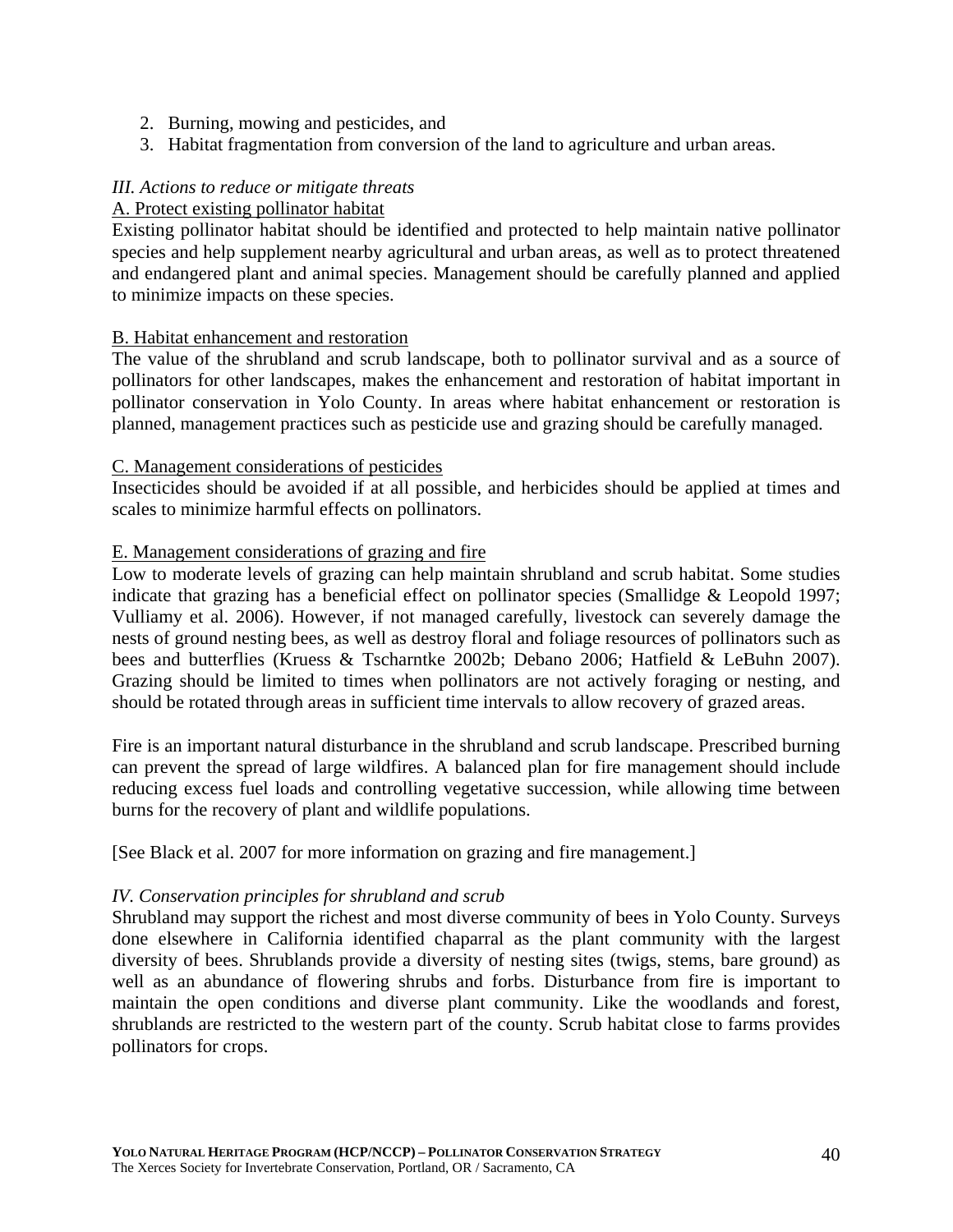The principal threats to pollinators in shrublands and scrub of Yolo County are commercial livestock grazing, burning, mowing, and pesticides, and habitat fragmentation.

To maintain pollinator (especially native bee) populations within shrublands and scrub:

- Protect existing shrublands and scrub to avoid loss or fragmentation.
- Manage grazing to avoid over grazing and damage to floral resources:
	- o Keep grazing at low to moderate levels.
	- o Establish exclosures and rotate grazing to allow recovery of grazed areas.
	- o Avoid grazing when pollinators are active.
- Prescribed burning can lessen the chance of catastrophic wildfire by reducing the fuel load as well as control vegetation succession:
	- o Burning should be done in small units to ensure that areas of scrub remain unburned.
	- o During burns, leave skips as refugia from which pollinators can recolonize.
- If pesticides are required for pest management:
	- o Do not apply to significant patches of foraging flowers.
	- o Do not apply while pollinators are active.
	- o Choose least toxic option, such as pheromone traps.

## **3.5 RIPARIAN AND WETLAND**

Riparian and wetland habitat in Yolo County consists of fresh emergent wetland, saline emergent wetland, valley foothill riparian, alkali sink, and vernal pool complex.

## **Vernal pools**

Vernal pools support many threatened and endangered species, and are of primary concern for restoration and conservation in this landscape. Areas that are seasonally flooded, such as the vernal pool complex, offer rich food and nesting resources for pollinators and other wildlife. The vernal pools of California provide critical habitat for a relatively large number of threatened and endangered species, many of which are quite specialized (Keeler-Wolf et al. 1998). The vernal pool region of Solano, Yolo, and Colusa counties hosts 16 sensitive plant species and 7 sensitive animal species (Keeler-Wolf et al. 1998). Several native solitary bee species are specialist pollen foragers on endemic vernal pool plants (Thorp & Leong 1995; Thorp & Leong 1998; Thorp 2007). Some species of vernal pool plants, many of which are threatened or endangered, are solely dependent upon specialized solitary bees for pollination (Thorp & Leong 1995).

For vernal pools in particular, many plants have bees that are specialists on that plant and have life cycles very closely associated with the host plant. Some vernal pool plants and their associated pollinators are listed in Table 2 below.

Many of the bees listed in Table 2 are oligolectic, i.e., they collect pollen from a limited range of flowers, and thus have a close association with the plants. Emergence and flight period of these bees is tightly synchronized with the bloom period of their host flower (Thorp 2007). Most of these species nest in upland areas next to the pools (rarely as far as 100 meters from the host plants) and some nest even closer in pool margins. At least one—a *Panurginus* associated with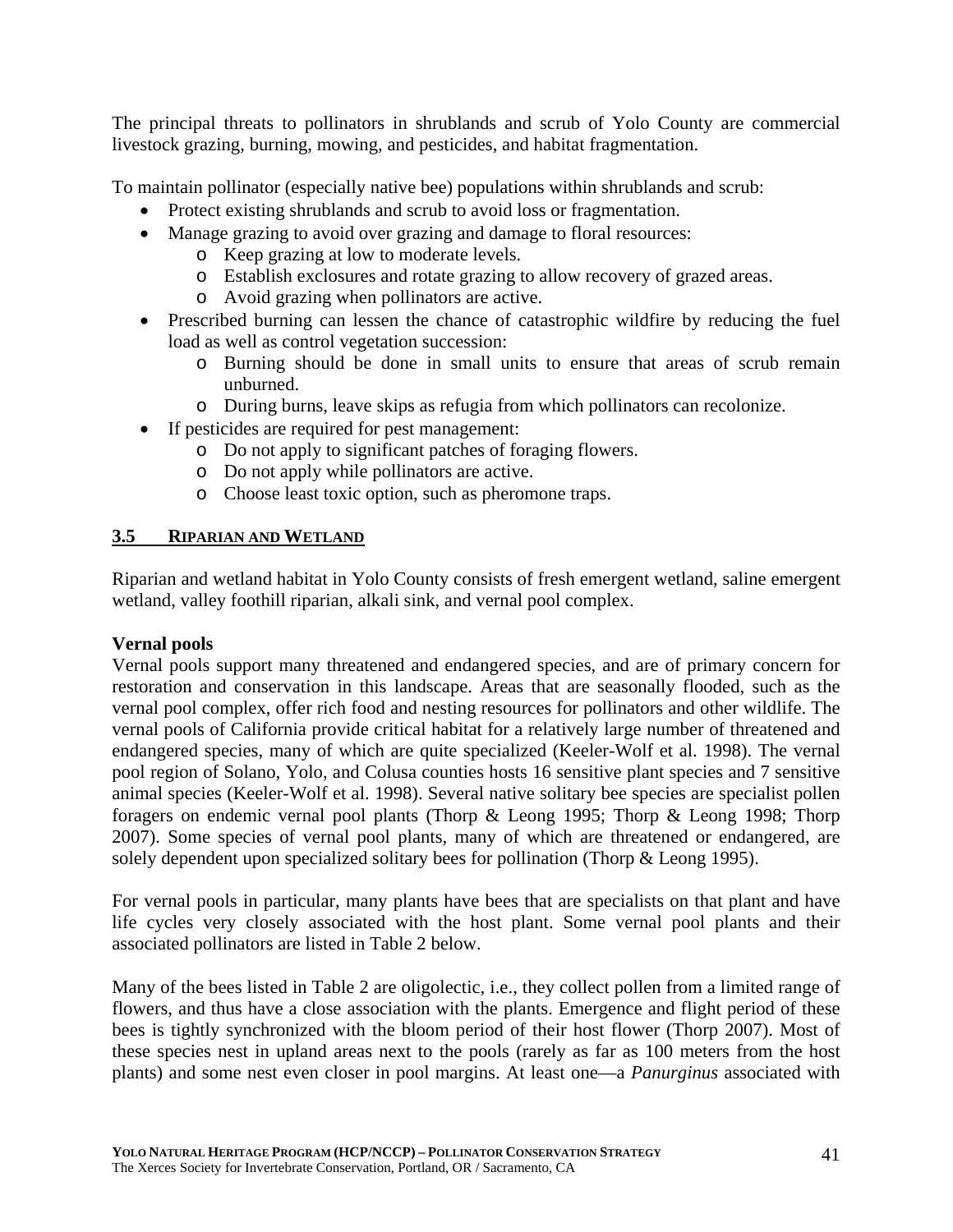*Downingia*—nests in the bottom of dried up pools. Females tend to forage in a single patch of flowers and nest near to their natal nest.

| Vernal pool plant              | Specialist bee $(s)$                                                                          | Other insect visitors                                                                                                                  |
|--------------------------------|-----------------------------------------------------------------------------------------------|----------------------------------------------------------------------------------------------------------------------------------------|
| Blennosperma (stickyseed)      | Andrena blennospermatis                                                                       | Generalist visitors, including<br>empidid and syrphid flies                                                                            |
| <i>Lasthenia</i> (goldfields)  | Six Andrena spp. (puthua,<br>submoesta, baeriae, duboisi,<br><i>lativentris, leucomystax)</i> | Generalist<br>bees<br>other<br>and<br>visitors                                                                                         |
| <i>Limnanthes</i> (meadowfoam) | Andrena puvlerea<br>Panurgnius occidentalis                                                   |                                                                                                                                        |
| Downingia (calicoflower)       | <i>Panurginus</i> sp.                                                                         | Small sweat bees (Halictidae),<br>Bombus vosnesenskii<br>and<br>(which buzzes flowers to<br>gather pollen<br>but doesn't<br>pollinate) |

|  |  |  | Table 3: Vernal pool plants and their flower visitors |
|--|--|--|-------------------------------------------------------|
|--|--|--|-------------------------------------------------------|

(Pollinator information is from Thorp & Leong 1995 and Thorp 2007. Common plant names are from USDA-NRCS PLANTS database; accessed 10/12/09.)

In addition to nesting close to their host plants, these bees have limited ability to disperse to new sites. Thorp & Leong (1995) report a study conducted in a newly constructed vernal pool in which *Blennosperma* plants had been introduced. Over a period of two growing seasons, no specialist bees (*Andrena blennospermatis*) visited flowers of *Blennosperma*, though the blooms were visited by generalist sweat bees (*Halictus*) and empidid and syrphid flies.

For these specialist bees, protection of the existing vernal pool habitat, including upland areas, is the key to conservation (Thorp & Leong 1995, Thorp 2007). Do not excavate new pools in upland areas. The surrounding agricultural land provides little opportunity for ground nests (Lonsdorf et al 2009), and it is unlikely that flowering crops will contribute to conservation of these specialist bees.

The presence of flowering crops is likely to offer more foraging resources to the generalist visitors of vernal pool flowers. Unfortunately, there is little specific information published about these generalist insects which makes it difficult to assess the benefit that could accrue from crop flowers. Commercial crops of meadowfoam (*L*. *alba*) use honey bees and the blue orchard bee for pollination (Thorp 2007). It can be assumed that these bees must have some benefit as pollinators of vernal pool populations of *Limnanthes*. However, this is not true for all vernal pool flowers. Thorp (2007) also reports that *Downingia* growing in gardens rarely sets seeds, indicating that the generalist flower visitors are not effective.

The larvae of endangered molestan blister beetles (*Lytta molesta*) feed on the provisions and immature stages of ground nesting native bees, while the adults are flower feeders and potential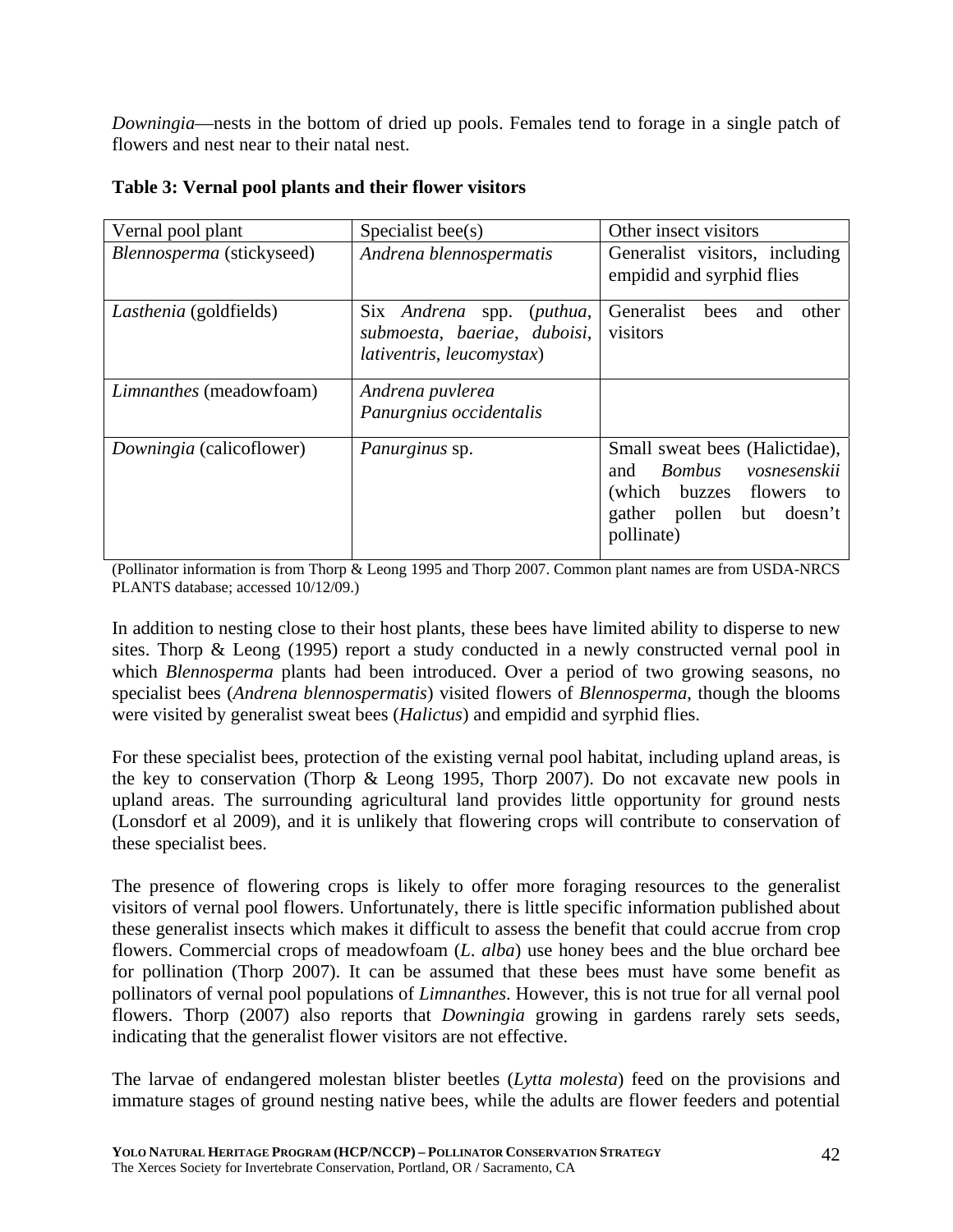pollinators (Selander 1960; Halstead & Haines 1992), and have only been collected on vernal pool vegetation, although records are limited. Conservation of native plant and bee species associated with vernal pools should be central to the conservation of this blister beetle, and will potentially benefit other plant and animal species as well.

*Key Points* 

- *Important pollinators of vernal pool plants are mainly specialist, ground-nesting bees.*
- *These bees have a very close association with the plants, including life cycles synchronized with bloom of flowers, pollen collection from flowers, and nesting sites close to flower patches.*
- *These bees probably will not forage on crop flowers.*
- *Generalist pollinators such as bumble bees may use crops, but are not efficient pollinators of vernal pool plants.*
- *Conservation of vernal pool pollinators is best served by focusing on protecting existing vernal pools and the surrounding upland areas.*
- *There is not enough research on these systems to provide a proportion or ratio of pollinator habitat for rare plants.*
- *Generally the larger the upland area the more beneficial of pollinators.*

### **Riparian areas**

The importance of riparian areas as pollinator habitat has been underscored by several studies, each of which identified the proximity of riparian areas as an important influence on the availability of native bees as crop pollinators (Kremen et al. 2002a, 2002b; Kremen et al. 2004) or influencing the reproduction of bees nesting on farms (Williams & Kremen 2007). Lonsdorf et al (2009) identify riparian as offering floral resources in spring but not summer. During this season, the main contribution of riparian zones may be in offering nest sites. Maximizing plant diversity along riparian corridors will result in more pollinators and other terrestrial insects to feed fish in the streams. In the agricultural areas of Yolo County, riparian areas may be the only significant areas of habitat.

#### *I. Recognizing pollinator habitat*

Most species of bees that rely on vernal pool habitat are solitary ground nesters. Most of these species nest in uplands close to vernal pools, while some species nest in the margins and sometimes the bottoms of evaporated vernal pools (Thorp & Leong 1995; Thorp 2007). Some of these species are also known to nest in stream banks (Saul-Gershenz et al. 2004). These bees have short flight ranges usually less than half a mile and are therefore often restricted to only a few vernal pools (Thorp & Leong 1995). Some species such as bumble bees also use vernal plants and may fly long distances from their nest to forage on vernal pool flowers (Thorp personal communication), underscoring the importance of landscape-wide conservation of pollinators.

#### *II. Potential threats to pollinators*

The principal threats to pollinators in riparian areas and wetlands of Yolo County are:

- 1. Habitat loss (vernal pools, in particular),
- 2. Grazing in or near riparian and wetland areas,
- 3. Pesticide use, and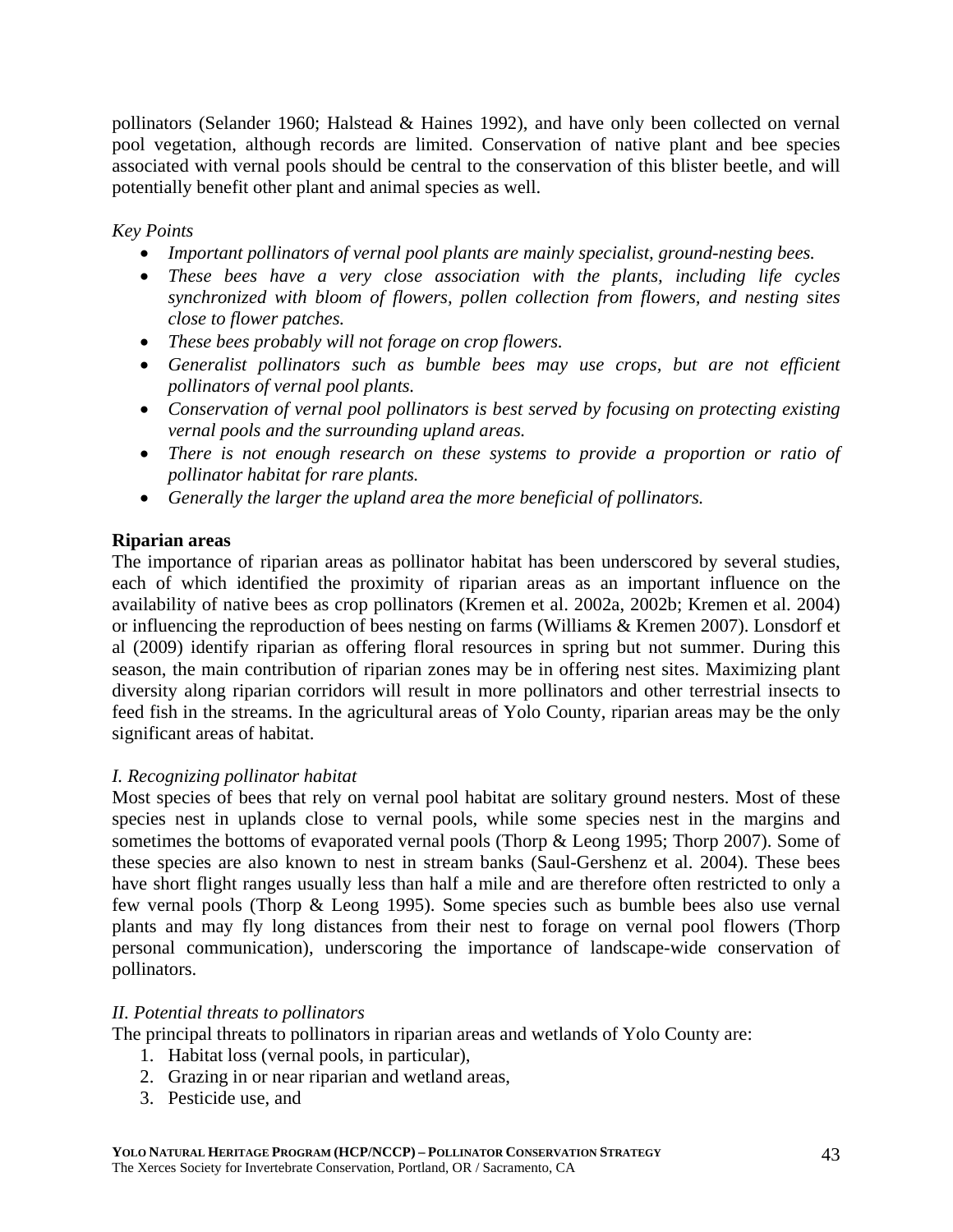#### 4. Invasive exotic plants.

Livestock grazing in and near riparian and wetland areas can significantly damage stream banks and wetlands, affecting native species associated with this landscape type. Saunders and Fausch (2007) found that reduction of grazing intensity increased invertebrate inputs into streams which in turn increased trout biomass by more than 100%. Overgrazing can also reduce or eliminate plant species, and in habitat such as vernal pools, this can lead to the extirpation or extinction of specialized plants and animals.

Invasive species also threaten pollinators and other native species in these habitats, and management methods can cause further damage to pollinator populations if not used carefully.

Pesticides are a significant threat to native pollinators and other species in or near riparian areas and wetlands, especially in areas with intensive agriculture, where pesticides can build up in the water system, directly and indirectly affecting pollinators and their food plants.

Conversion of the landscape to agriculture (primarily rice fields) and urban areas has led to a significant loss of vernal pool habitat, which not only threatens pollinators, but other native species as well.

## *III. Actions to reduce or mitigate threats*

## A. Protect existing pollinator habitat

As in other landscapes, the first priority in pollinator conservation is to identify and protect existing pollinator habitat. This is especially important for the vernal pool complex, which is severely threatened by fragmentation and habitat loss, and is home to many species that are threatened or endangered in California.

## B. Habitat restoration and conservation

Restoring and protecting vernal pool habitat and other sensitive riparian and wetlands areas is critically important for the survival of many threatened and endangered species in Yolo County. Vernal pools that are primarily impacted by overgrazing have the highest potential for habitat restoration, while restoration of agricultural areas such as rice fields is possible but not as feasible (Keeler-Wolf et al. 1998). Restoration of riparian and wetland habitat should include reintroduction of native plants associated with each site. As stated in the assessment of vernal pools in California done by Keeler-Wolf et al. (1998), conservation efforts should focus on the entire vernal pool complex, which includes the pools and their associated uplands, as well as considerations for both the wet and dry phases of the pools. Several native solitary bees are specialist pollinators of vernal pool plants, and have certain requirements that should be incorporated in conservation strategies for vernal pools. These bees primarily nest in uplands near vernal pools, although some species have been found nesting in the bottom of evaporated pools (Thorp 2007). These bees also have short foraging ranges and are therefore limited in how far they can travel to find forage plants (Gathmann & Tscharntke 2002, Thorp 2007). Restoration and conservation of vernal pools should also take into consideration the significant variation in the plant and animal species composition between individual pools (Keeler-Wolf et al. 1998). Management of riparian and wetland areas should use low-impact, targeted practices, and avoid grazing and pesticides.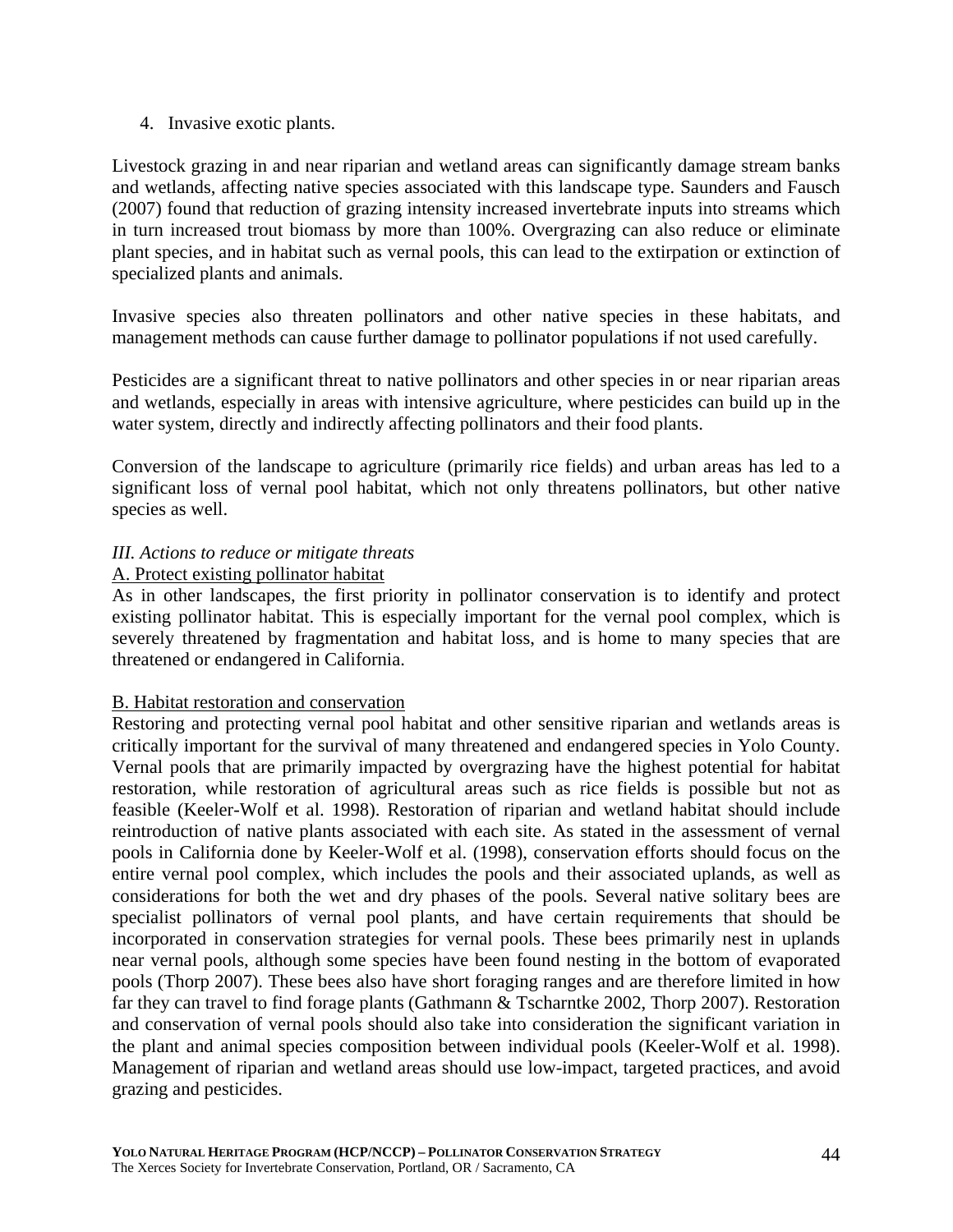## C. Management considerations of pesticides

Pesticides should be used as little as possible in riparian and wetland areas to avoid compounding negative effects on plants and animals from the buildup of chemicals in the water system. Because so many threatened and endangered plant and animal species are associated with vernal pools, particular care should be taken when pesticide applications are necessary.

## D. Management considerations of grazing and fire

Although grazing can be a beneficial disturbance, riparian and wetland areas are extremely sensitive to it and any grazing should be carefully managed. Grazing in wetlands can cause destruction of vegetation through trampling and consumption, high nutrient additions from manure that can alter plant composition in the wetlands, negatively impacting native plant and animal species, including pollinators, trampling nests of ground nesting bees and consuming and trampling foliage feeding larvae of pollinators such as butterflies and moths. But some studies have shown that some grazing can be beneficial to vernal pool habitats. One study on grazing of vernal pools in California (Marty 2005) showed that continuous grazing from October to June resulted in the highest cover of native plants compared to either no grazing or grazing for shorter periods. Grazing also affected the number of days for which the pools held water, which in turn influenced whether or not vernal pool flowers could complete their life cycle.

When burning is prescribed for areas with vernal pools, it should be carefully timed to avoid the key weeks when specialist bee species are active and threatened flower species are blooming. Other wetlands and riparian areas have longer bloom periods and corresponding pollinator activity, so burns in these areas should be timed to avoid these periods.

[See Black et al. 2008 for more information on grazing and fire management.]

## *IV. Conservation principles for riparian and wetland areas*

This habitat category in Yolo County consists of a variety of wetland types, as well as riparian zones flanking many watercourses. This category also includes vernal pools, which support many threatened and endangered species, and are of primary concern for restoration and conservation. In the eastern part of the county, where the landscape is dominated by agriculture, riparian and wetland areas may be the only significant areas of seminatural habitat. As such, they form an important resource for pollinators and should be at the center of conservation efforts. In addition to the flowers and nesting opportunities they hold, riparian areas cross land holdings and ownership boundaries and provide valuable corridors. Pollinator habitat created in hedgerows or along ditchsides and field margins should connect with riparian areas to create a network of habitat.

The principal threats to pollinators in riparian areas and wetlands of Yolo County are habitat loss (vernal pools, in particular), grazing in or near riparian and wetland areas, pesticide use in adjacent fields, and invasive exotic plants.

To maintain pollinator (especially native bee) populations within riparian and wetland:

- Protect existing areas from habitat loss or fragmentation:
	- o This is particularly important for vernal pools.
- Enhance current habitat or create new habitat: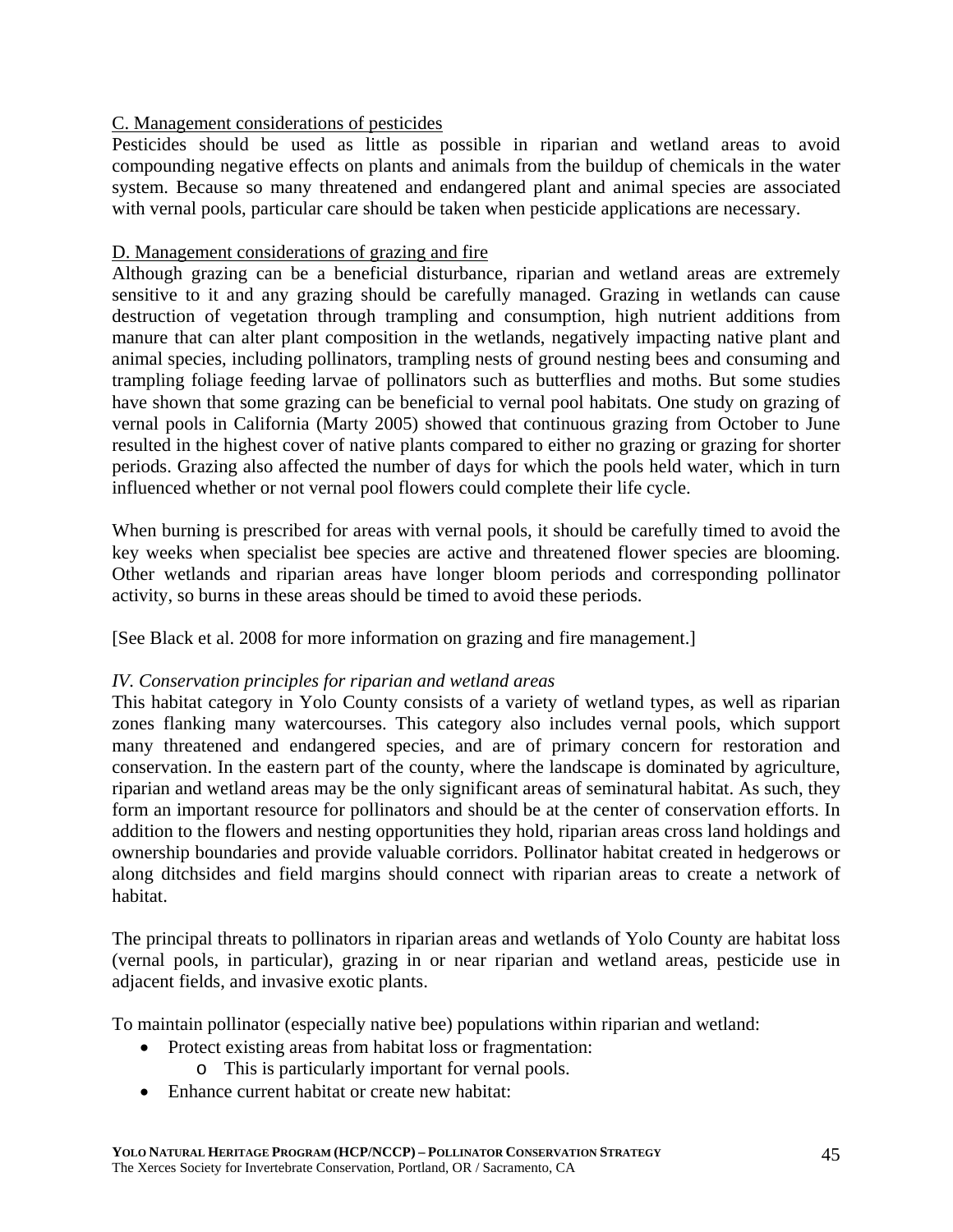- o Use native plants.
- Monitor and control invasive species.
- Manage grazing to avoid over grazing and damage to floral resources:
	- o Keep grazing at low levels to reduce trampling and consumption.
- Pesticide use in riparian and wetland areas should be avoided:
	- o Monitor pesticide use in adjacent fields.
	- o Reduce spraying along field margins close to riparian zones.

For vernal pools in particular:

- Protect existing vernal pool habitat, including upland areas.
- Do not excavate new pools in upland areas.
- Carefully managed grazing may help maintain native plant communities and retain longer flooding periods.
- Avoid pesticide drift or overspray from adjacent crops.
- A buffer of 500 feet around the pools should be adequate to protect the specialist bees.
- A wider buffer (1 kilometer) should be used for aerial spraying of insecticides especially during the active flight period of the specialist bees (which coincides with bloom of the plants).

## **3.6 URBAN AND BARREN**

Developed land in Yolo County is defined as urban. All other areas of unvegetated or vacant land are defined as barren, and include gravel bars, sand bars, and rock outcroppings. Major highways and associated verges are also included. Urban and barren areas are distributed throughout the county.

Pollinators are essential in urban areas for fruit and vegetable production of home and market gardeners, as well as for ensuring the continuation of flowering plants in gardens and parks, and the production of seeds for birds (Cane 2005). The need for pollinators in other urban and barren landscapes such as roadsides includes contributions to crops, especially in Yolo County where a majority of the county is agricultural land.

## *I. Recognizing pollinator habitat*

Natural barren land such as gravel and sand bars can provide nesting sites to native bees. It has been demonstrated that some barren lands, particularly those due to human activities such as quarrying, can offer valuable habitat for pollinators (Benes et al. 2003; Krauss et al. 2009). Roadsides can also offer valuable habitat to pollinators if managed carefully and restored with native plants (Hopwood 2008). Roadside habitat is especially important for pollinators in areas of intensive agriculture with very little available habitat (Hopwood 2008). Urban gardens and parks also provide important habitat for pollinators in a fragmented landscape, and can serve as pollinator reservoirs if managed properly (e.g., McIntyre & Hostetler 2001; Tommasi et al. 2004; Wojcik et al. 2008). Studies of arthropods in Phoenix, Arizona indicate that while bees and other arthropods are often abundant in urban settings, the abundance and community composition differs depending on urban land use, such as residential and industrial use (McIntyre et al. 2001, Faeth et al. 2005). Ground-nesting bees are often more sensitive to urbanization because of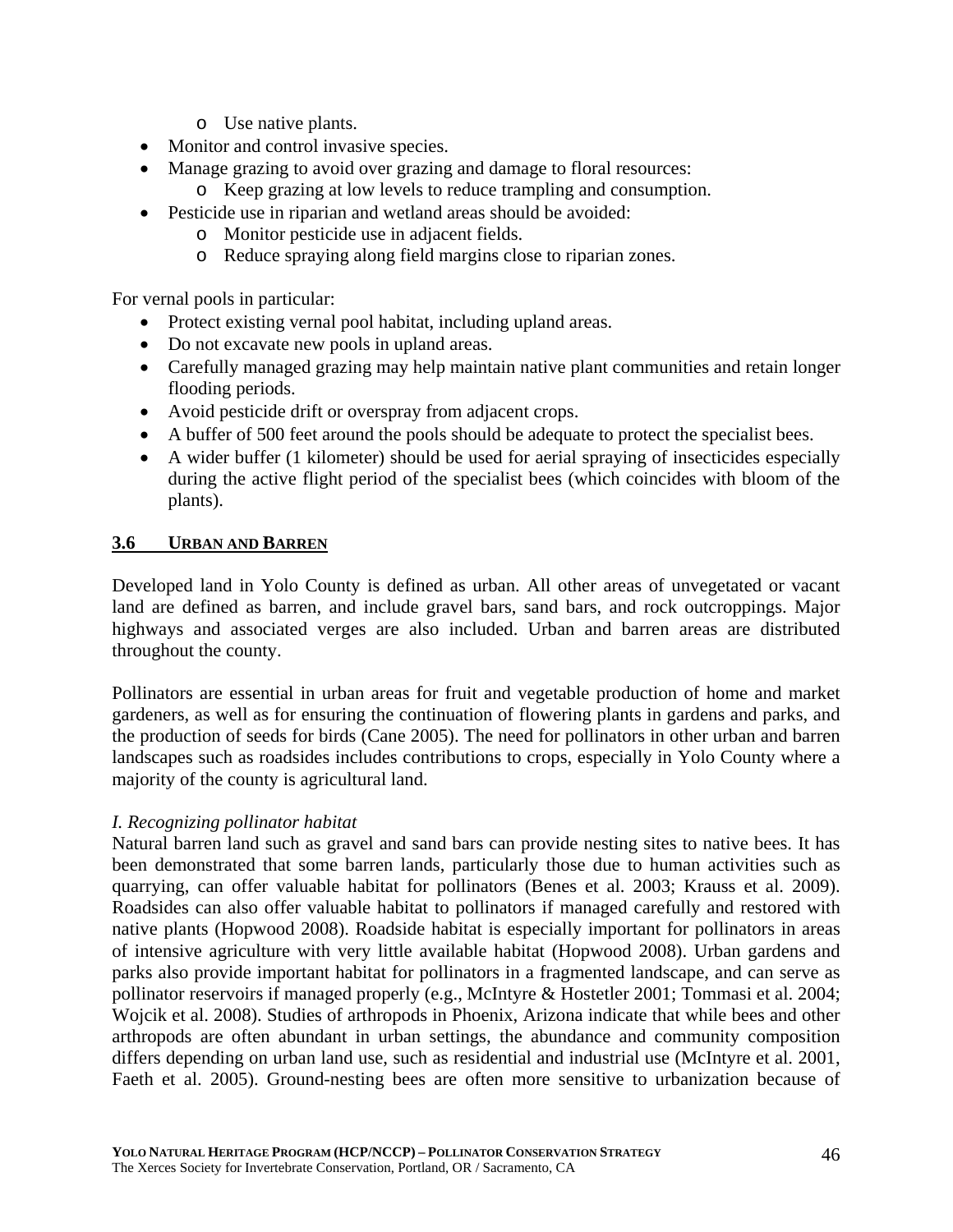degraded nesting habitat, compared to cavity-nesting bees that can adapt to nesting in cavities in houses, fences, and woody landscape vegetation (Cane et al. 2006).

### *II. Potential threats to pollinators*

The principal threats to pollinators in urban and barren areas of Yolo County are:

- 1. Habitat loss and fragmentation are the most significant threats to pollinators,
- 2. Invasive species, and
- 3. Use of pesticides. According to some studies more types of pesticides are detected in urban streams than in agricultural streams (Bortleson and Davis 1997) and more pounds of pesticides were applied in urban than in agricultural areas (Tetra Tech Incorporated, 1988) but urban use of pesticides are hard to track and no one has completed any analysis for Yolo County (http://agis.ucdavis.edu/pur/pdf/FlintPUR.pdf).

## *III. Actions to reduce or mitigate threats*

### A. Protect existing pollinator habitat

Existing pollinator habitat should be identified and protected to help maintain native pollinator species and provide patches of habitat in a highly fragmented and disturbed landscape. Management should be carefully planned and applied to minimize impacts on these species.

### B. Habitat restoration

Restoration of roadside vegetation to native grasses can provide low-maintenance ground cover (Booze-Daniels et al. 2000; O'Dell et al. 2007). A survey of such restoration in Yolo County found that establishing native perennial grasses along roads was highly successful, with the grasses persisting under minimal maintenance for over ten years (O'Dell et al. 2007). Native broadleaf plants such as lupine and California poppy also colonized the restored roadsides (O'Dell et al. 2007), making these strips of land even more suitable for pollinator habitat. Restoration in urban areas should include establishing native flowering herbaceous plants and providing nesting materials for bees, as well as reducing pesticide use, to encourage bees and other insect pollinators to colonize parks, gardens, and other urban areas. Pavement, buildings, and turf eliminate habitat for ground nesting bees, as well as reduce the area available for flowering plants. If gardens and other potential habitat are too fragmented and widely spaced, they may not be able to support many pollinator species due to flight range restrictions.

#### C. Management considerations of pesticides

Pesticides are frequently used in urban areas, both to control weeds and insect pests. Pesticide use should be significantly reduced to lower the threat to pollinators and their host plants.

#### D. Management considerations of mowing

Mowing is a common practice in urban areas, usually to maintain the height of grasses in parks and lawns. Mowing should be avoided in areas where bees are actively foraging or nesting, or can be conducted in the evening when pollinators are less active.

#### *IV. Conservation principles for urban and barren areas*

This landscape category includes all developed land in Yolo County and any areas of unvegetated or vacant land, including gravel bars, sand bars, and rock outcroppings. Major highways and associated verges are also included. While these may not seem to be particularly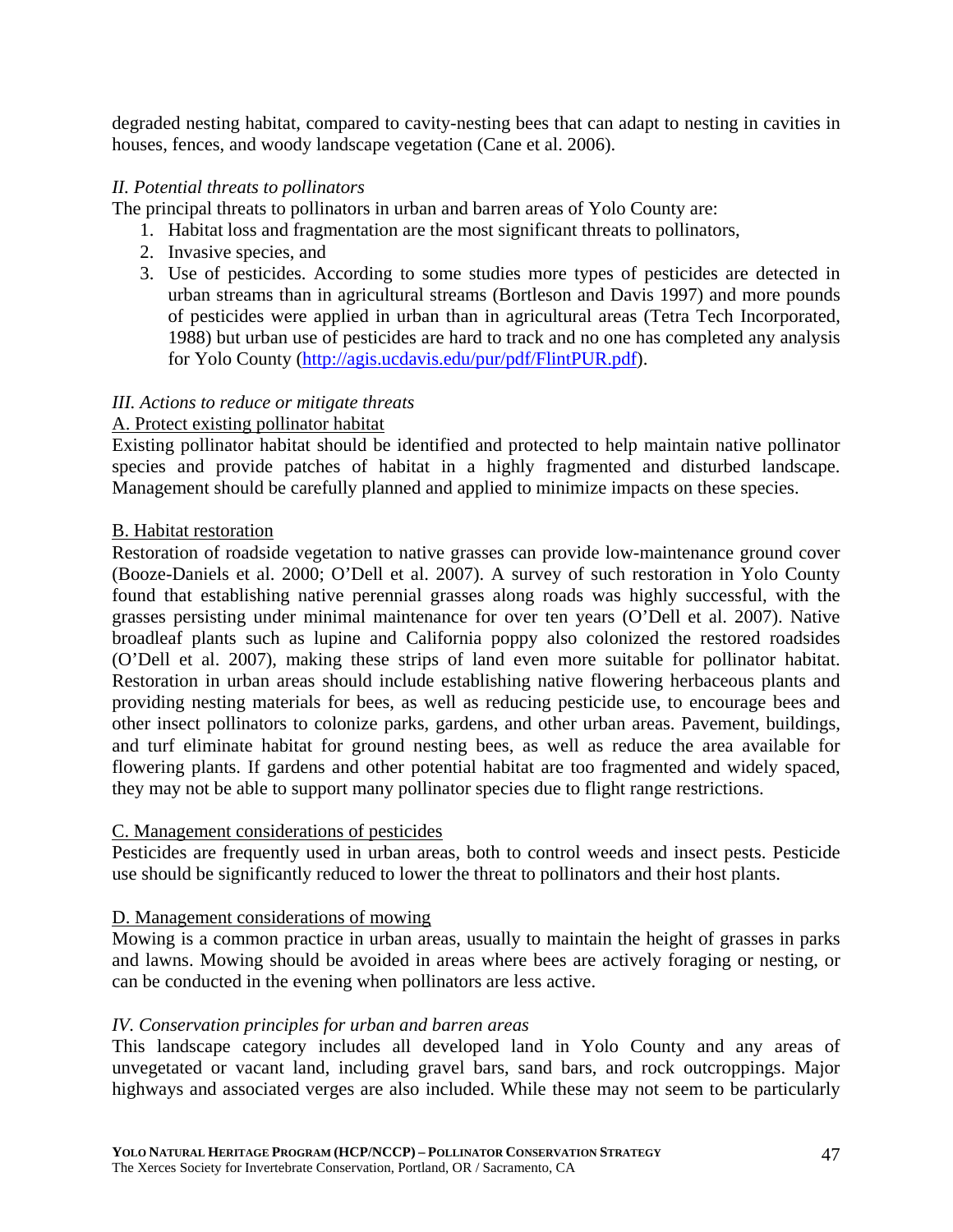attractive as pollinator habitat, the disturbed and marginal areas can be valuable as they often include a variety of flowering plants and range of ground conditions suited for bee nests. These areas are found throughout the county, offering small patches of habitat scattered across the landscape. In intensively cultivated agricultural areas, roadsides or abandoned land may be a significant habitat resource.

The principal threats to pollinators in urban and barren areas of Yolo County are habitat loss and fragmentation, invasive species, mowing, and the use of pesticides.

To maintain pollinator (especially native bee) populations within urban and barren areas:

- Identify and protect existing pollinator habitat:
	- o Areas of natural or seminatural grassland that support a diverse native flora.
	- o Species-rich hedgerows or scrub habitat.
	- o Potential bee nesting sites such as areas of bare soil, snags, and pithy-stemmed shrubs.
- Restore degraded habitat (especially grasslands) and create new habitat patches:
	- o Control and remove invasive weeds
	- o Use native forbs and grasses to enhance diversity of grasslands.
	- o Use flowering shrubs to create hedgerows.
	- o In urban parks and gardens, flower borders, ecolawns, and ornamental plantings can be created that feature native plants.
- Use mowing carefully to avoid harming pollinators:
	- o Mow only part of the area in one year.
	- o Leave areas unmown as refugia for pollinators.
	- o Time mowing to avoid periods of major bloom.
	- o Allow habitat to recover fully between mowing.
- Reduce spraying on sites such as roadside verges and protect from drift from adjacent fields:
	- o Pesticides that are not allowed on blooming crops may be allowed on verges, despite the fact that they are no less damaging to bees.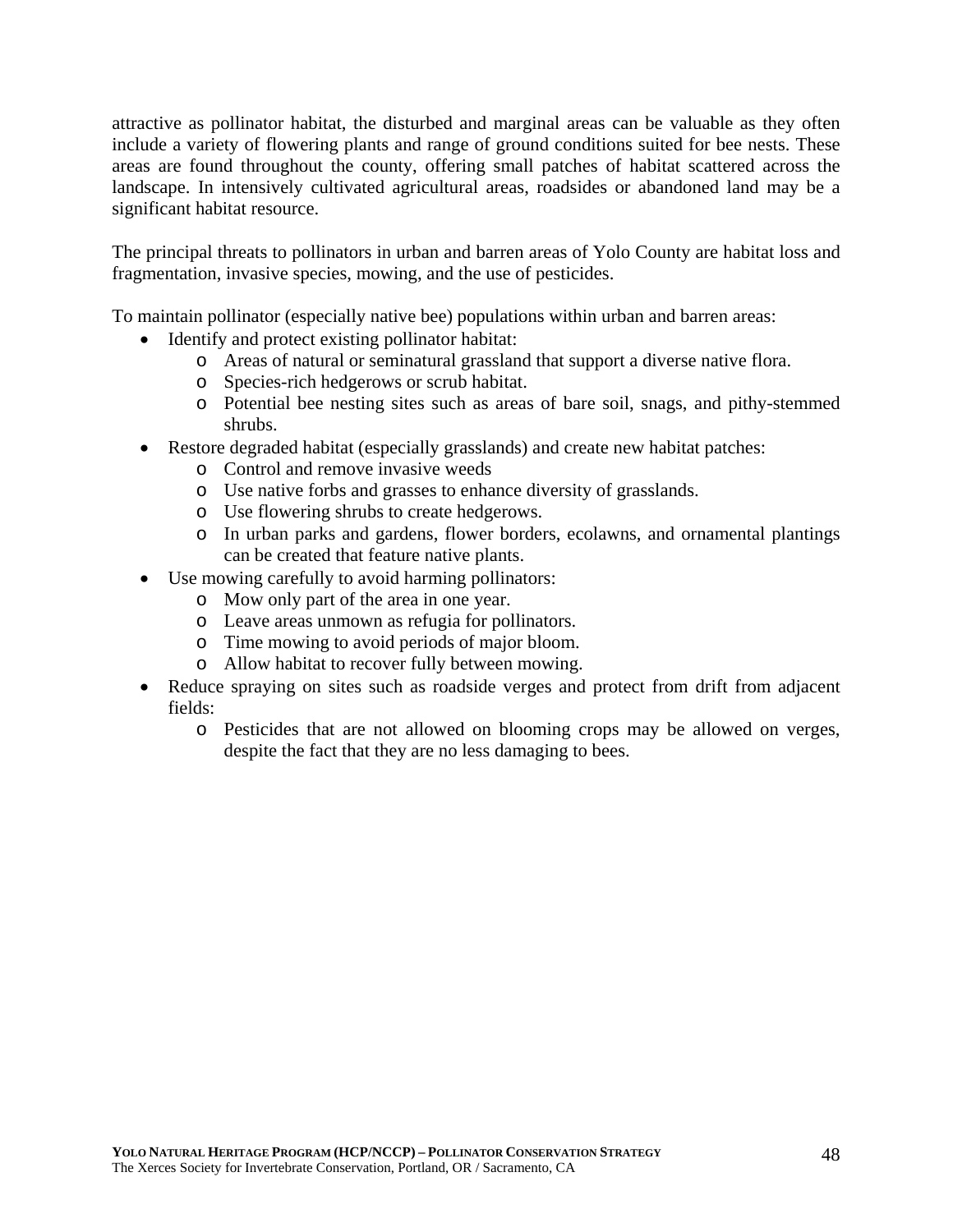# SECTION<sub>5</sub> **RARE AND COVERED PLANTS**

The issue with conserving the pollinators of rare plants is two-fold: often the pollinator of a particular plant is not known, and if it is, the biology and particular habitat needs of that pollinator may not be known.

A literature search for information about the pollination and pollinators of the covered plants in the Yolo HCP/NCCP yielded very little specific information. In some cases, for example, adobelily (*Fritillaria pluriflora*), pollinator information is only available for the genus or a different species, not the covered species itself. Given this it is difficult to make plant-specific suggestions or recommendations on management.

Table 4 (pages  $50 - 54$ ) summarizes what is known of the pollinators (or possible pollinators) of the covered plant species and their habitat needs.

There is limited published research on conserving pollinators related to rare plants. One exception is a paper by Sipes and Tepedino (1995) discussing the conservation of Ute lady's tresses (*Spiranthes diluvialis*), a rare orchid found in Colorado and Utah. The authors found that bumble bees were the most important pollinators, even though they visited for nectar only; the orchids' pollinaria were attached while the bees nectared. The authors recommended that management of the orchid must include consideration of bumble bees, particularly avoiding disturbance to habitat, protecting and retaining nest sites, providing flowers throughout bumble bee season (nectar and pollen when orchid not blooming, pollen while it is), and establishing an insecticide-free buffer during grasshopper control spraying. This last recommendation, obviously, is specific to the location of the orchid. Grasshopper control is likely not an issue for Yolo County, but pesticide use in the area adjacent to rare plants certainly is.

#### *Key Points*

- *Little is known about the pollinators of rare plants.*
- *Specific conservation strategies are hard to prepare without detailed information on the habitat needs of pollinators.*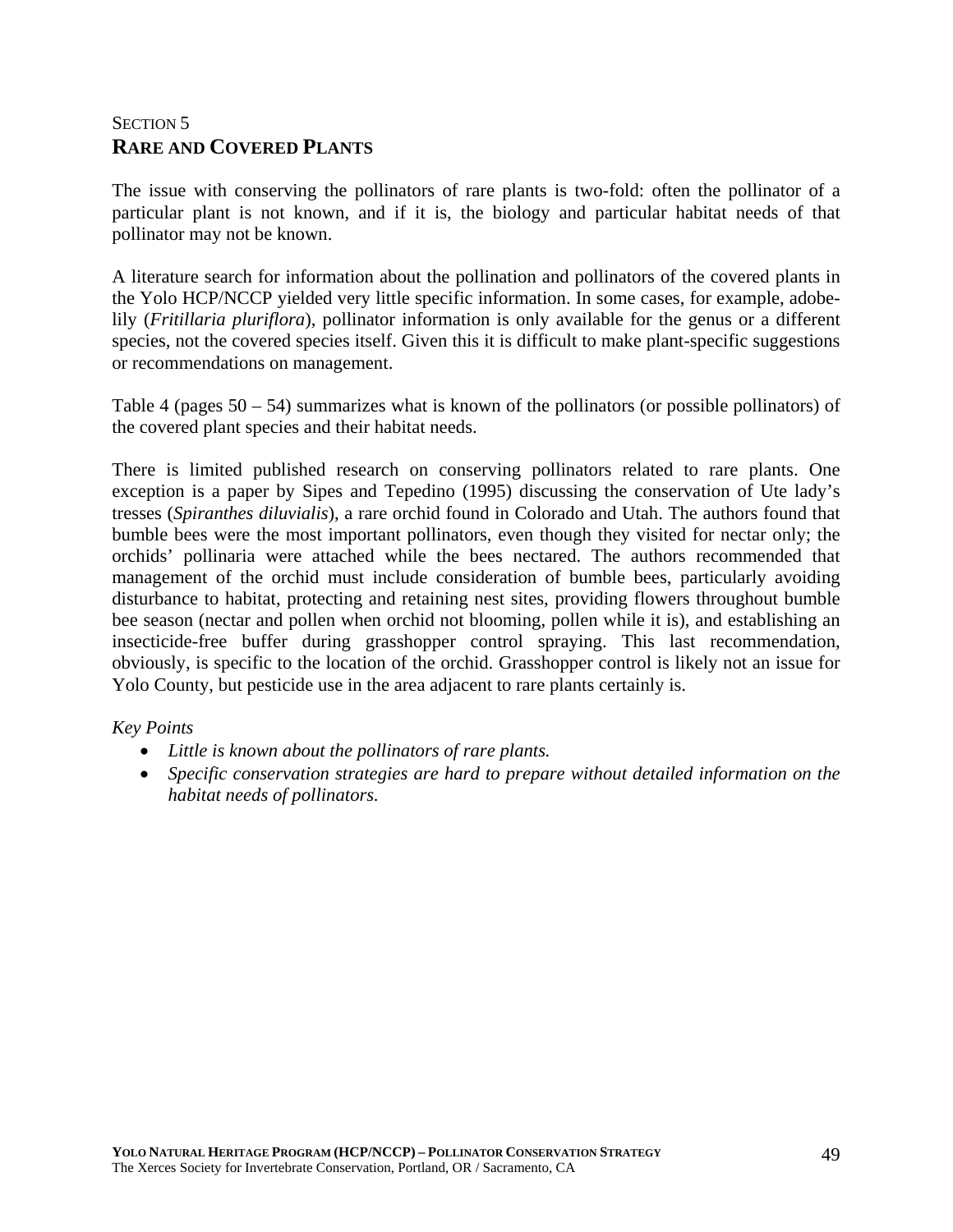| <b>Plant</b>               | <b>Likely pollinator</b> | <b>Source</b>                                               | <b>Habitat notes</b>                                          |
|----------------------------|--------------------------|-------------------------------------------------------------|---------------------------------------------------------------|
| Adobe-lily,<br>Fritillaria | <b>Bees</b>              | Krombein et al (1979) list Fritillaria as a pollen          | Andrena (mining bees): active in spring; solitary;            |
| pluriflora                 |                          | source for three spp. of Andrena.                           | excavates nests in sand or sandy loam; max foraging           |
|                            |                          |                                                             | distance c. 300m.                                             |
|                            |                          | USFWS (2003) recovery plan for Gentner's fritillary         |                                                               |
|                            |                          | mention <i>Lasioglossum</i> covered in pollen and           | Lasioglossum (sweat bees): subsocial or solitary;             |
|                            |                          | "andrenid" bees visiting.                                   | excavates nests in sandy or silty loams; max foraging         |
|                            |                          |                                                             | distance c. 150-200m.                                         |
| milk-vetch,<br>Alkali      | butterfly?,<br>bees,     | Liston (1992) suggested butterflies due to flower           | Anthidium collectum (carder bee): nests in abandoned          |
| Astragalus<br>tener var.   | moth?                    | morphology but there doesn't seem to be butterflies         | burrows in the ground; lines cells with down from the         |
| tener                      |                          | on the wing during bloom period. Also, <i>Astragalus</i> is | leaves and stem of Artemisia tridentata; foraging distance    |
|                            |                          | generally pollinated by bees.                               | likely to be 2-300m.                                          |
|                            |                          | Krombein et al (1979) list Anthidium collectum,             | Hoplitis hypocrita: nests in dead dry stems and also pre-     |
|                            |                          | Hoplitis hypocrita, and Synhalonia tricinctella as          | existing tunnels in wood; likely foraging distance c.         |
|                            |                          | visitors to A. tener.                                       | 200 <sub>m</sub> .                                            |
|                            |                          |                                                             |                                                               |
|                            |                          | Report on pollination of Lane Mountain milk-vetch           | Synhalonia tricinctella: active in spring; solitary; ground   |
|                            |                          | prepared for Dept of Defense (2003) identified              | nesting.                                                      |
|                            |                          | syrphid fly (Eupeodes volucris), Anthophora sp.             |                                                               |
|                            |                          | (digger bees), and white-lined sphinx (Hyles lineata)       | Anthophora (digger bees): solitary; nests in loam or          |
|                            |                          | as pollinators.                                             | sandy loam soils; likely foraging distance 3-500m.            |
|                            |                          |                                                             |                                                               |
|                            |                          |                                                             | Syrphid fly (Eupeodes volucris): larvae feed on aphids;       |
|                            |                          |                                                             | adults drink nectar.                                          |
|                            |                          |                                                             | White-lined sphinx (Hyles lineata): larvae feed on willow     |
|                            |                          |                                                             | weed (Epilobium), four o'clock (Mirabilis), apple             |
|                            |                          |                                                             | (Malus), evening primrose (Oenothera), elm (Ulmus),           |
|                            |                          |                                                             | (Lycopersicon),<br>$(Vitis)$ ,<br>tomato<br>purslane<br>grape |
|                            |                          |                                                             | (Portulaca), and fuschia.                                     |
| Baker's<br>navarretia,     | bee<br>flies,<br>Bees,   | Grant (1965) lists many genera of bees visiting other       | See above for Andrena and Anthophora.                         |
| Navarretia leucocephala    | flower flies?            | species of Navarretia, also bee flies to two species        |                                                               |
| ssp. bakeri                |                          | and flower flies to one. The bee genera listed are          | Ancylandrena: similar to Andrena in nesting habitats and      |
|                            |                          | Andrena, Ancylandrena, Ashmeadiella, Anthophora,            | flight range.                                                 |
|                            |                          | Exomalopsis, Osmia, Oreopasites, and Perdita. Bee           |                                                               |
|                            |                          | fly genera include Anastoechus, Bombylius,                  | Ashmeadiella: solitary; different species nest in a variety   |

### **Table 4. Yolo HCP/NCCP: Notes on pollinators of covered plant species**

*Ashmeadiella*: solitary; different species nest in a variety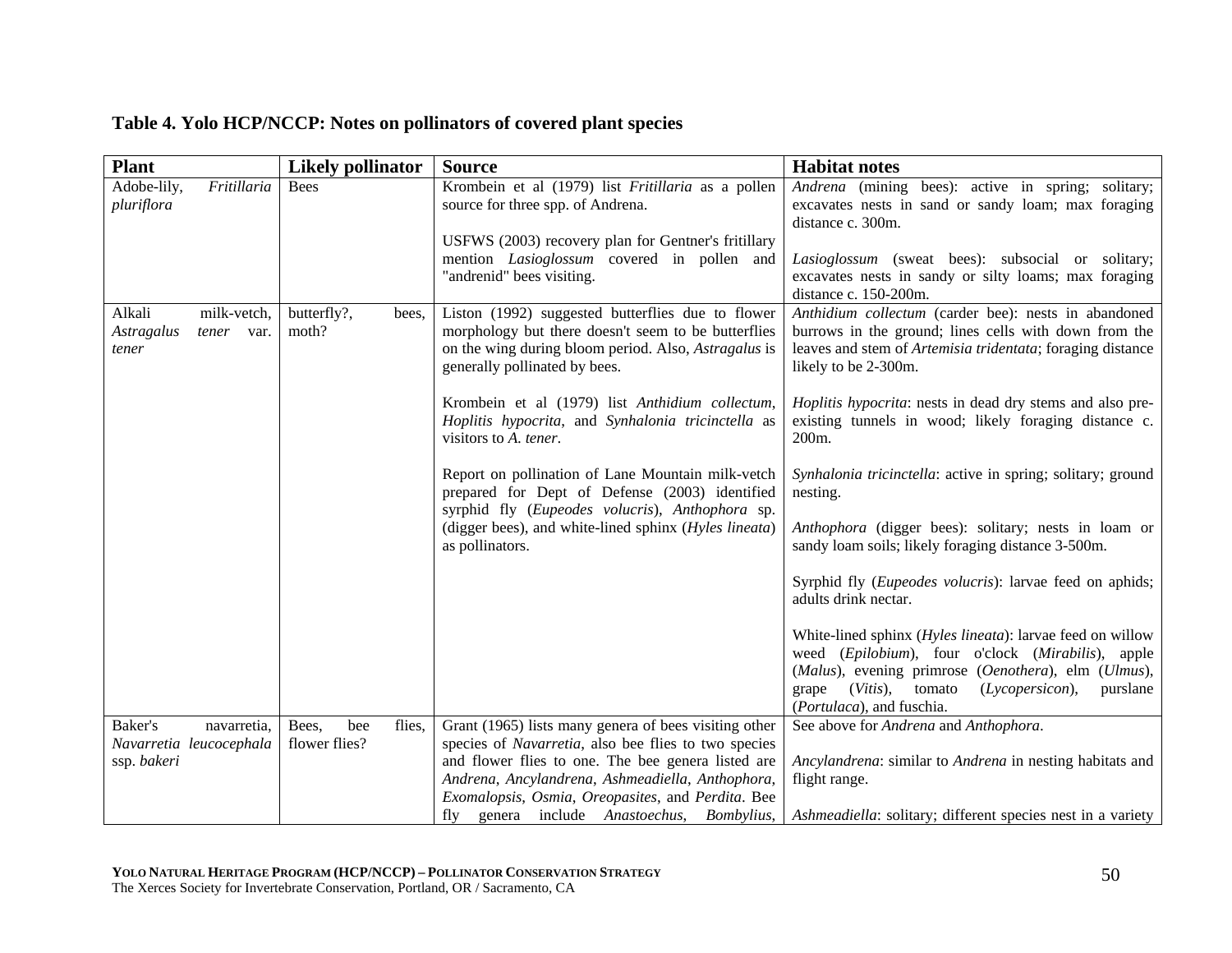|                                                      |                  | Lepidanthrax, and Lordotus.                                                                                                                                                                                                                                                                                      | of substrates, including pre-existing tunnels in wood,<br>spaces under rocks, and burrows in the ground; cells are<br>lined with chewed leaf or petal pieces; foraging range<br>unknown, but probably 3-500m.<br>Osmia (mason bees, metallic leafcutter bees): solitary;<br>most species nest in pre-existing tunnels in wood or<br>crevices in rocks, divided with mud or chewed leaf<br>pieces; likely foraging distance 150-600m.<br>Oreopasites: cleptoparasites in nest of various species in<br>the andrenid subfamily Panurginae.<br>Perdita: solitary; nests in sandy soils, creating unlined<br>cells; foraging range likely to be no more than 100m.<br>Bee flies (Bombyliidae): egg laying needs vary between<br>genera, but several, including Bombylius, lay eggs near |
|------------------------------------------------------|------------------|------------------------------------------------------------------------------------------------------------------------------------------------------------------------------------------------------------------------------------------------------------------------------------------------------------------|-------------------------------------------------------------------------------------------------------------------------------------------------------------------------------------------------------------------------------------------------------------------------------------------------------------------------------------------------------------------------------------------------------------------------------------------------------------------------------------------------------------------------------------------------------------------------------------------------------------------------------------------------------------------------------------------------------------------------------------------------------------------------------------|
|                                                      |                  |                                                                                                                                                                                                                                                                                                                  | ground-nesting bees; their larvae area external parasites<br>of bee larvae.                                                                                                                                                                                                                                                                                                                                                                                                                                                                                                                                                                                                                                                                                                         |
| Bent-flowered<br>fiddleneck,<br>Amsinckia<br>lunaris | Bees, butterfly? | Krombein et al (1979) list numerous species from the<br>following genera as pollen collectors from<br>Amsinckia: Andrena,<br>Anthidium, Anthophora,<br>Chelostoma, Duforea, Emphoropsis, Synhalonia.<br>Erhardt and Baker (1990) identify A. lunaris as an<br>important nectar source for pipevine swallowtails. | See above for Andrena, Anthophora, and Synhalonia.<br>Anthidium (carder bees): nests in pre-existing cavities in<br>wood, rocks, walls, or in the ground; cells lined with<br>down from the leaves and stem hairy plants; foraging<br>distance likely to be 2-300m.<br>Chelostoma: solitary; nests in abandoned beetle-tunnels<br>in wood or hollow stems, divided into brood cells with<br>soil or sand; likely foraging distance 150-300m.<br>Duforea: solitary; nests in ground, lining cells with waxy<br>substance.                                                                                                                                                                                                                                                            |
| Brittlescale,<br>Atriplex                            | Wind             | Freeman et al (2007): Atriplex are wind-pollinated, a                                                                                                                                                                                                                                                            | <i>Emphoropsis:</i> solitary; excavates nests in ground.<br>N/A                                                                                                                                                                                                                                                                                                                                                                                                                                                                                                                                                                                                                                                                                                                     |
| depressa                                             |                  | feature common to most members of the<br>Chenopodiaceae (goosefoot) family.                                                                                                                                                                                                                                      |                                                                                                                                                                                                                                                                                                                                                                                                                                                                                                                                                                                                                                                                                                                                                                                     |
| Colusa grass, Neostapfia                             | Wind             | Colusa grass is a member of the Poaceae. (USDA-                                                                                                                                                                                                                                                                  | N/A                                                                                                                                                                                                                                                                                                                                                                                                                                                                                                                                                                                                                                                                                                                                                                                 |
| colusana                                             |                  | PLANTS database; last accessed 10/16/09.) Grasses                                                                                                                                                                                                                                                                |                                                                                                                                                                                                                                                                                                                                                                                                                                                                                                                                                                                                                                                                                                                                                                                     |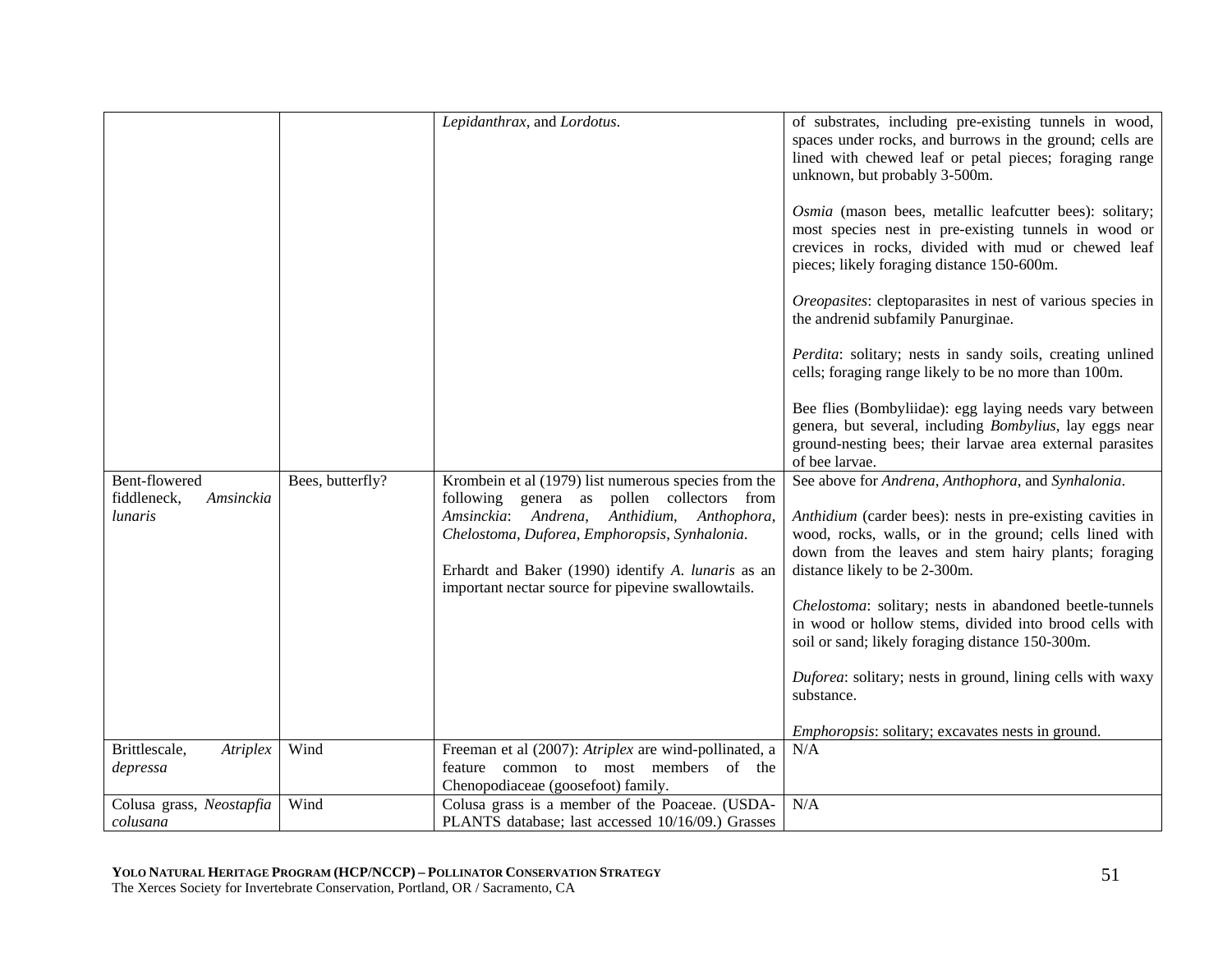|                                                                   |                      | are all wind pollinated.                                                                                                                                                                                                                                                                                                            |                                                                                                                                                                                                                                                                                                                                                         |
|-------------------------------------------------------------------|----------------------|-------------------------------------------------------------------------------------------------------------------------------------------------------------------------------------------------------------------------------------------------------------------------------------------------------------------------------------|---------------------------------------------------------------------------------------------------------------------------------------------------------------------------------------------------------------------------------------------------------------------------------------------------------------------------------------------------------|
| layia,<br>Layia<br>Colusa<br>septentrionalis                      | Bees?                | Krombein et al (1979) list numerous species from the<br>following genera as pollen collectors from Layia:<br>Colletes, Andrena, Nomadopsis, Perdita, Duforea,<br>Augochlorella, Chelostoma, Osmia, Synhalonia, and<br>Anthophora                                                                                                    | See above for Andrena, Perdita, Duforea, Chelostoma,<br>Osmia, Synhalonia, and Anthophora.<br>Colletes (polyester bees): solitary; excavates nests in sand<br>or loamy sand, lines brood cells with cellophane-like<br>material; likely foraging distance 3-400m.<br>Nomadopsis (now a subgenus of Calliopsis): solitary;<br>nests in sandy loam soils. |
| Delta tule pea, Lathyrus                                          | <b>Bees</b>          | No specific information. Nature Serve profile states                                                                                                                                                                                                                                                                                | N/A                                                                                                                                                                                                                                                                                                                                                     |
| jepsonii var. jepsonii                                            |                      | "Zygomorphic flowers are probably adapted to bee<br>pollination."                                                                                                                                                                                                                                                                   |                                                                                                                                                                                                                                                                                                                                                         |
|                                                                   |                      | Godt $&$ Hamrick (1993) state that bumble bees are                                                                                                                                                                                                                                                                                  |                                                                                                                                                                                                                                                                                                                                                         |
|                                                                   |                      | primary pollinator of L. latifolius.                                                                                                                                                                                                                                                                                                | N/A                                                                                                                                                                                                                                                                                                                                                     |
| Drymaria-like<br>western<br>flax,<br>Hesperolinon<br>drymarioides | small bees?, flies?  | No specific information.<br>manual<br>(http://ucjeps.berkeley.edu/cgi-<br>Jepson<br>bin/get_JM_treatment.pl?4965,4966,4975; accessed<br>10/16/09) states that dwarf flax (Hesperolinon) is<br>"Generally self-pollinated."                                                                                                          |                                                                                                                                                                                                                                                                                                                                                         |
| Ferris's<br>milk-vetch,                                           | <b>Bees</b>          | Liston (1992) suggested butterflies due to flower                                                                                                                                                                                                                                                                                   | See above (alkali milk-vetch) for notes.                                                                                                                                                                                                                                                                                                                |
| Astragalus<br>tener<br>var.<br>ferrisiae                          |                      | morphology but there doesn't seem to be butterflies<br>on the wing during bloom period. Also, Astragalus is<br>generally pollinated by bees.<br>Krombein et al (1979) list Anthidium collectum,<br>Hoplitis hypocrita, and Synhalonia tricinctella as<br>visitors to A. tener.<br>Report on pollination of Lane Mountain milk-vetch |                                                                                                                                                                                                                                                                                                                                                         |
|                                                                   |                      | prepared for the U.S. Army (Charis Professional                                                                                                                                                                                                                                                                                     |                                                                                                                                                                                                                                                                                                                                                         |
|                                                                   |                      | Services Corp 2003) identified syrphid fly (Eupeodes<br>volucris), Anthophora sp., and white-lined sphinx<br>(Hyles lineata) as pollinators.                                                                                                                                                                                        |                                                                                                                                                                                                                                                                                                                                                         |
| Hall's<br>harmonia,                                               | Insect?              | No information. Flower structure suggests it is                                                                                                                                                                                                                                                                                     | N/A                                                                                                                                                                                                                                                                                                                                                     |
| Harmonia hallii                                                   |                      | visited by insects, probably small bees and flies.                                                                                                                                                                                                                                                                                  |                                                                                                                                                                                                                                                                                                                                                         |
| Heckard's<br>pepper-grass,                                        | Bees, syrphid flies? | No information on this species or subspecies.                                                                                                                                                                                                                                                                                       | N/A                                                                                                                                                                                                                                                                                                                                                     |
| Lepidium<br><i>latipes</i> var.                                   |                      |                                                                                                                                                                                                                                                                                                                                     |                                                                                                                                                                                                                                                                                                                                                         |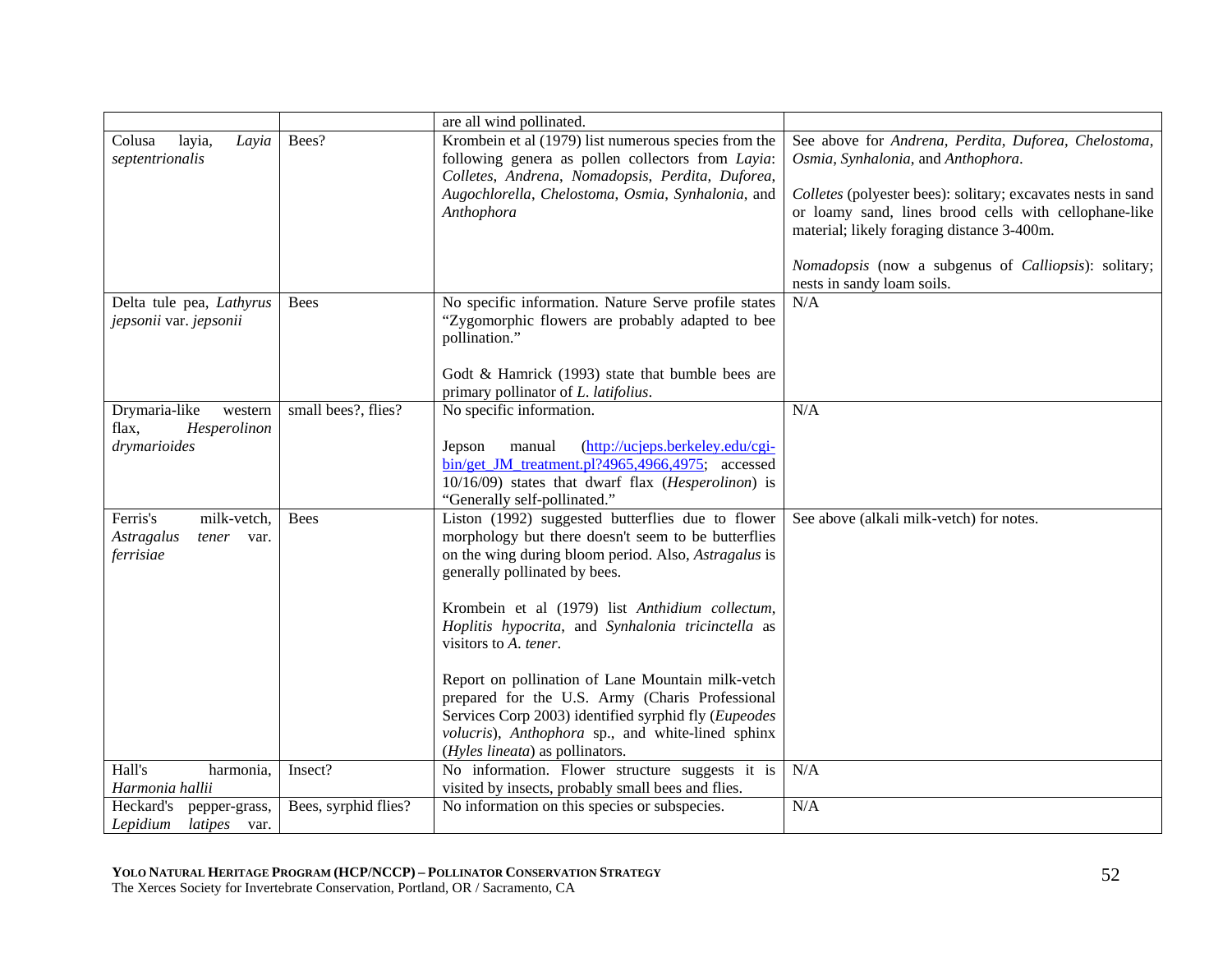| heckardii                 |                      | Robertson & Klemash (2003) recorded insects from<br>25 families visiting slickspot peppergrass (Lepidium<br>papilliferum). Bees in the families Colletidae,<br>Halictidae, Apidae, and Anthophoridae (now a<br>subfamily of Apidae) were considered to be the most<br>significant pollinators. Syrphid flies (Syrphidae)<br>were also recorded carrying pollen. |                                                                                                                                                                                                                                                             |
|---------------------------|----------------------|-----------------------------------------------------------------------------------------------------------------------------------------------------------------------------------------------------------------------------------------------------------------------------------------------------------------------------------------------------------------|-------------------------------------------------------------------------------------------------------------------------------------------------------------------------------------------------------------------------------------------------------------|
| Mason's<br>lilaeopsis,    | Reproduction<br>is   | No information on this species.                                                                                                                                                                                                                                                                                                                                 | N/A                                                                                                                                                                                                                                                         |
| Lilaeopsis masonii        | primarily vegetative |                                                                                                                                                                                                                                                                                                                                                                 |                                                                                                                                                                                                                                                             |
|                           | (ramets).            | COSEWIC (2004) report on eastern lilaeopsis                                                                                                                                                                                                                                                                                                                     |                                                                                                                                                                                                                                                             |
|                           |                      | (Lilaeopsis chinensis) states: "Most plants are                                                                                                                                                                                                                                                                                                                 |                                                                                                                                                                                                                                                             |
|                           |                      | thought to arise from a rhizome through vegetative                                                                                                                                                                                                                                                                                                              |                                                                                                                                                                                                                                                             |
|                           |                      | reproduction, which is thought to be the main means                                                                                                                                                                                                                                                                                                             |                                                                                                                                                                                                                                                             |
|                           |                      | reproduction necessary for maintaining<br>of                                                                                                                                                                                                                                                                                                                    |                                                                                                                                                                                                                                                             |
|                           |                      | populations. Self-pollination of flowers is also                                                                                                                                                                                                                                                                                                                |                                                                                                                                                                                                                                                             |
|                           |                      | known to occur in a controlled environment, without                                                                                                                                                                                                                                                                                                             |                                                                                                                                                                                                                                                             |
|                           |                      | artificial manipulation (Affolter 1985). Mechanisms                                                                                                                                                                                                                                                                                                             |                                                                                                                                                                                                                                                             |
|                           |                      | of cross-pollination are not known."                                                                                                                                                                                                                                                                                                                            |                                                                                                                                                                                                                                                             |
| Morrison's jewelflower,   | Bees, beefly         | Krombein et al (1979) list many Osmia as visitors to                                                                                                                                                                                                                                                                                                            | See above for <i>Osmia</i> and <i>Anthidium</i> .                                                                                                                                                                                                           |
| Streptanthus morrisonii   |                      | Streptanthus, also Anthidium and Dianthidium.                                                                                                                                                                                                                                                                                                                   |                                                                                                                                                                                                                                                             |
| spp. morrisonii           |                      | Dieringer (1991) says Megachile comata is effective<br>pollinator of S. bracteatus.                                                                                                                                                                                                                                                                             | Dianthidium: solitary; nests made of pebbles stuck<br>together with resin, usually on the surface of a rock or<br>twig; some species make nests in hollow twigs or under<br>ground.                                                                         |
|                           |                      |                                                                                                                                                                                                                                                                                                                                                                 | Megachile (leafcutter bees): generally active in late-<br>spring - summer; solitary; most species nest in pre-<br>existing tunnels in wood, a few in loose soil; brood cells<br>made from carefully cut leaf pieces; likely foraging<br>distance 200-1000m. |
| bird's<br>Palmate-bracted | <b>Bees</b>          | Saul-Gershenz et al (2002): Bombus vosnesenskii,                                                                                                                                                                                                                                                                                                                | See above for Lasioglossum.                                                                                                                                                                                                                                 |
| beak,<br>Cordylanthus     |                      | Halictus tripartitus, Lasioglossum sp.                                                                                                                                                                                                                                                                                                                          |                                                                                                                                                                                                                                                             |
| palmatus                  |                      |                                                                                                                                                                                                                                                                                                                                                                 | Bombus vosnesenskii (yellow-faced bumble bee): social,<br>living in colonies of dozens of bees; nests in abandoned                                                                                                                                          |
|                           |                      |                                                                                                                                                                                                                                                                                                                                                                 | rodent nests under tussocky grass or in ground; colony                                                                                                                                                                                                      |
|                           |                      |                                                                                                                                                                                                                                                                                                                                                                 | founded in late winter by single female, grows through                                                                                                                                                                                                      |
|                           |                      |                                                                                                                                                                                                                                                                                                                                                                 | several generations during summer; workers active Feb -<br>Oct; likely foraging distance 500-1500m.                                                                                                                                                         |
|                           |                      |                                                                                                                                                                                                                                                                                                                                                                 | <i>Halictus</i> (sweat bee): solitary or subsocial; excavates nest                                                                                                                                                                                          |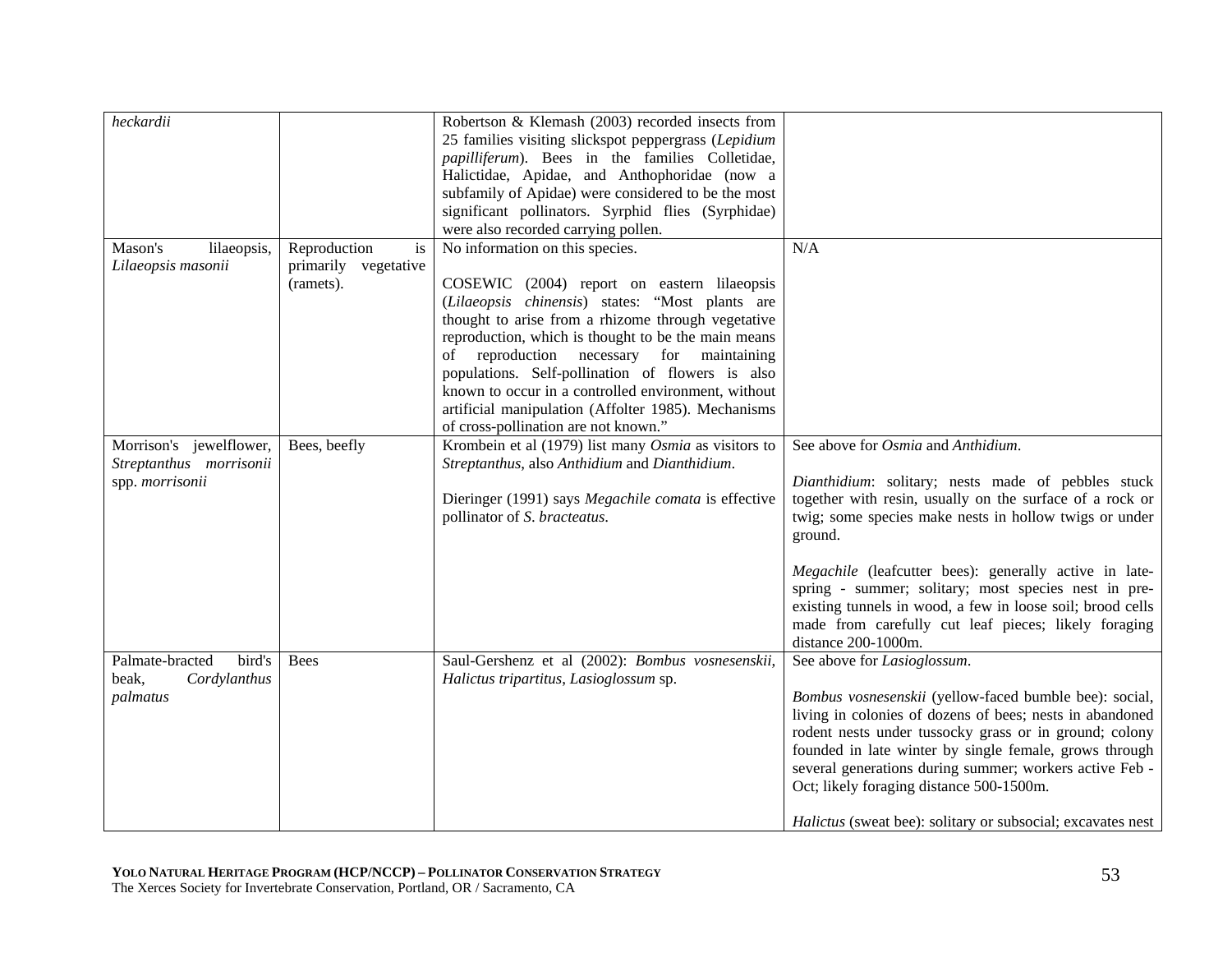|                           |              |                                                                                          | in ground (sandy loam or loamy sand).                       |
|---------------------------|--------------|------------------------------------------------------------------------------------------|-------------------------------------------------------------|
| Rose mallow, Hibiscus     | Bees?        | Krombein et al (1979) list Melissodes agilis as                                          | <i>Melissodes:</i> solitary; excavates nest in ground.      |
| lasiocarpus               |              | Hibiscus visitor with range to West Coast.<br>Melissodes bimaculata bimaculata visits H. | <i>Ptilothrix:</i> solitary; excavates nests in sandy loam. |
|                           |              | lasiocarpus, but is not found west of North Dakota.                                      |                                                             |
|                           |              | On the East Coast, Ptilothrix bombiformis and                                            | Svastra: solitary; excavates nest in ground.                |
|                           |              | Svastra atripes atrimitra visit Hibiscus.                                                |                                                             |
|                           |              |                                                                                          |                                                             |
| San Joaquin spearscale,   | Wind         | Freeman et al (2007): Atriplex are wind-pollinated, a                                    | N/A                                                         |
| Atriplex joaquiniana      |              | feature common to most members of the                                                    |                                                             |
|                           |              | Chenopodiaceae (goosefoot) family.                                                       |                                                             |
| Mountain<br>Snow          | Bees, flies? | <i>Eriogonum</i> are widely recognized as important bee                                  | See above for Lasioglossum and Halictus.                    |
| buckwheat,<br>Eriogonum   |              | plants.                                                                                  |                                                             |
| nervulosum                |              |                                                                                          |                                                             |
|                           |              | (2004)<br>recorded<br>(Halictus,<br>Panjabi<br>bees                                      |                                                             |
|                           |              | Lasioglossum), flies (Bombylidae, Tachinidae), and                                       |                                                             |
|                           |              | wasps (Euceceris) visiting Eriogonum brandegei                                           |                                                             |
|                           |              | (Brandegee wild buckwheat).                                                              |                                                             |
| Tuctoria<br>Solano grass, | Wind         | Solano grass is a member of the Poaceae. (USDA-                                          | N/A                                                         |
| mucronata                 |              | PLANTS database; last accessed 10/16/09.) Grasses                                        |                                                             |
|                           |              | are all wind pollinated.                                                                 |                                                             |

#### **References cited in Table 4.**

Charis Professional Services Corp. 2003. *Lane Mountain milk-vetch pollination report*. Fort Irwin: U.S. Army National Training Center.

COSEWIC 2004. *COSEWIC assessment and update status report on the eastern lilaeopsis* Lilaeopsis chinensis *in Canada*. Ottawa: Committee on the Status of Endangered Wildlife in Canada.

Dieringer, G. 1991. Pollination Ecology of *Streptanthus bracteatus* (Brassicaceae): A Rare Central Texas Endemic. *The Southwestern Naturalist* 36:341-343

Erhardt, A., and I. Baker. 1990. Pollen amino acids - an additional diet for a nectar feeding butterfly? *Plant Systematics and Evolution* 169: 111-121.

Freeman, D. C., E. D. McArthur, K. J. Miglial, M. J. Nilson, and M. L. Brown. 2007. Sex and the lonely *Atriplex*. *Western North American Naturalist* 67:137- 141.

Godt, M. W, and J. T. Hamrick. 1993. Patterns and Levels of Pollen-Mediated Gene Flow in *Lathyrus latifolius*. *Evolution* 47:98-110.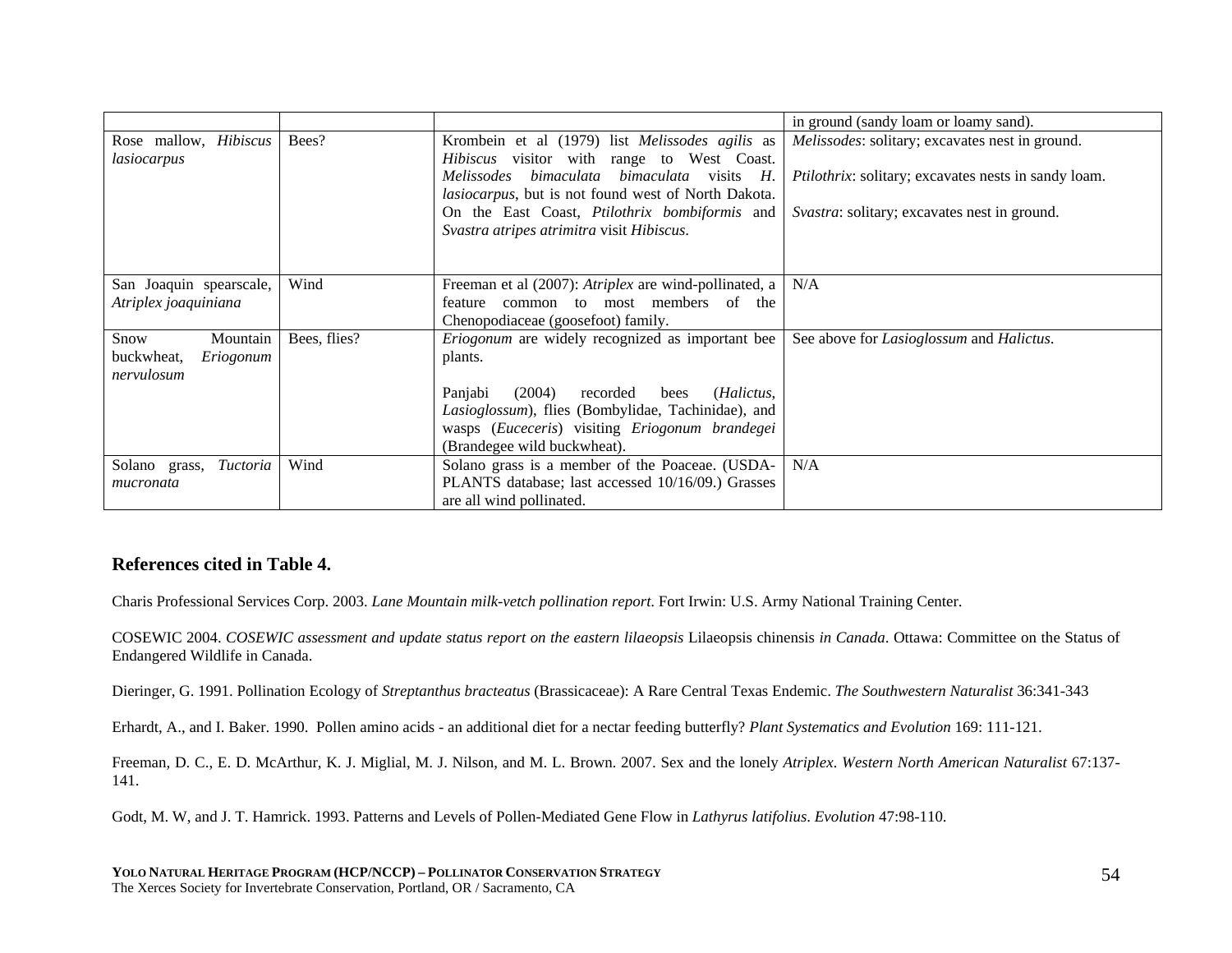Grant, V., and K. A. Grant. 1965. *Flower Pollination in the Phlox Family*. New York: Columbia University Press.

Krombein, K. V., P. D. Hurd, Jr., D. R. Smith, and B. D. Burks. 1979. *Catalog of hymenoptera in America north of Mexico / prepared cooperatively by specialists on the various groups of Hymenoptera under the direction of Karl V. Krombein ...* [et al.]. Washington, D.C.: Smithsonian Institution Press.

Liston, A. 1992. Isozyme Systematics of *Astragalus* Sect. Leptocarpi Subsect. Californici (Fabaceae). *Systematic Botany* 17:367-379

Panjabi, S. C. S. 2004. *Visiting insect diversity and visitation rates for seven globally-imperiled plant species in Colorado's middle Arkansas Valley*. Ft. Collins: Colorado Natural Heritage Program

Robertson, I. C., and D. Klemash. 2002. Insect-mediated pollination in slickspot peppergrass, *Lepidium papilliferum* L. (Brassicaceae), and its implications for population viability. *Western North American Naturalist* 63:333-342

Saul-Gershenz, L., P. Fiedler, M. Barlow, and D. Rokich. 2002. *Rapid Assessment of pollinators (primary flower visitors) of the endangered plant* Cordylanthus palmatus *at Springtown Wetlands Reserve, Livermore, California*.

U.S. Fish and Wildlife Service. 2003. *Recovery plan for* Fritillaria gentneri *(Gentner's fritillary)*. Portland, Oregon: U.S. Fish and Wildlife Service.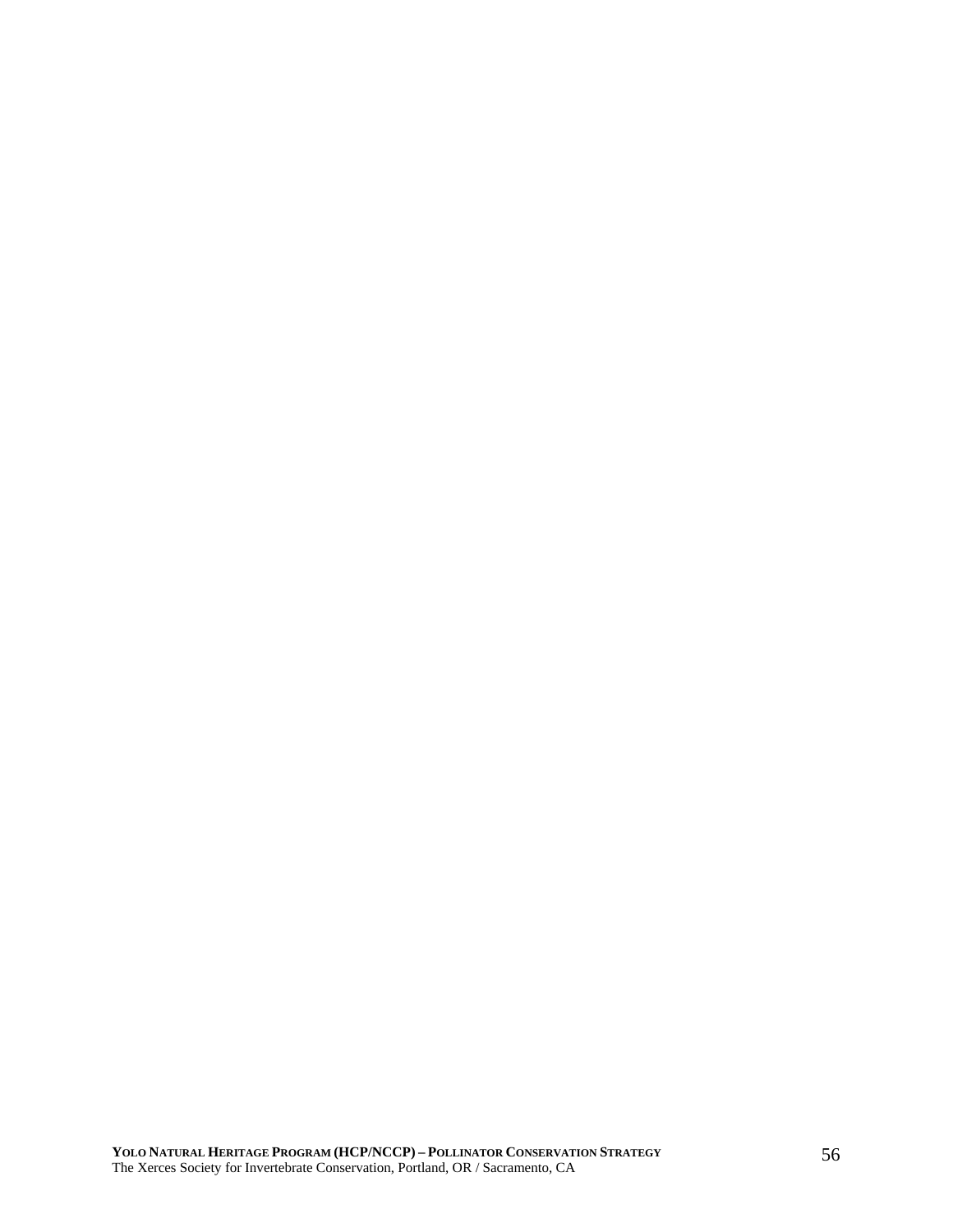## SECTION 5 **REFERENCES CITED**

- Abbott, V. A., J. L. Nadeau, H. A. Higo, and M. L. Winston. 2008. Lethal and sublethal effects of imidacloprid on *Osmia lignaria* and clothianidin on *Megachile rotundata*  (Hymenoptera: Megachilidae). *Journal of Economic Entomology* 101(3):784-796.
- Abramson, C. I., J. Squire, A. Sheridan, and P. G. Mulder. 2004. The effect of insecticides considered harmless to honey bees (*Apis mellifera*): proboscis conditioning studies by using the insect growth regulators tebufenozide and diflubenzuron. *Environmental Entomology* 33(2):378-388.
- Allen-Wardell, G., P. Bernhardt, R. Bitner, A. Burquez, S. Buchmann, J. Cane, P. Cox, V. Dalton, P. Feinsinger, M. Ingram, D. Inouye, C. E. Jones, K. Kennedy, P. Kevan, H. Koopowitz, R. Medellin, S. Medellin-Morales, G. Nabhan, B. Pavlik, V. Tepedino, P. Torchio, and S. Walker. 1998. The potential consequences of pollinator declines on the conservation of biodiversity and stability of food crop yields. *Conservation Biology* 12(1): 8-17.
- Alston, D. G., and V. J. Tepedino. 2000. Direct and indirect effects of insecticides on native bees. In G. L. Cuningham and M. W. Sampson (Technical Coordinators) *Grasshopper Integrated Pest Management User Handbook*. United States Department of Agriculture Animal and Plant Health Inspection Services Technical Bulletin No. 1809. Washington, DC.
- Balmer, O., and A. Erhardt. 2000. Consequences of succession on extensively grazed grasslands for central European butterfly communities: rethinking conservation practices. *Conservation Biology* 14: 746–757.
- Banaszak, J. 1992. Strategy for conservation of wild bees in an agricultural landscape. *Agriculture, Ecosystems & Environment* 40:179-192.
- Belfrage, K. J. Bjorklund, and L. Salomonsson. 2005. The effects of farm size and organic farming on diversity of birds, pollinators, and plants in a Swedish landscape. *Ambio* 34(8):582-588.
- Benes, J., P. Kepka, and M. Konvicka. 2003. Limestone quarries as refuges for European xerophilous butterflies. Conservation Biology 17(4):1058-1069.
- Bergman, K.-O., J. Askling, O. Ekberg, H. Ignell, H. Wahlman, and P. Milberg. 2004. Landscape effects on butterfly assemblages in an agricultural region. *Ecography* 27:619- 628.
- Biesmeijer, J. C., S. P. M. Roberts, M. Reemer, R. Ohlemüller, M. Edwards, T. Peeters, A. P. Schaffers, S. G. Potts, R. Kleukers, C. D. Thomas, J. Settele, and W. E. Kunin. 2006. Parallel declines in pollinators and insect-pollinated plants in Britain and the Netherlands. Science 313:351-354.
- Bilotta, G. S., and R. Brazier. 2007. The impacts of grazing animals on the quality of soils, vegetation, and surface waters in intensively managed grasslands. *Advances in Agronomy* 94: 237-280.
- Black, S. H., N. Hodges, M. Vaughan, and M. Shepherd. 2007. Pollinators in Natural Areas. A Primer on Habitat Management. Portland: The Xerces Society for Invertebrate Conservation. 8 pp.
- Block, W. M., and M. L. Morrision. 1998. Habitat relationships of amphibians and reptiles in California oak woodlands. *Journal of Herpetology* 32:51-60.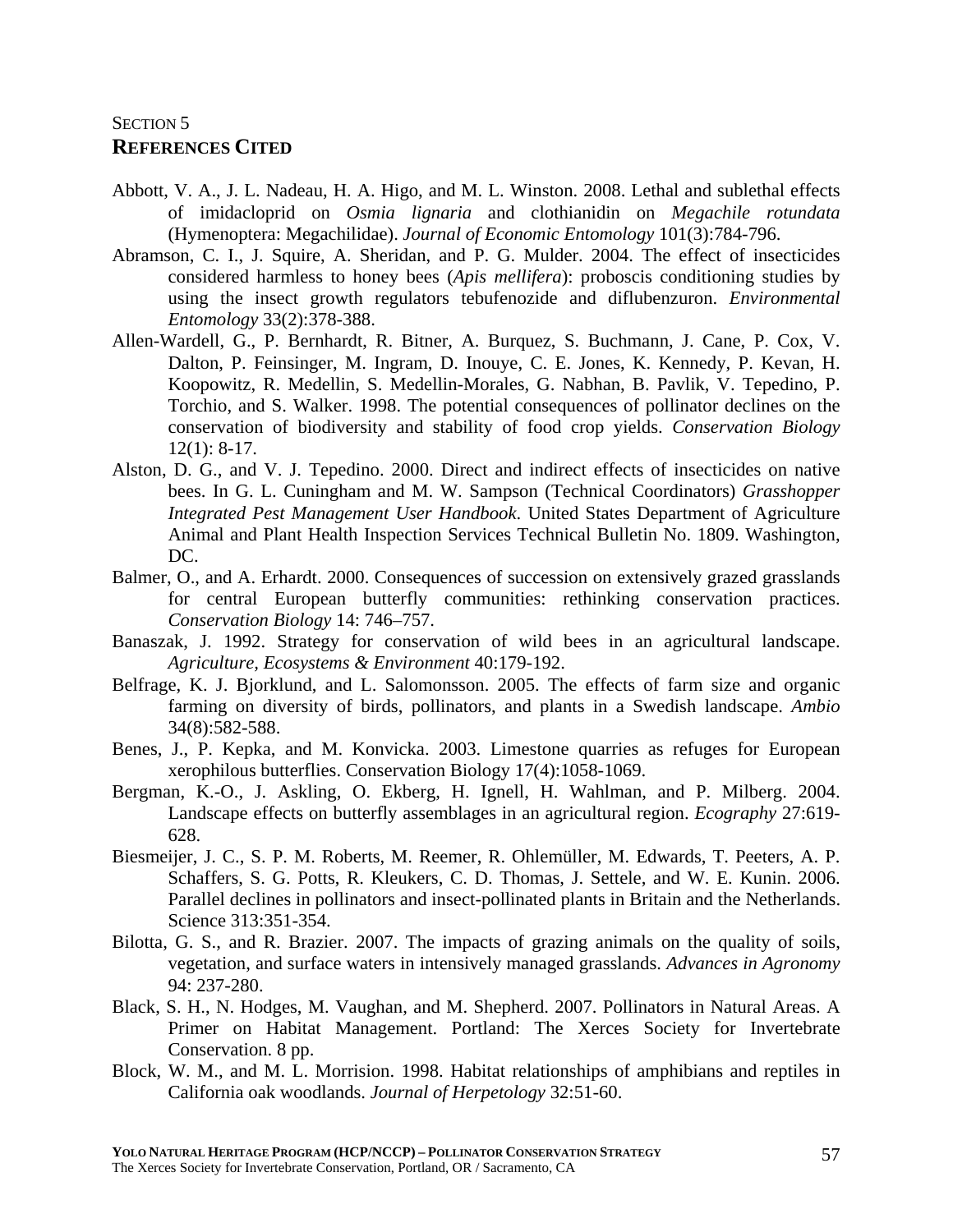- Booze-Daniels, J. N., W. L. Daniels, R. E. Schmidt, J. M. Krouse, and D. L. Wright. 2000. Establishment of low maintenance vegetation in highway corridors. In *Reclamation of drastically disturbed lands*. American Society of Agronomy, Agronomy Monograph 41:887-920.
- Bortleson, G.C., and Davis, D.A., 1997, Pesticides in selected small streams in the Puget Sound Basin, 1987-1995: U.S. Geological Survey Fact Sheet 067-97, 4 p.
- Bosch, J., W. P. Kemp, and G. E. Trostle. 2006. Bee population returns and cherry yields in an orchard pollinated with *Osmia lignaria* (Hymenoptera: Megachildae). *Journal of Economic Entomology* 99(2):408-413.
- Bowers, M. A. 1985. Bumble bee colonization, extinction, and reproduction in subalpine meadows in northeastern utah. *Ecology*, 66(3): 914-927.
- Brosi, B. J., G. C. Daily, T. M. Shih, F. Oviedo, G. Duran. 2008. The effects of forest fragmentation on bee communities in tropical countryside. *Journal of Applied Ecology* 45(3):773-783.
- Brown, J. J. 1987. Toxicity of herbicides thiobencarb and endothall when fed to laboratoryreared Trichoplusia ni (Lepidoptera: Noctuidae). *Pesticide biochemistry and physiology* 27:97-100.
- Buehler D. M., D. R. Norris, B. J. M. Stutchbury, and N. C. Kopysh. 2002. Food supply and parental feeding rates of hooded warblers in forest fragments. T*he Wilson Bulletin*  114(1):122–127.
- Burghardt, K. T., D. W. Tallamy, and W. G. Shriver. 2009. Impact of native plants on bird and butterfly biodiversity in suburban landscapes. *Conservation Biology* 23:219-224.
- Cagnolo, L., S. I. Molina, and G. R. Valladares. 2002. Diversity and guild structure of insect assemblages under grazing and exclusion regimes in a montane grassland from central Argentina. *Biodiversity and Conservation* 11: 407-420.
- Cane, J. H. 2001. Habitat fragmentation and native bees: a premature verdict? *Conservation Ecology* 5(1):3 [online] URL: http://www.consecol.org/vol5/is1/art3.
- Cane, J. H. 2005. Bees, pollination, and the challenges of sprawl. In *Nature in fragments: the legacy of sprawl*, edited by E. A. Johnson and M. W. Klemens, 109-124. Columbia University Press.
- Cane, J. H., and V. J. Tepedino. 2001. Causes and extent of declines among native North American invertebrate pollinators: detection, evidence, and consequences. *Conservation Ecology* 5(1):1. [online] URL: http://www.consecol.org/vol5/iss1/art1.
- Cane, J. H., R. L. Minckley, L. J. Kervin, T. H. Roulston, and N. M. Williams. 2006. Complex responses within a desert bee guild (Hymenoptera: Apiformes) to urban habitat fragmentation. *Ecological Applications* 16(2):632-644.
- Carvell, C. 2002. Habitat use and conservation of bumblebees (*Bombus* spp.) under different grassland management regimes. *Biological Conservation*. 103:33-49.
- Çilgi, T., and C. Jepson. 1995. The risks posed by deltamethrin drift to hedgerow butterflies. *Environmental Pollution* 87(1):1-9.
- Colla, S. R., M. C. Otterstatter, R. J. Gegear, J. D. Thomson. 2006. Plight of the bumble bee: pathogen spillover from commercial to wild populations. Biological Conservation 129:461-467.
- Colley, M. R., and J. M. Luna. 2000. Relative attractiveness of potential beneficial insectary plants to aphidophagous hoverflies (Diptera: Syrphidae). *Environmental Entomology*. 29(5):1054-1059.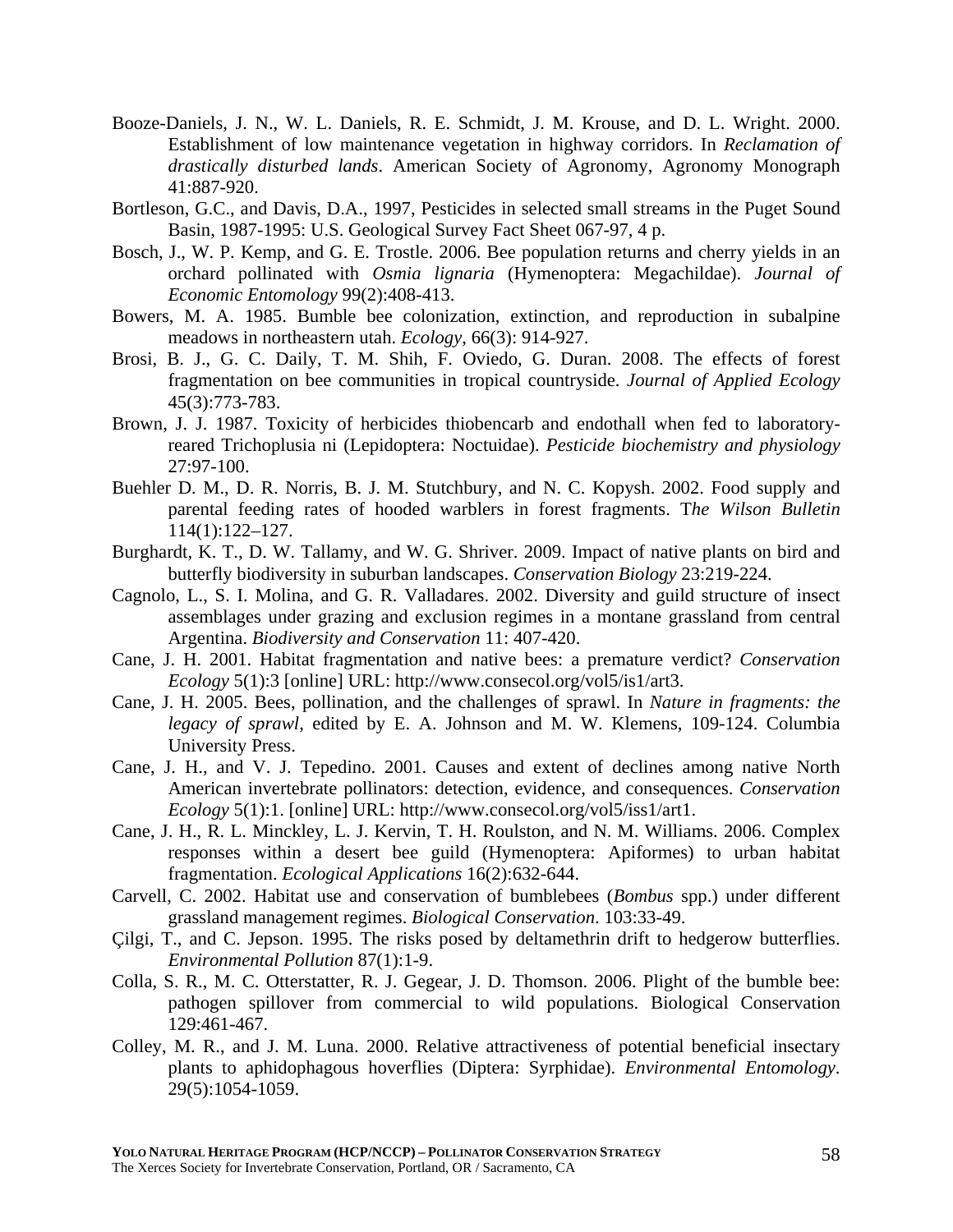- Croxton, P. J., J. P. Hann, J. N. Greatorex-Davies, and T. H. Sparks. 2005. Linear hotspots? The floral diversity of green lanes. *Biological Conservation* 121:579–584.
- Debano, S. J. 2006. Effects of livestock grazing on above ground insect communities in semiarid grasslands of southeastern Arizona. *Biodiversity and Conservation* 15(8): 2547-64.
- Decourtye, A., C. Armengaud, M. Renou, J. Devillers, S. Cluzeau, M. Gauthier, and M. Pham-Delegue. 2004. Imidacloprid impairs memory and brain metabolism in the honeybee (*Apis mellifera* L.). Pesticide Biochemistry and Physiology 78:83-92.
- Decourtye, A., J. Devillers, E. Genecque, K. Le Menach, H. Budzinski, and S. Cluzeau, M.H. Pham-Delegue. 2005. Comparitive sublethal toxicity of nine pesticides on olfactory performances of the honeybee *Apis mellifera*. *Pesticide Biochemistry and Physiology* 78:83-92.
- Delaplane, K. S., and D. F. Meyer. 2000. *Crop Pollination by Bees.* CABI Publishing, New York, NY.
- Desneaux, N., A. Decourtye, and J. Delpuech. 2007. The sublethal effects of pesticides on beneficial arthropods. *Annual Review of Entomology* 52:81-106.
- Di Giulio, M., P. J. Edwards, and E. Meister. 2001. Enhancing insect diversity in agricultural grasslands: the roles of management and landscape structure. *Journal of Applied Ecology* 38(2):310-319.
- Dobson, H. E. M. 1993. Bee fauna associated with shrubs in 2 California chaparral communities. *Pan-Pacific Entomologist* 69(1):77-94.
- Dover, J., N. Sotherton, and K. Gobbett. 1990. Reduced pesticide inputs on cereal field margins: the effects on butterfly abundance. *Ecological Entomology* 15:17-24.
- Dramstad, W., and G. Fry. 1995. Foraging activity of bumblebees (*Bombus*) in relation to flower resources on arable land. *Agriculture, Ecosystems & Environment* 53(2):123-135.
- Evans, E., R. Thorp, S. Jepsen, and S. Hoffman Black. 2008. Status review of three formerly common species of bumble bee in the subgenus /Bombus/. The Xerces Society. 63 pp. Available online: http://www.xerces.org/wpcontent/uploads/2009/03/xerces\_2008\_bombus\_status\_review.pdf
- Faeth, S. H., P. S. Warren, E. Shochat, and W. A. Marussich. 2005. Trophic dynamics in urban communities. *BioScience* 55(5):399-407.
- Forrester, J. A., D. J. Leopold, and S. D. Hafner. 2005. Maintaining critical habitat in a heavily managed landscape: Effects of power line corridor management on Karner blue butterfly (*Lycaeides melissa samuelis*) habitat. *Restoration Ecology* 13(3): 488-498.
- Frampton, G. K., and J. M. Dorne. 2007. The effects on terrestrial invertebrates of reducing pesticide inputs in arable crop edges: a meta-analysis. *Journal of Applied Ecology* 44(2): 362-373.
- Frankie, G. W., S. B. Vinson, L. E. Newstrom, J. F. Barthell, W. A. Haber, and J. K. Frankie. 1990. Plant phenology, pollination ecology, pollinator behaviour and conservation of pollinators in Neotropical dry forest. In *Reproductive ecology of tropical forest plants*, edited by K. S. Bawa and M. Hadley, 37-47. The Parthenon Publishing Group, Paris.
- Free, J. B. 1968. Dandelion as a competitor to fruit trees for bee visits. *Journal of Applied Ecology* 5:169-178.
- Fussell, M., and S. A. Corbett. 1992. Flower usage by bumble-bees: a basis for forage plant management. *Journal of Applied Ecology* 29(2):451-465.
- Gathmann, A., and T. Tscharntke. 2002. Foraging ranges of solitary bees. *Journal of Animal Ecology* 71:757-764.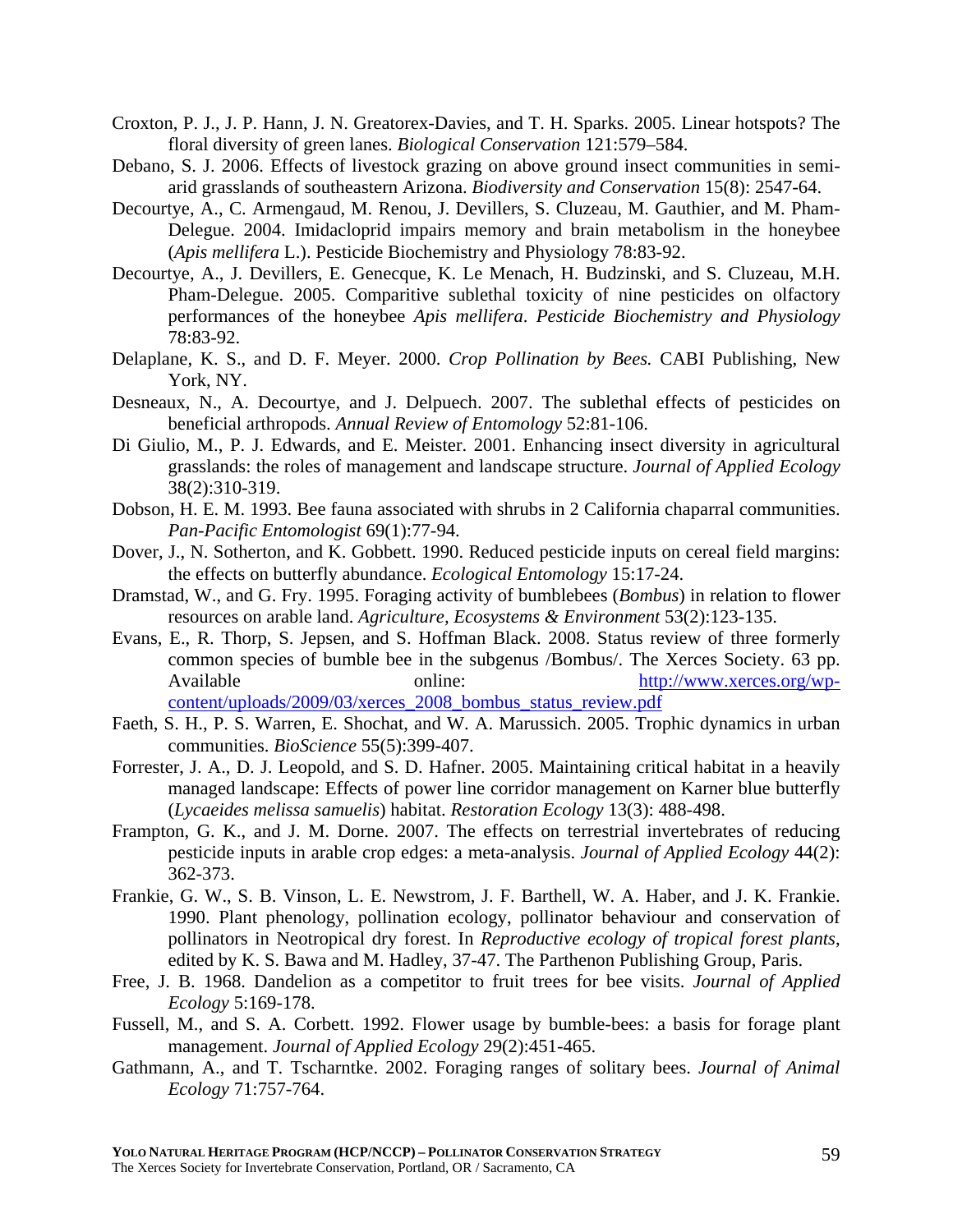- Gess, F. W., and S. K. Gess. 1993. Effects of increasing land utilization on species representation and diversity of aculeate wasps and bees in the semi-arid areas of southern Africa. In *Hymenoptera and Biodiversity*, edited by J. La Salle and I. D. Gauld, 83-113. Wallingford: CAB International.
- Gilbert, F. S. 1986. *Hoverflies*. Naturalists' Handbook 5. Cambridge University Press, London. 66 pp.
- Goulson, D. 2003. Effects of introduced bees on native ecosystems. *Annual Review of Ecology Evolution and Systematics* 34:1-26.
- Goulson, D., and B. Darvill. 2004. Niche overlap and diet breadth in bumblebees; are rare species more specialized in their choice of flowers? *Apidologie* 35:55-63.
- Goverde, M., K. Schweizer, B. Baur, and A. Erhardt. 2002. Small-scale habitat fragmentation effects on pollinator behaviour: experimental evidence from the bumblebee *Bombus veteranus* on calcareous grasslands. *Biological Conservation* 104:293-299.
- Greenleaf, S. S., and C. Kremen. 2006a. Wild bee species increase tomato production and respond differently to surrounding land use in Northern California. *Biological Conservation* 133(1):81-87.
- Greenleaf, S. S., and C. Kremen. 2006b. Wild bees enhance honey bees' pollination of hybrid sunflower. *Proceedings of the Royal Society (Series B)* 103(37):13890-13895.
- Greenleaf, S. S., N. M. Williams, R. Winfree, and C. Kremen. 2007. Bee foraging ranges and their relationship to body size. *Oecologia* 153(3):589-596.
- Halstead, J. A., and R. D. Haines. 1992. New distributional records for some candidate species of *Lytta* in California (Coleoptera: Meloidae). *Pan-Pacific Entomologist* 68(1):68-69.
- Harper, M. G., C. H. Dietrich, R. L. Larimore, and P. A. Tessene. 2000. Effects of prescribed fire on prairie arthropods: An enclosure study. *Natural Areas Journal* 20(4):325-335.
- Hartley, M. K., W. E. Rogers, E. Siemann, and J. Grace. 2007. Responses of prairie arthropod communities to fire and fertilizer: balancing plant and arthropod conservation. *American Midland Naturalist* 157(1):92-105.
- Hatfield, R. G., and G. LeBuhn. 2007. Patch and landscape factors shape community assemblage of bumble bees, *Bombus* spp. (Hymenoptera: Apidae), in montane meadows. *Biological Conservation* 139:150-158.
- Haughton, A.J., G.T. Champion, C. Hawes, M.S. Heard, D.R. Brooks, D.A. Bohan, S.J. Clark, A.M. Dewar, L.G. Firbank, J.L. Osborne, J.N. Perry, P. Rothery, D.B. Roy, R.J. Scott, I.P. Woiwod, C. Birchall, M.P. Skellern, J.H. Walker, P. Baker, E.L. Browne, A.J.G. Dewar, B.H. Garner, L.A. Haylock, S.L. Horne, N.S. Mason, R.J.N. Sands, and M.J. Walker. 2003. Invertebrate responses to the management of genetically modified herbicide-tolerant and conventional spring crops. II. within-field epigeal and aerial arthropods. *Philosophical Transactions of the Royal Society of London Series B-Biological Sciences* 358(1439):1863-1877.
- Hendrickx, F., J.P. Maelfait, W. Van Wingerden, O. Schweiger, M. Speelmans, S. Aviron, I. Augenstein, R. Billeter, D. Bailey, R. Bukacek, F. Burel, T. Diekotter, J. Dirksen, F. Herzon, J. Liira, M. Roubalova, V. Vandomme, and R. Bugter. 2007. How landscape structure, land-use intensity and habitat diversity affect components of total arthropod diversity in agricultural landscapes. *Journal of Applied Ecology* 44(2):340-351.
- Hogendoorn, K., C. L. Gross, M. Sedgley, and M. A. Keller. 2006. Increased Tomato Yield Through Pollination by Native Australian Amegilla chlorocyanea (Hymenoptera: Anthophoridae). *Journal of Economic Entomology* 99(3):828-833.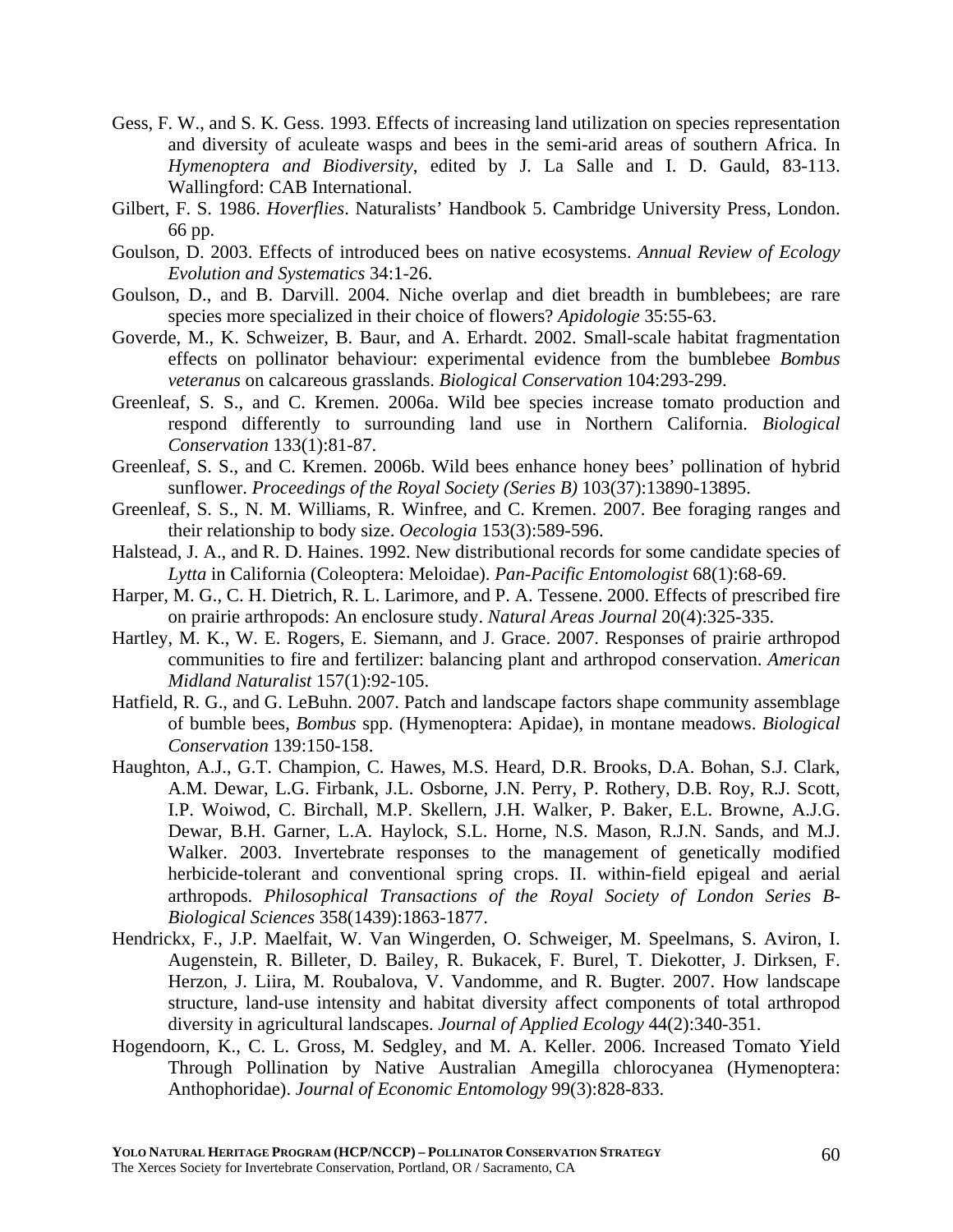- Holzschuh, A., I. Steffan-Dewenter, and T. Tscharntke. 2008. Agricultural landscapes with organic crops support higher pollinator diversity. *Oikos* 117:354-361.
- Hopwood, J. L. 2008. The contribution of roadside grassland restorations to native bee conservation. *Biological Conservation* 141:2632-2640.
- Huntzinger, M. 2003. Effects of fire management practices on butterfly diversity in the forested western united states. *Biological Conservation* 113(1):1-12.
- Hutchinson, K. J., and K. L. King. 1980. The effects of sheep stocking level on invertebrate abundance, biomass and energy utilization in a temperate sown grassland. *Journal of Applied Ecology* 17(2):369-387.
- Irvine, A. K., and J. E. Armstrong. 1990. Beetle pollination in tropical forests of Australia. In *Reproductive ecology of tropical forest plants*, edited by K. S. Bawa and M. Hadley, 135- 149. Paris: The Parthenon Publishing Group.
- Javorek, S. K., K.E. Mackenzie, and S.P. Vander Kloet. 2002. Comparative pollination effectiveness among bees (Hymenoptera: Apoidea) on lowbush blueberry (Ericaceae: *Vaccinium angustifolium*). *Annals of the Entomological Society of America* 95:345-351.
- Jennersten, O. 1988. Pollination in *Dianthus deltoides* (Caryophyllaceae): effects of habitat fragmentation on visitation and seed set. *Conservation Biology* 2(4):359-366.
- Johansen, C. A. 1977. Pesticides and pollinators. *Annual Review of Entomology* 22:177-192.
- Johansen, C. A., and D. F. Mayer. 1990. *Pollinator protection: a bee and pesticide handbook*. Cheshire, Connecticut: Wicwas Press.
- Kearns, C. A. 2001. North American dipteran pollinators: assessing their value and conservation status. *Conservation Ecology* 5(1): 5. URL: http://www.consecol.org/vol5/iss1/art5/
- Kearns, C. A., and D. W. Inouye. 1997. Pollinators, flowering plants, and conservation biology. *BioScience* 47(5):297-307.
- Kearns, C. A., and J. D. Thompson. 2001. *The natural history of bumblebees: a sourcebook for investigations*. Boulder: University Press of Colorado. 130 pp.
- Kearns, C. A., D. A. Inouye, and N. M. Waser. 1998. Endangered mutualisms: the conservation of plant–pollinator interactions. *Annual Review of Ecology & Systematics* 29:83-113.
- Keeler-Wolf, T., D. R. Elam, K. Lewis, and S. A. Flint. 1998. *California vernal pool assessment preliminary report*. State of California The Resources Agency, Department of Fish and Game. 161 pp.
- Kegel, B. 1989. Laboratory experiments on the side effects of selected herbicides and insecticides on the larvae of three sympatric *Poecilus*-species (Col., Carabidae). *Journal of Applied Entomology-Zeitschrift Fur Angewandte Entomologie* 108:144-155.
- Kevan, P. G. 1999. Pollinators as bioindicators of the state of the environment: species, activity and diversity. *Agriculture Ecosystems & Environment* 74(1-3):373-393.
- Kevan, P. G., E. A. Clark, and V. G. Thomas. 1990. Insect pollinators and sustainable agriculture. *American Journal of Alternative Agriculture* 5:12-22.
- Kevan, P. G., and R. C. Plowright. 1989. Fenitrothion and insect pollination. In *Environmental effects of fenitrothion use in forestry: impacts on insect pollinators, songbirds & aquatic organisms*, edited by W. R. Ernst, P. A. Pearce, T. L. Pollock. Environmental Canada. Dartmouth, Nova Scotia. 13-42.
- Kim, J., N. Williams, and C. Kremen. 2006. Effects of cultivation and proximity to natural habitat on ground-nesting native bees in California sunflower fields. *Journal of the Kansas Entomological Society* 79(4):309-320.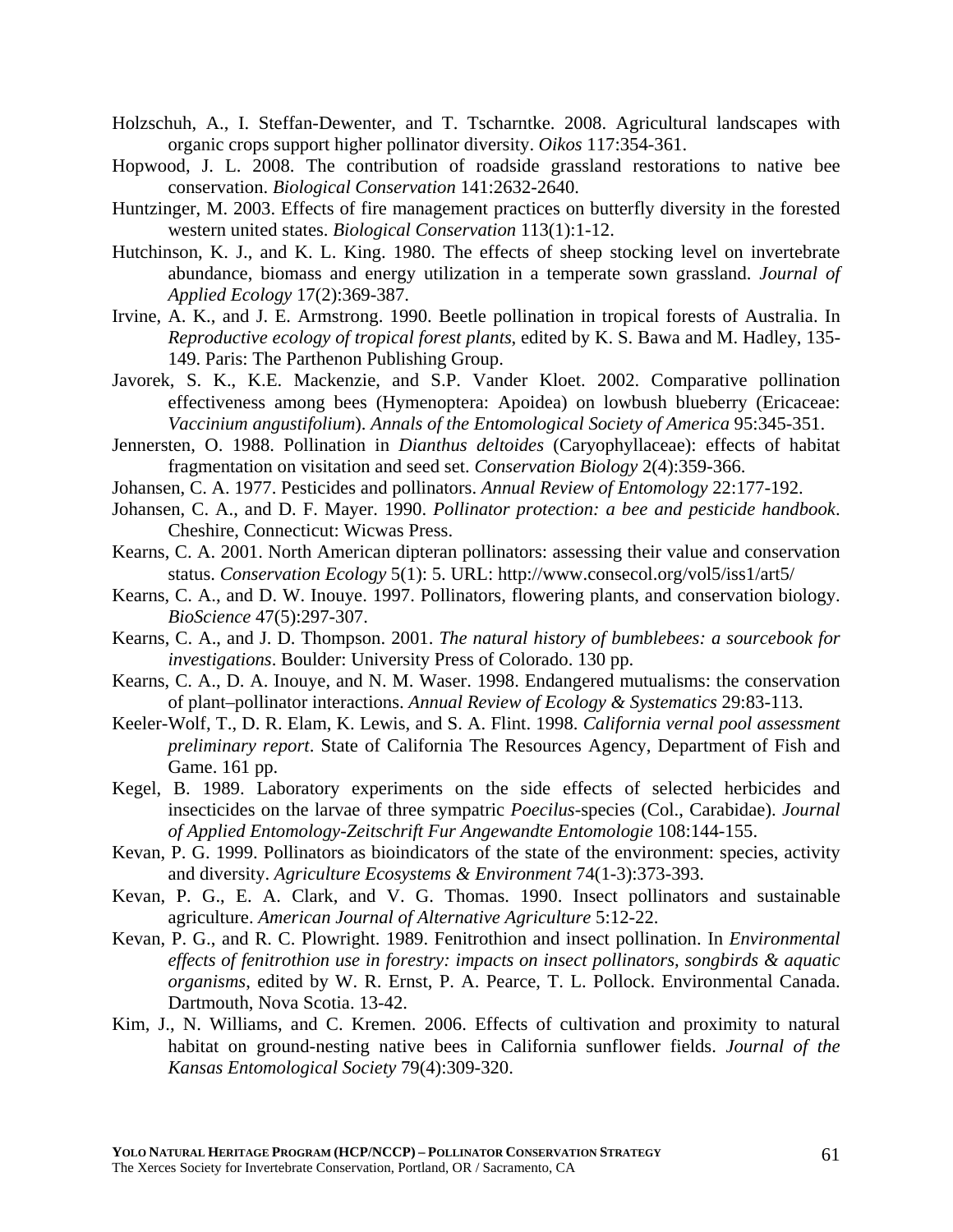- Kjaer, C., and N. Elmegaard. 1996. Effect of herbicide treatment on host plant quality for a leafeating beetle. *Pestcide Science* 47:319-325.
- Kjaer, C., and U. Heimbach. 2001. Relationships between sulfonylurea herbicide treatment of host plants and the performance of herbivorous insects. *Pest Management Science* 57:1161-1166.
- Klein, A.-M., B. E. Vaissiere, J. H. Cane, I. Steffan-Dewenter, S. A. Cunningham, C. Kremen, and T. Tscharntke. 2007. Importance of pollinators in changing landscapes for world crops. *Proceedings of the Royal Society B-Biological Sciences* 274(1608):303-313.
- Kohler, F., J. Verhulst, R. van Klink, and D. Kleijn. 2008. At what spatial scale do high-quality habitats enhance the diversity of forbs and pollinators in intensively farmed landscapes? *Journal of Applied Ecology* 45:753-762.
- Krauss, J., T. Alfert, and I. Steffan-Dewenter. 2009. Habitat area but not habitat age determines wild bee richness in limestone quarries. *Journal of Applied Ecology* 46:194-202.
- Kremen, C., S. W. Adelman, R. L. Bugg, and R. W. Thorp. 2001. *Conserving and restoring pollination services in organic farms of Yolo and Solano Counties, Northern California*. Stanford University, Stanford.
- Kremen, C., R. L. Bugg, N. Nicola, S. A. Smith, R. W. Thorp, and N. M. Williams. 2002a. Native bees, native plants, and crop pollination in California. *Fremontia* 30(3-4):41-49.
- Kremen, C., N. M. Williams, and R. W. Thorp. 2002b. Crop pollination from native bees at risk from agricultural intensification. *Proceedings of the National Academy of Sciences* 99(26):16812-16816.
- Kremen, C., N. M. Williams, R. L. Bugg, J. P. Fay, and R. W. Thorp. 2004. The area requirements of an ecosystem service: crop pollination by native bee communities in California. *Ecology Letters* 7(11):1109-1119.
- Kremen, C., N. M. Williams, M. A. Aizen, B. Gemmill-Herren, G. LeBuhn, R. Minckley, L. Packer, S. G. Potts, T. Roulston, I. Steffan-Dewenter, D. P. Vazquez, R. Winfree, L. Adams, E. E. Crone, S.S. Greenleaf, T. H. Keitt, A. M. Klein, J. Regetz, and T. H. Ricketts. 2007. Pollination and other ecosystem services produced by mobile organisms: a conceptual framework for the effects of land-use change. *Ecology Letters* 10(4):299- 314.
- Kruess, A., and T. Tscharntke. 2002a. Contrasting responses of plant and insect diversity to variation in grazing intensity. *Biological Conservation* 106(3):293-302.
- Kruess, A., and T. Tscharntke. 2002b. Grazing intensity and the diversity of grasshoppers, butterflies, and trap-nesting bees and wasps. *Conservation Biology* 16:1570-80.
- Kutlesa, N. J., and S. Caveney. 2001. Insecticidal activity of glufosinate through glutamine depletion in a caterpillar. *Pest Management Science* 57:25-32.
- Larson, B. M. H., P. G. Kevan, and D. W. Inouye. 2001. Flies and flowers: taxonomic diversity of anthophiles and pollinators. *The Canadian Entomologist* 133:439-465.
- LeBuhn, G., and C. Fenter. 2008. Landscape context influences bumble bee communities in oak woodland habitats. In *Proceedings of the 6th California oak symposium: today's challenges, tomorrow's opportunities. 9-12 October 2006*, technical coordinators A. Merenlender, D. McCreary, and K. Purcell. Pp. 301-306. Albany, CA: Pacific Southwest Research Station, USDA-Forest Service.
- Lonsdorf, E., C. Kremen, T. Ricketts, R. Winfree, N. Williams, and S. Greenleaf. 2009. Modelling pollination services across agricultural landscapes. *Annals of Botany* 103:1589-1600.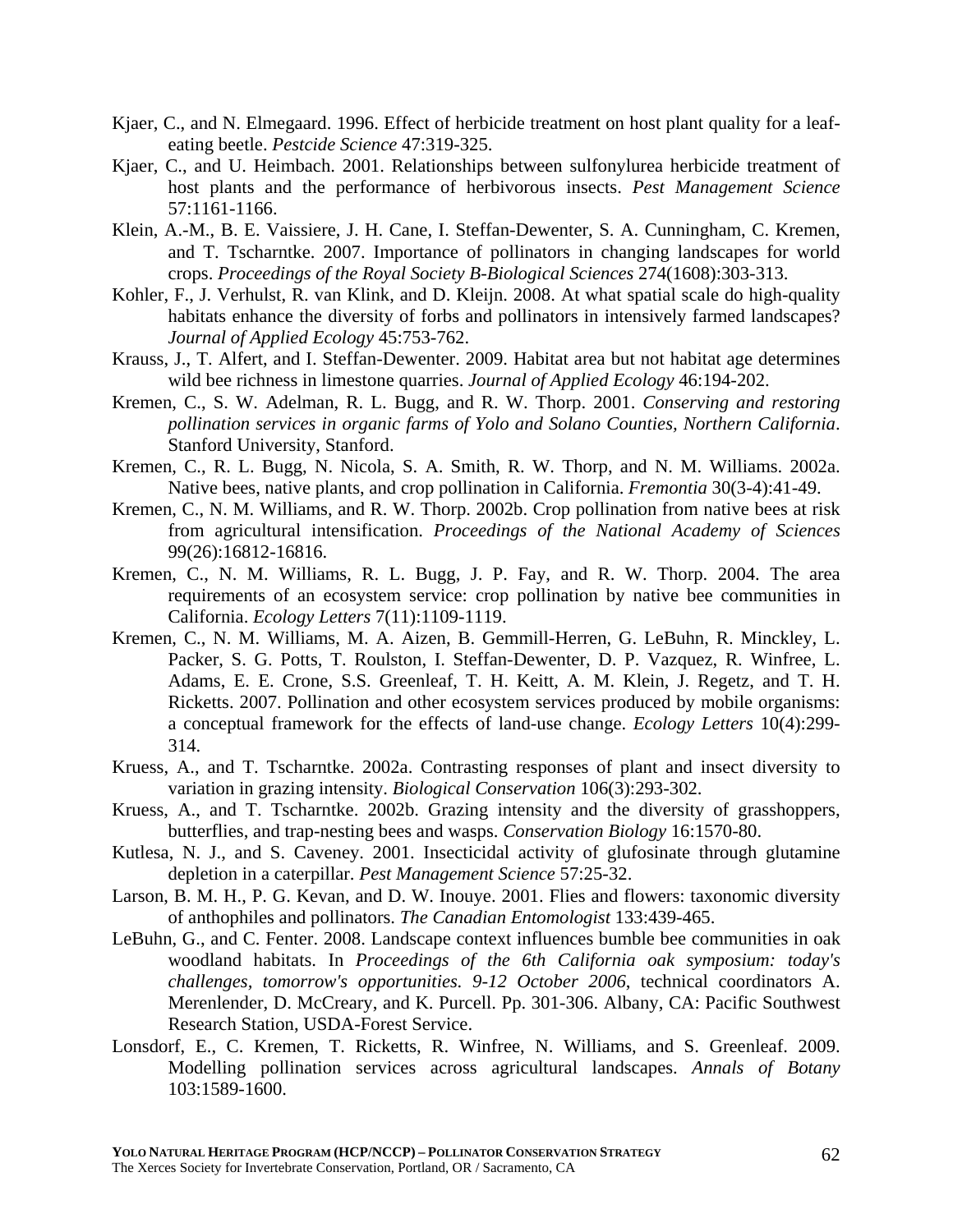- Losey, J. E., and M. Vaughan. 2006. The economic value of ecological services provided by insects. *BioScience* 56:311-323.
- MacKenzie, K. E. 1993. Honey bees and pesticides: a complex problem. *The Vector Control Bulletin of the North Central States* 1:123-136.
- MacLeod, A. 1999. Attraction and retention of *Episyrphus balteatus* DeGeer (Diptera: Syrphidae) at an arable field margin with rich and poor floral resources. *Agriculture, Ecosystems & Environment* 73:237-244.
- Marshall, S. A. 2006. *Insects their natural history and diversity*. Firefly Books, Buffalo, NY.
- Marty, J. T. 2005. Effects of cattle grazing on diversity n ephemeral wetlands. *Conservation Biology* 19:1626-1632.
- McFrederick, Q. S., and G. LeBuhn. 2006. Are urban parks refuges for bumble bees *Bombus* spp. (Hymenoptera: Apidae)? *Biological Conservation* 129:372-382
- McIntyre, N. E., and M. E. Hostetler. 2001. Effects of urban land use on pollinator (Hymenoptera: Apoidea) communities in a desert metropolis. *Basic and Applied Ecology* 2:209-218.
- McIntyre, N. E., J. Rango, W. F. Fagan, and S. H. Faeth. 2001. Ground arthropod community structure in a heterogeneous urban environment. *Landscape and Urban Planning* 52:257- 274.
- Memmott, J., and N. M. Waser. 2002. Integration of alien plants into a native flower–pollinator visitation web. *Proceedings of the Royal Society of London Series B* 269:2395–2399.
- Michener, C. D. 2000. *The Bees of the World*. Baltimore: John Hopkins University Press. 913 pp.
- Morandin, L. A., and M. L. Winston. 2005. Wild bee abundance and seed production in conventional, organic, and genetically modified canola. *Ecological Applications* 15:871- 881.
- Morandin, L. A., and M. L. Winston. 2006. Pollinators provide economic incentive to preserve natural land in agroecosystems. *Agriculture, Ecosystems & Environment* 116:289-292.
- Morandin, L. A., M. L. Winston, M. T. Franklin, and V. A. Abbott. 2005. Lethal and sub-lethal effects of spinosad on bumble bees (*Bombus impatiens* Cresson). *Pest Management Science* 61:619-626.
- Moreby, S. J., and S. E. Southway. 1999. Influence of autumn applied herbicides on summer and autumn food available to birds in winter wheat fields in southern England. *Agriculture Ecosystems and Environment* 72:285-297.
- Moretti, M., P. Duelli, and M. K. Obrist. 2006. Biodiversity and resilience of arthropod communities after fire disturbance in temperate forests. *Oecologia* 149(2):312-327.
- Morris, M.G. 1967. Differences between the invertebrate faunas of grazed and ungrazed chalk grassland. I. Responses of some phyto-phagous insects to cessation of grazing. *Journal of Applied Ecology* 4:459-474.
- Morris, M. G. 2000. The effects of structure and its dynamics on the ecology and conservation of arthropods in British grasslands. *Biological Conservation* 95:121-226.
- Mosquin, T. 1971. Competition for pollinators as a stimulus for the evolution of flowering time. *Oikos*. 22:398-402.
- Munguira, M. L., and J. A. Thomas. 1992. Use of road verges by butterfly and burnet populations, and the effect of roads on adult dispersal and mortality. *Journal of Applied Ecology* 29:316-329.
- National Research Council. 2007. *Status of Pollinators in North America.* 307 pp. Washington, D.C.: National Academies Press.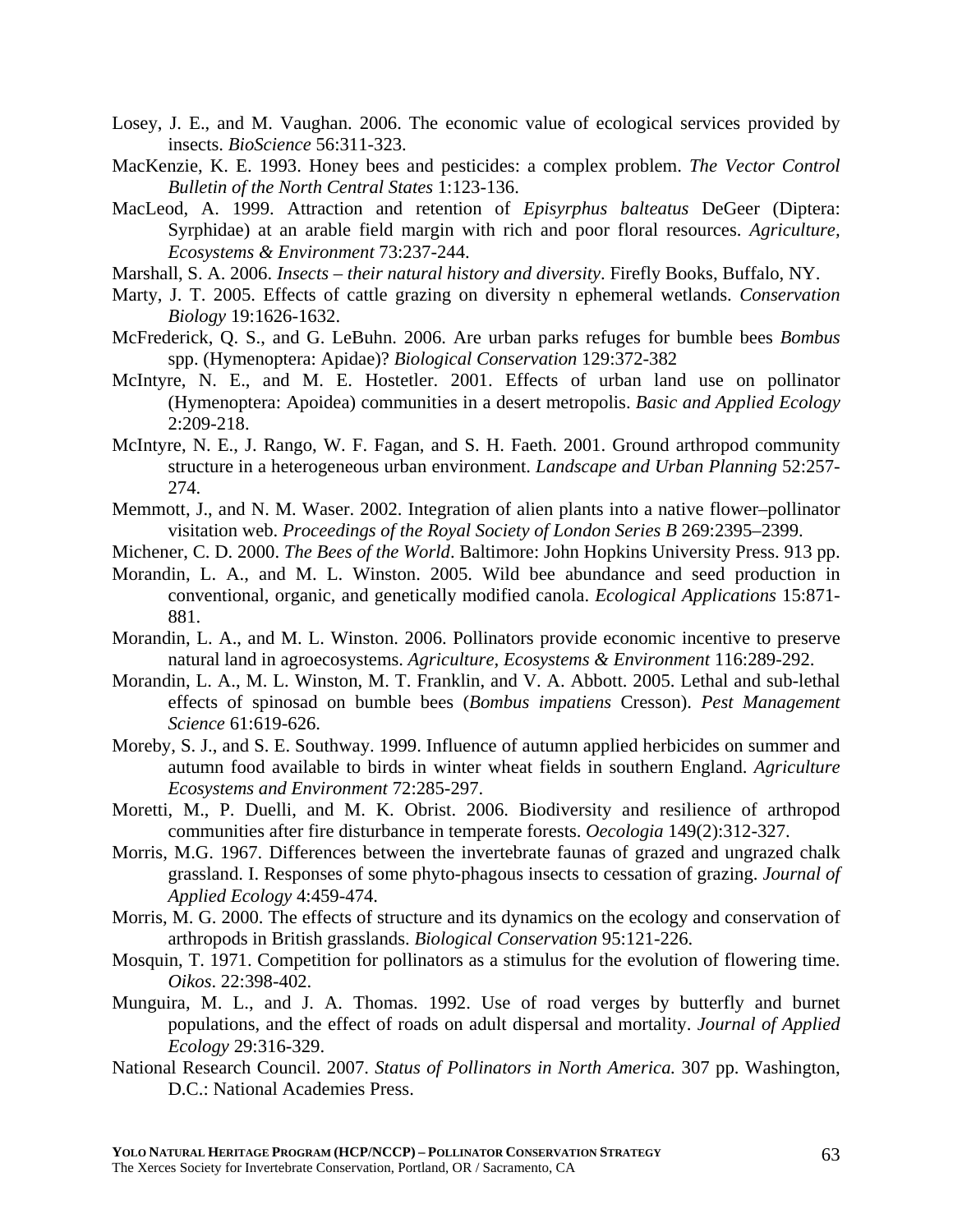- Ne'eman, G., A. Dafni, and S. G. Potts. 2000. The effect of fire on flower visitation rate and fruit set in four core-species in east Mediterranean scrubland. *Plant Ecology* 146:97–104.
- Öckinger, E., and H. G. Smith. Semi-natural grasslands as population sources for pollinating insects in agricultural landscapes. *Journal of Applied Ecology* 44:50-59.
- O'Dell, R. E., S. L. Young, and V. P. Claassen. 2007. Native roadside perennial grasses persist a decade after planting in the Sacramento Valley. *California Agriculture* 61(2):79-84.
- Osborne J. L., S. J. Clark, R. J. Morris, I. H. Williams, J. R. Riley, A. D. Smith, D. R. Reynolds, and A. S. Edwards. 1999. A landscape-scale study of bumble bee foraging range and constancy, using harmonic radar. *The Journal of Applied Ecology* 36(4):519-533.
- Osborne, J. L., and I. H. Williams. 2001. Site constancy of bumble bees in an experimentally patchy habitat. *Agriculture, Ecosystems & Environment* 83:129-141.
- O'Toole, C. 1993. Diversity of native bees and agroecosystems. In *Hymenoptera and Biodiversity*, edited by J. LaSalle and I. D. Gauld. Pp. 169-196. Oxford: C.A.B. International.
- O'Toole, C., and A. Raw. 1999. *Bees of the World*. London: Blandford. 192 pp.
- Otterstatter, M. C., and J. D. Thomson. 2008. Does pathogen spillover from commercially reared bumble bees threaten wild pollinators? *PLoS One* 3(7):e2771.
- Panzer, R. 2002. Compatibility of prescribed burning with the conservation of insects in small, isolated prairie reserves. Conservation Biology 16:1296-1307.
- Panzer, R. 2003. Importance of in situ survival, recolonization, and habitat gaps in the postfire recovery of fire-sensitive prairie insect species. *Natural Areas Journal* 23(1):14-21.
- Potts, S. G., B. Vulliamy, S. Roberts, C. O'Toole, A. Dafni, G. Ne'eman, and P. G. Willmer. 2005. Role of nesting resources in organizing diverse bee communities in a Mediterranean landscape. *Ecological Entomology* 30(1):78-85.
- Pyke, G. H. 1982. Local geographic distributions of bumblebees near Crested Butte, Colorado: competition and community structure. *Ecology* 63(2):555-573.
- Pywell, R. F., E. A. Warman, C. Carvell, T. H. Sparks, L. V. Dicks, D. Bennett, A. Wright, C. N. R. Critchley, and A. Sherwood. 2005. Providing foraging resources for bumblebees in intensively farmed landscapes. *Biological Conservation* 121:479-494.
- Rathke, B. J., and E. S. Jules. 1993. Habitat fragmentation and plant-pollinator interactions. *Current Science* 65(3):273-277.
- Richards, K. W., and P. G. Kevan. 2002 Aspects of bee biodiversity, crop pollination, and conservation in Canada. In *Pollinating Bees—The Conservation Link Between Agriculture and Nature* edited by P. Kevan and V. L. Imperatriz Fonseca VL. Pp. 77–94. Brasilia: Ministry of Environment.
- Ricketts, T. H. 2004. Tropical forest fragments enhance pollinator activity in nearby coffee crops. *Conservation Biology* 18(5):1262-1271.
- Ricketts, T. H., J. Regetz, S. A. Cunningham, C. Kremen, A. Bogdanski, B. Gemmill-Herren, S. S. Greenleaf, A.-M. Klein, M. M. Mayfield, L. A. Morandin, A. Ochieng, S. G. Potts, and B. F. Viana. 2008. Landscape effects on crop pollination services: are there general patterns? *Ecology Letters* 11:499-515.
- Rundlof, M., J. Bengtsson, and H. G. Smith. 2008a. Local and landscape effects of organic farming on butterfly species richness and abundance. *Journal of Applied Ecology* 45:813- 820.
- Rundlof, M., H. Nilsson, and H. G. Smith. 2008b. Interacting effects of farming practice and landscape context on bumble bees. *Biological Conservation* 141:417-426.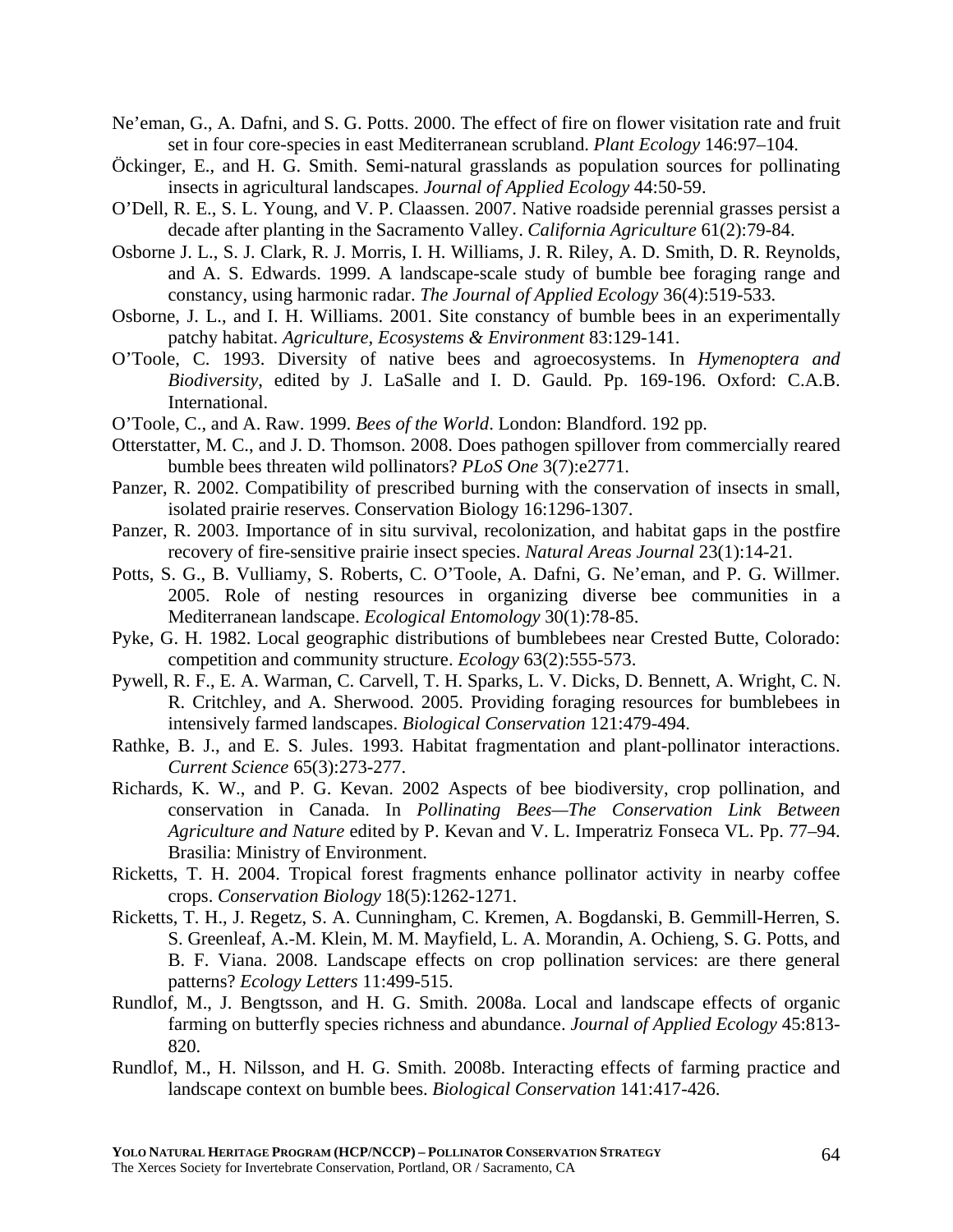- Russell, C., and C. B. Schultz. 2009. Investigating the use of herbicides to control invasive grasses: effects on at-risk butterflies. *Journal of Insect Conservation*.
- Russell, K. N., H. Ikerd, and S. Droege. 2005. The potential conservation value of unmowed powerline strips for native bees. *Biological Conservation* 124(1):133-148.
- Samways, M. J., P. M. Caldwell, and R. Osborn. 1996. Ground-living invertebrate assemblages in native, planted and invasive vegetation in South Africa. *Agriculture, Ecosystems & Environment* 59:19-32.
- Saul-Gershenz, L., P. Fiedler, M. Barlow, and D. Rokich. 2004. Pollinator assemblage of the endangered plant *Cordylanthus palmatus* (Scrophulariaceae) at Springtown Wetlands Reserve, Livermore, California.
- Saunders, W. C., and K. D. Fausch. 2006. Inproved grazing management increases terrestrial invertebrate inputs that feed trout in Wyoming rangeland streams. *Transactions of the American Fisheries Society* 136:1216–1230
- Schtickzelle, N., C. Turlure, and M. Baguette. 2007. Grazing management impacts on the viability of the threatened bog fritillary butterfly *Proclossiana eunomia*. *Biological Conservation* 136(4): 651-660.
- Schultz, C. B., and E. E. Crone. 1998. Burning prairie to restore butterfly habitat: a modeling approach to management tradeoffs for the Fender's blue. *Restoration Ecology* 6(3):244- 252.
- Scott, J. A. 1986. *The Butterflies of North America. A Natural History and Field Guide*. Stanford: Stanford University Press. 583 pp.
- Selander, R. B. 1960. Bionomics, systematics, and phylogeny of *Lytta*, a genus of blister beetles (Coleoptera, Meloidae). *Illinois Biological Monographs* 28:1-295.
- Shuler, R. E., T. H. Roulston, and G. E. Farris. 2005. Farming practices influence wild pollinator populations on squash and pumpkin. *Journal of Economic Entomology* 98(3):790-795.
- Sipes, S. D., and V. J. Tepedino. 1995. Reproductive biology of the rare orchid, *Spiranthes diluvialis*: breeding system, pollination, and implications for conservation. *Conservation Biology* 9:929-958.
- Smallidge, P. J., and D. J. Leopold. 1997. Vegetation management for the maintenance and conservation of butterfly habitats in temperate human-dominated habitats. *Landscape and Urban Planning* 38:259-280.
- Speight, M. C. D. 1978. Flower-visiting flies. In *A Dipterist's Handbook* edited by A. Stubbs, P. Chandler, and P. W. Cribb, 229-236. The Amateur Entomologists' Society.
- Spira, T. P. 2001. Plant-pollinator interactions: a threatened mutualism with implications for the ecology and management of rare plants. *Natural Areas Journal* 21(1):78-88.
- Steffan-Dewenter, I. 2003. Importance of habitat area and landscape context for species richness of bees and wasps in fragmented orchard meadows. *Conservation Biology* 17(4):1036- 1044.
- Steffan-Dewenter, I., A.-M. Klein, V. Gaebele, T. Alfert, and T. Tscharntke. 2006. Bee diversity and plant–pollinator interactions in fragmented landscapes. In *Plant–Pollinator Interactions: From Specialization to Generalization* edited by N. Waser and J. Ollerton. Pp. 387-407. Chicago: University of Chicago Press.
- Steffan-Dewenter, I., S. G. Potts, and L. Packer. 2005. Pollinator diversity and crop pollination services are at risk. *Trends in Ecology and Evolution* 20:651-652.
- Steffan-Dewenter, I. and C. Westphal. 2008. The interplay of pollinator diversity, pollination services and landscape change. *Journal of Applied Ecology* 45(3):737-741.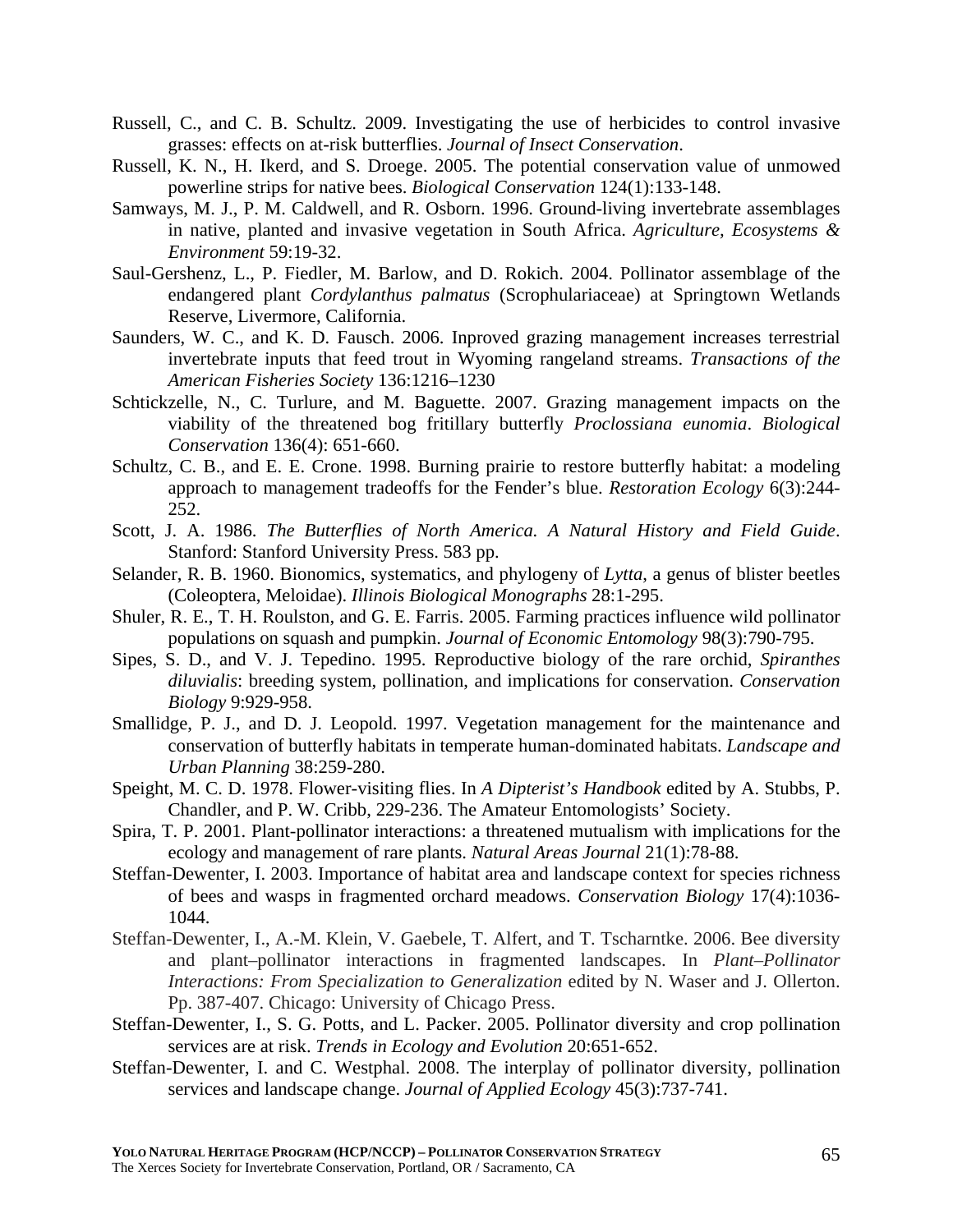- Sugden, E. A. 1985. Pollinators of *Astragalus monoensis* Barneby (Fabaceae): new host records; potential impact of sheep grazing. *Great Basin Naturalist* 45: 299–312.
- Summerville KS, and Crist TO. 2002. Effects of timber harvest on forest lepidoptera: Community, guild, and species responses. Ecological Applications, 12(3): 820-835.
- Sutherland, J. P., M. S. Sullivan, and G. M. Poppy. 1999. The influence of floral character on the foraging behaviour of the hoverfly, *Episyrphus balteatus*. *Entomologia Experimentalis et Applicata* 93:157-164.
- Swengel, A. B. 1996. Effects of fire and hay management on abundance of prairie butterflies. *Biological Conservation* 76:73–85.
- Swengel, A. B. 1998. Effects of management on butterfly abundance in tallgrass prairie and pine barrens. *Biological Conservation* 83:77–89.
- Swengel, A. B. 2001. A literature review of insect responses to fire, compared to other conservation managements of open habitat. *Biodiversity and Conservation* 10:1141– 1169.
- Taylor, R. L., B. D. Maxwell, and R. J. Boik. 2006. Indirect effects of herbicides on bird food resources and beneficial arthropods. *Agriculture Ecosystems and Environment* 116(3- 4):157-296.
- Tepedino, V. J. 1979. The importance of bees and other insect pollinators in maintaining floral species composition. In *Great Basin naturalist memoirs no. 3: the endangered species: a symposium; 7-8 Dec 1978*. Pp. 39-150 Provo: Brigham Young University.
- Tepedino, V. J., S. D. Sipes, J. L. Barnes, and L. L. Hickerson. 1997. The need for "extended care" in conservation: examples from studies of rare plants in the western United States. *Acta Horticulturae* 437:245-248.
- Tetra Tech Incorporated, 1988, Pesticides of concern in the Puget Sound Basin A review of contemporary pesticide usage: Seattle, Wash., prepared for U.S. Environmental Protection Agency Region 10, contract TC3338-32, 97 p.
- Thompson, H. M. 2003. Behavioural effects of pesticides use in bees their potential for use in risk assessment. *Ecotoxicology* 12:317-330.
- Thompson, H. M., and L. V. Hunt. 1999. Extrapolating from honeybees to bumblebees in pesticide risk assessment. *Ecotoxicology* 8(3):147-166.
- Thorp, R. W. 2000. The collection of pollen by bees. *Plant Systematics and Evolution* 222:211- 223.
- Thorp, R. W. 2007. Biology of specialist bees and conservation of showy vernal pool flowers: a review. In *Vernal Pool Landscapes*, edited by R. A. Schlising and D. G. Alexander, 51- 57. Studies from the Herbarium, Number 14. California State University, Chico, CA.
- Thorp, R. W., and J. M. Leong. 1995. Native bee pollinators of vernal pool plants. *Fremontia*  $23(2):3-7.$
- Thorp, R. W., and J. M. Leong. 1998. Specialist bee pollinators of showy vernal pool flowers. In *Ecology, Conservation, and Management of Vernal Pool Ecosystems – Proceedings from a 1996 conference*, edited by C. W. Witham, E. T. Bauder, D. Belk, W. R. Ferren Jr., and R. Ornduff, 169-179. California Native Plant Society, Sacramento, CA.
- Thorp, R. W., P. C. Schroeder, and C. S. Ferguson. 2002. Bumble bees: boisterous pollinators of native California flowers. *Fremontia* 30(3-4):26-31.
- Tommasi, D., A. Miro, H. A. Higo, and M. L. Winston. 2004. Bee diversity and abundance in an urban setting. *The Canadian Entomologist* 136(6):851-869.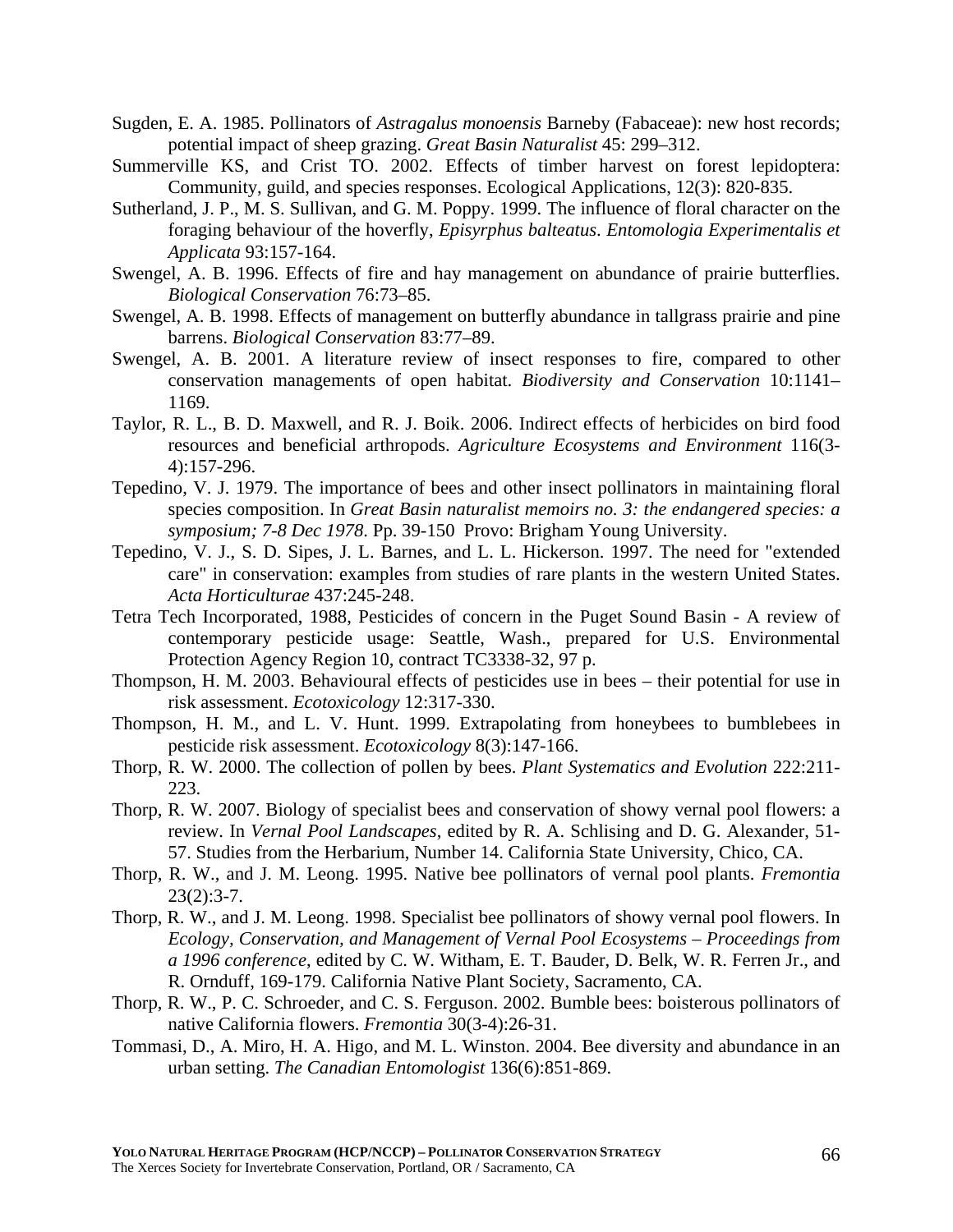- Torchio, P. F. 1973. Relative toxicity of insecticides to the honey bee, alkali bee, and alfalfa leafcutting bee. *Journal of the Kansas Entomological Society* 46(4):446-453.
- Tscharntke, T., A. Gathmann, and I. Steffan-Dewenter. 1998. Bioindication using trap-nesting bees and wasps and their natural enemies: community strcuture and interactions. *Journal of Applied Ecology* 35:708-719.
- Tscharntke, T., A.-M. Klein, A. Kruess, I. Steffan-Dewenter, and C. Thies. 2005. Landscape perspectives on agricultural intensification and biodiversity – ecosystem service management. *Ecology Letters* 8:857-874.
- Tscharntke, T., I. Steffan-Dewenter, A. Kruess, and C. Thies. 2002. Contribution of small habitat fragments to conservation of insect communities of grassland-cropland landscapes. *Ecological Applications* 12(2):354-363.
- Vaughan, M., E. Mader, and T. Moore. 2009. *Pollinator Biology and Habitat in California* (TN—Biology—CA-19). Davis, CA: USDA-NRCS. 58 pp.
- Vaughan, M., M. Shepherd, C. Kremen, and S. Hoffman Black. 2007. *Farming for Bees: Guidelines for Providing Native Bee Habitat on Farms*. 44 pp. Portland: The Xerces Society for Invertebrate Conservation.
- Vazquez, D. P., and D. Simberloff. 2003. Changes in interaction biodiversity induced by an introduced ungulate. *Ecology Letters* 6:1077-1083.
- Vinson, S. B., G. W. Frankie, and J. Barthell. 1993. Threats to the diversity of solitary bees in a neotropical dry forest in Central America. In *Hymenoptera and Biodiversity*, edited by J. La Salle and I. D. Gauld, 53-82. Wallingford: CAB International.
- Vulliamy, B., S. G. Potts, and P. G. Willmer. 2006. The effects of cattle grazing on plantpollinator communities in a fragmented Mediterranean landscape. *Oikos* 114:529-543.
- Weiss, S.B. 1999. Cars, cows, and checkerspot butterflies: nitrogen deposition and grassland management for a threatened species. *Conservation Biology* 13:1476-1486.
- Westerkamp, C., and G. Gottsberger. 2000. Diversity pays in crop pollination. *Crop Science* 40: 1209-1222.
- Westphal, C., I. Steffan-Dewenter, and T. Tscharnke. 2003. Mass flowering crops enhance pollinator densities at a landscape scale. *Ecology Letters* 6:961-965.
- Westphal, C., I. Steffan-Dewenter, and T. Tscharnke. 2009. Mass flowering of oilseed rape improves early colony growth but not sexual reproduction of bumblebees. *Journal of Applied Ecology* 46:187-193.
- Westrich, P. 1996. Habitat requirements of central European bees and the problems of partial habitats. In *Conservation of Bees*, edited by A. Matheson, S. L. Buchmann, C. O'Toole, P. Westrich, and I. H. Williams, 1-16. London: Academic Press.
- Wettstein, W., and B. Schmid. 1999. Conservation of arthropod diversity in montane wetlands: Effect of altitude, habitat quality and habitat fragmentation on butterflies and grasshoppers. *Journal of Applied Ecology* 36:363-373.
- Williams, N. M., and C. Kremen. 2007. Resource distribution among habitats determine solitary bee offspring production in a mosaic landscape. *Ecological Applications* 17:910-921.
- Willmer, P. G., A. A. M. Bataw, and J. P. Hughes. 1994. The superiority of bumblebees to honeybees as pollinators: insect visits to raspberry flowers. *Ecological Entomology* 19:271-284.
- Winfree, R., R. Aguilar, D. P. Vázquez, G. LeBuhn, and M. A. Aizen. 2009. A meta-analysis of bees' responses to anthropogenic disturbance. *Ecology* 90:2068-2076.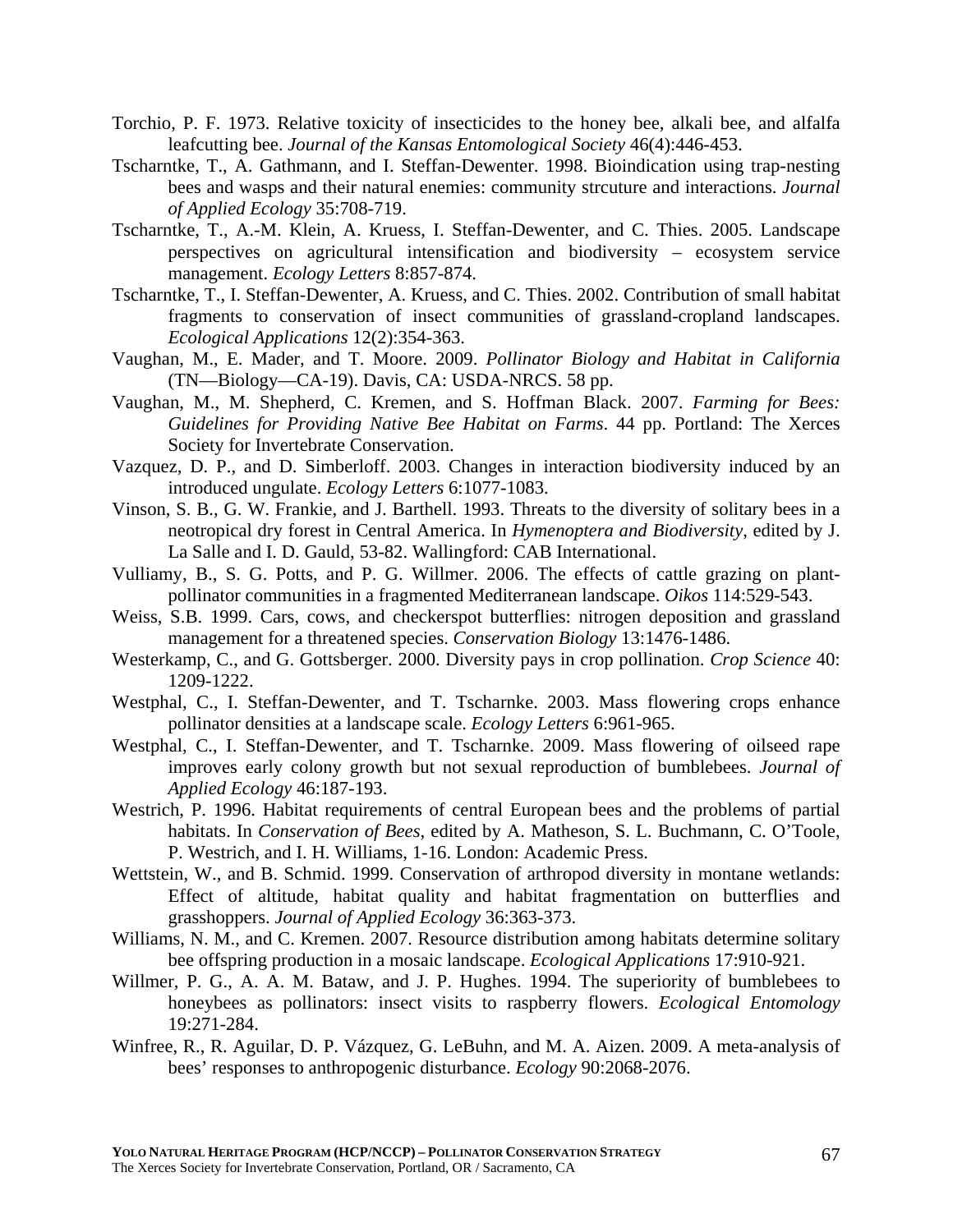- Winfree, R., T. Griswold, and C. Kremen. 2007a. Effect of human disturbance on bee communities in a forested ecosystem. *Conservation Biology* 21(1):213-223.
- Winfree, R., N. M. Williams, J. Dushoff, and C. Kremen. 2007b. Native bees provide insurance against ongoing honey bee losses. *Ecology Letters* 10:1105-1113.
- Winfree, R., N. M. Williams, H. Gaines, J. S. Ascher, and C. Kremen. 2008. Wild bee pollinators provide the majority of crop visitation across land-use gradients in New Jersey and Pennsylvania, USA. *Journal of Applied Ecology* 45(3):794-802.
- Wojcik, V. A., G. W. Frankie, R. W. Thorp, and J. L. Hernandez. 2008. Seasonality in bees and their floral resource plants at a constructed urban bee habitat in Berkeley, California. *Journal of the Kansas Entomological Society* 81(1):15-28.
- Wu, Y-T., C.-H. Wang, X.-D. Zhang, B. Zhao, L.-F. Jiang, J.-K. Chen, and B. Li. 2009. Effects of saltmarsh invasion by *Spartina alterniflora*. *Biological Invasions* 11:635-649.
- Zuefle, M. E., W. P. Brown, and D. W. Tallamy. 2008. Effects of non-native plants on native insect community of Delaware. *Biological Invasions* 10:1159-1169.